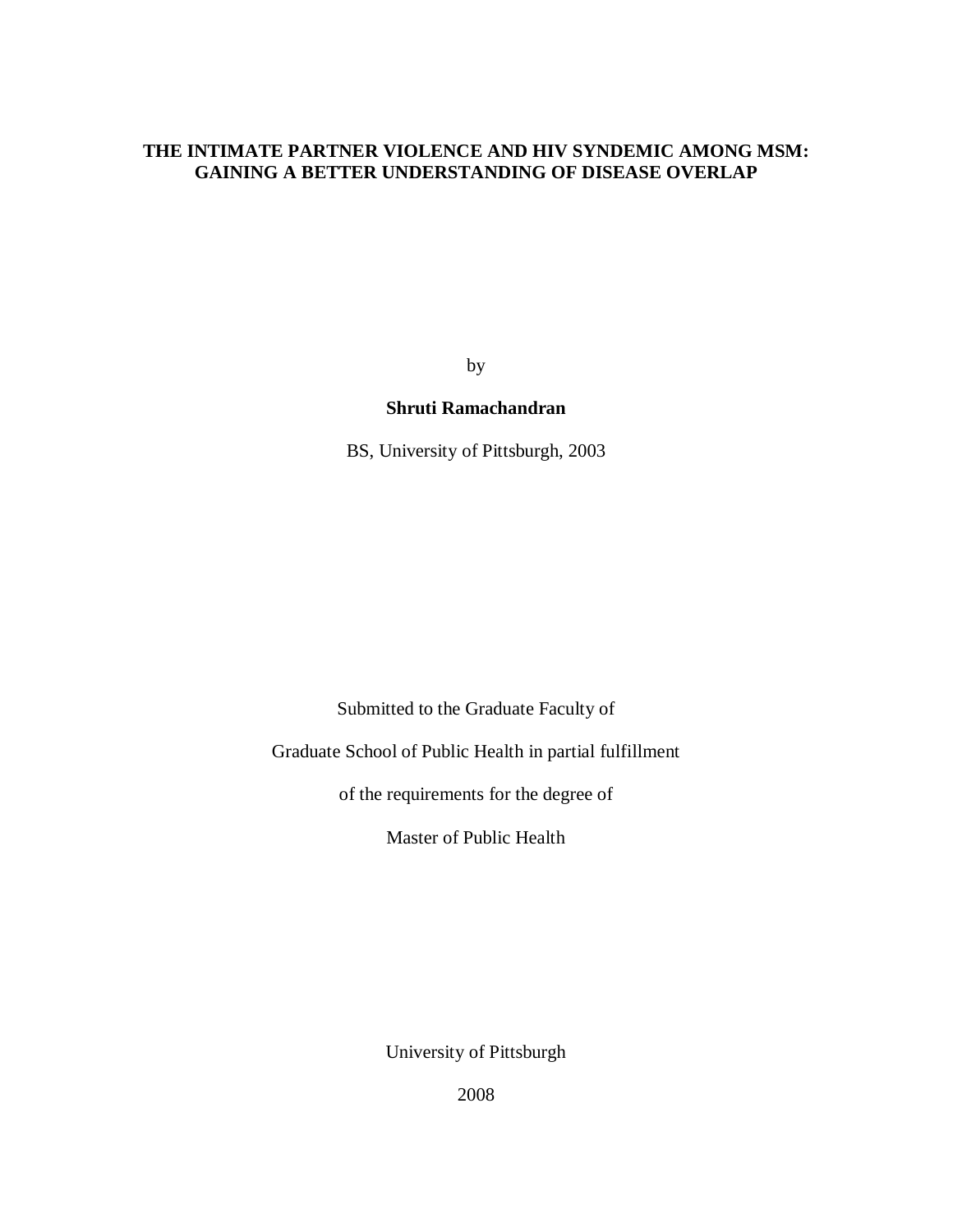### UNIVERSITY OF PITTSBURGH

### GRADUATE SCHOOL OF PUBLIC HEALTH

This thesis was presented

by

Shruti Ramachandran

It was defended on

July 21, 2008

and approved by

Committee Member: Martha Ann Terry, PhD, Senior Research Associate, Director of Master of Public Health Program, Department of Behavioral and Community Health Sciences, Graduate School of Public Health, University of Pittsburgh

Committee Member: Anthony J. Silvestre, PhD, Co-Investigator of Pitt Men's Study, Director of Pennsylvania Prevention Project, Associate Professor, Department of Infectious Diseases and Microbiology, Graduate School of Public Health, University of Pittsburgh

**Thesis Director**: Jessica G. Burke, PhD, Assistant Professor, Department of Behavioral and Community Health Sciences, Graduate School of Public Health, University of Pittsburgh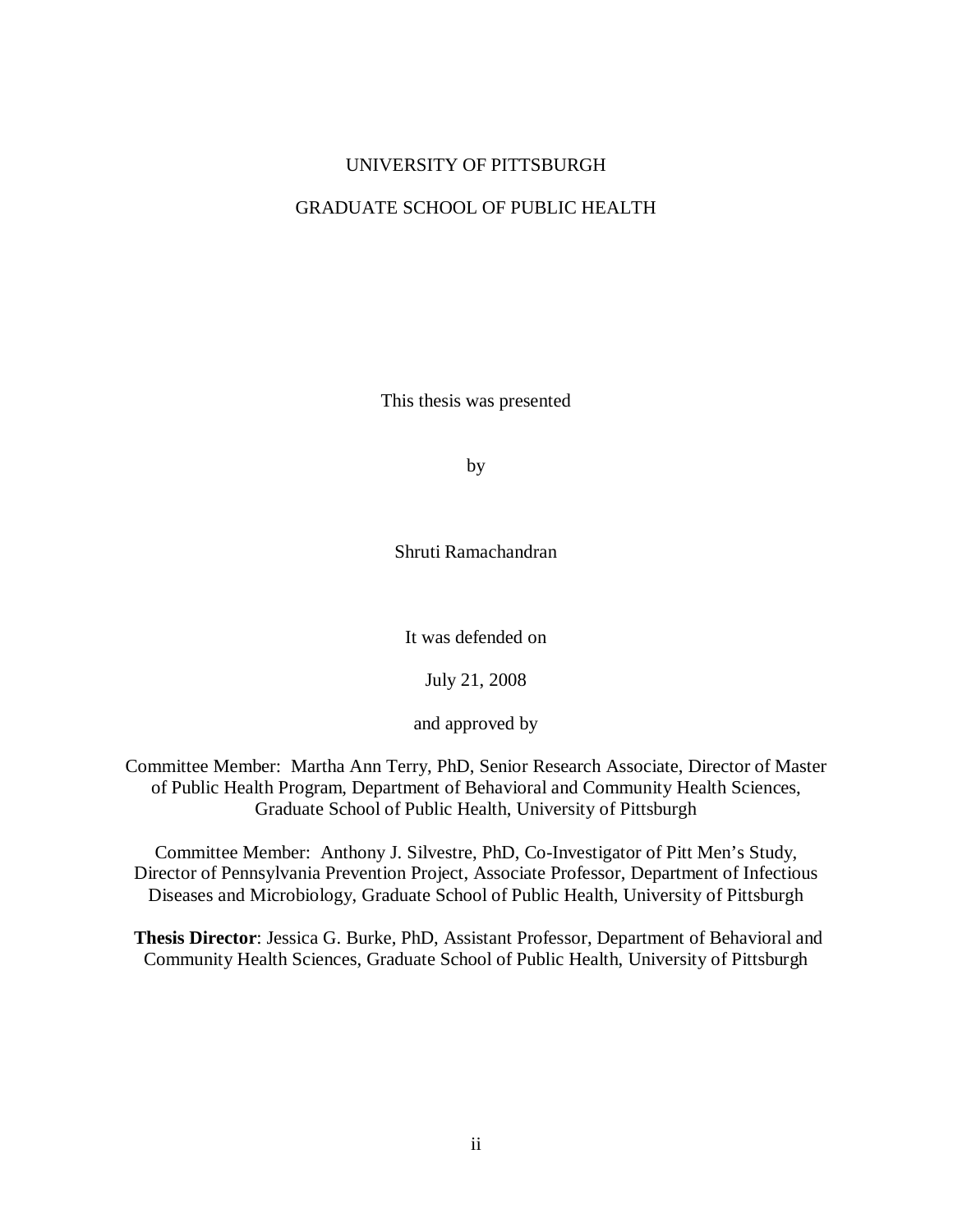Copyright © by Shruti Ramachandran

2008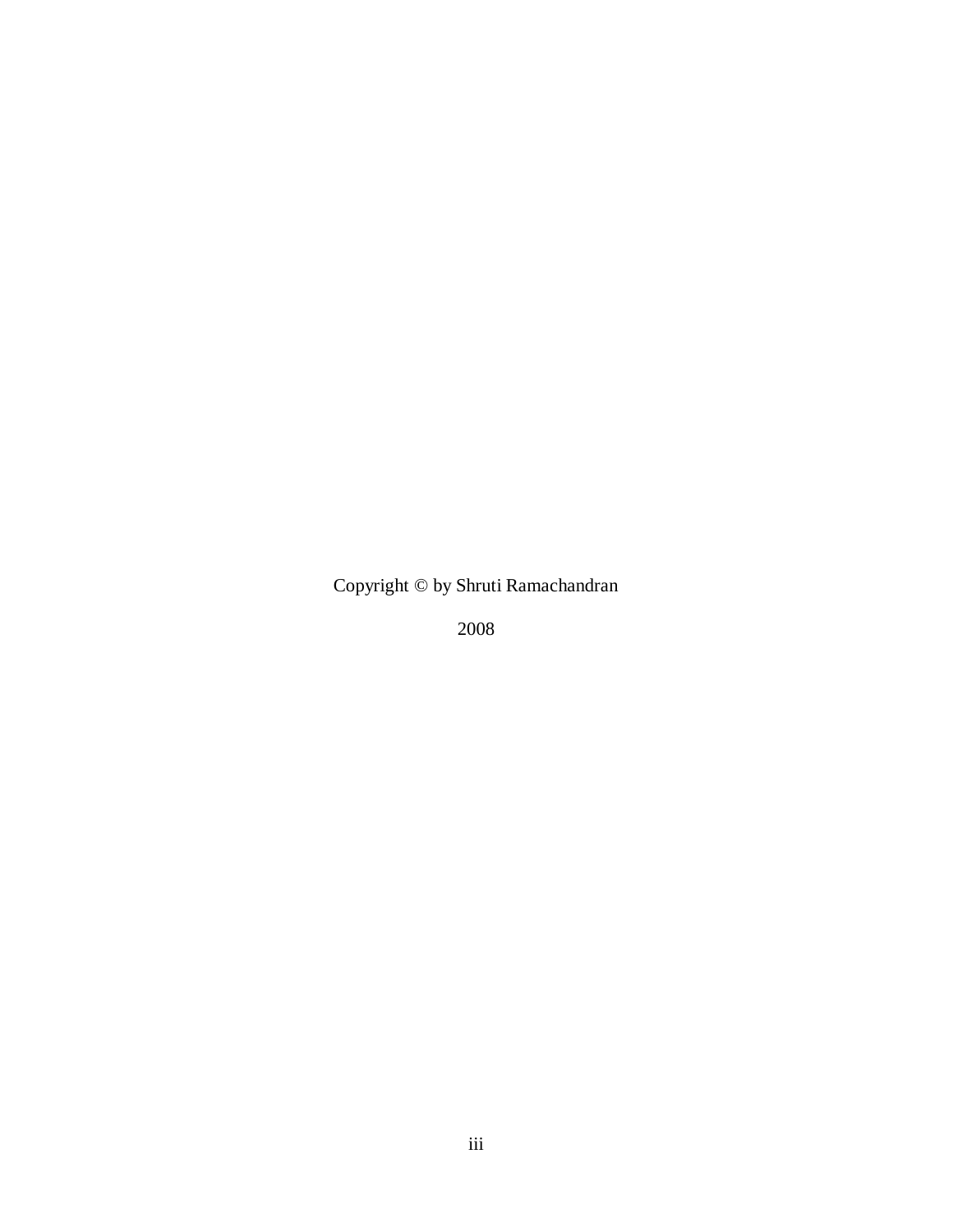### **THE INTIMATE PARTNER VIOLENCE AND HIV SYNDEMIC AMONG MSM: GAINING A BETTER UNDERSTANDING OF DISEASE OVERLAP**

Shruti Ramachandran, MPH

University of Pittsburgh, 2008

: Social marginalization and homophobia often foster the production of syndemics and health disparities among MSM populations. Despite findings of the overlap between intimate partner violence (IPV) and HIV in various other populations, research among gay and bisexual men (GBM) and MSM continues to be limited. The small set of literature that does exist suggests excess burden of disease in MSM populations, thereby revealing the public health importance of this problem. A systematic literature review was conducted with the primary objectives of synthesizing relevant literature addressing the intersection of HIV and IPV among MSM, summarizing and critiquing this existing set of published literature, and discussing the implications for future research and practice.

Methods: A comprehensive literature search of HIV and IPV among MSM and/or GBM resulted in the synthesis of 19 studies in the U.S.. Articles were considered for full review if they met with previously established inclusion criteria. The final set of literature was analyzed for general content and for matters related to research design and methodology.

Results: Overall, rates of MSM-specific IPV ranged from 12% to 56%. Findings indicated that partner abuse is associated with risky sexual behavior, thereby placing MSM and GBM at greater risk for HIV. Also, prevalence of various forms of IPV among HIV positive persons was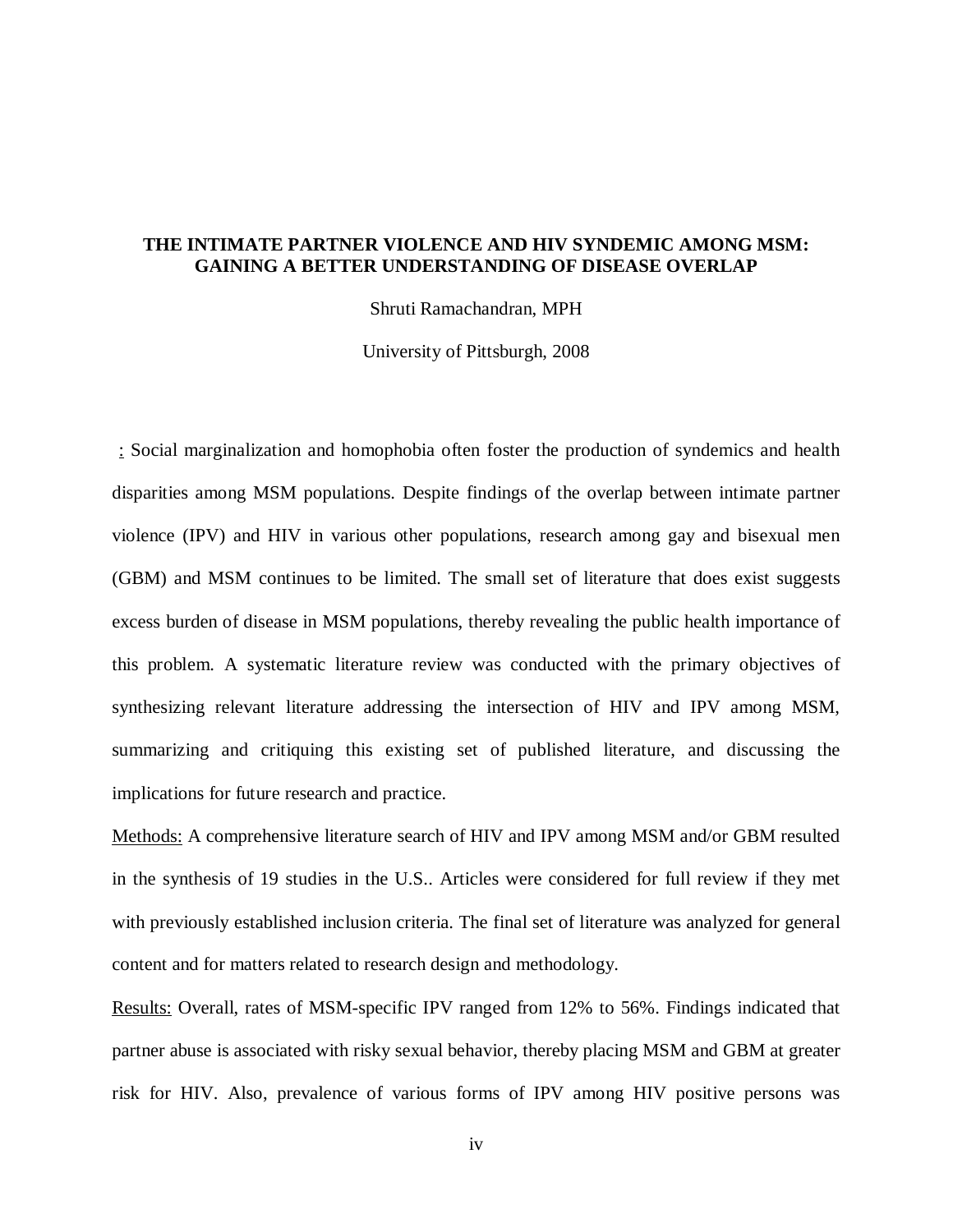revealed. Age, race, and childhood abuse were identified as correlates in the intersection of these two epidemics. In addition, several studies also noted the co-occurrence of substance abuse, partner violence, and HIV as a trend among MSM.

Conclusion: Several recommendations are made to strengthen the newly emerging arena of HIV and IPV syndemic research. Suggestions for policy and practice are also discussed in light of these dual epidemics found among MSM. Sound research design, measurement, and communitybased participatory approaches are ultimately required for the development of MSM-specific interventions and prevention programs that tackle and stunt these mutually reinforcing epidemics.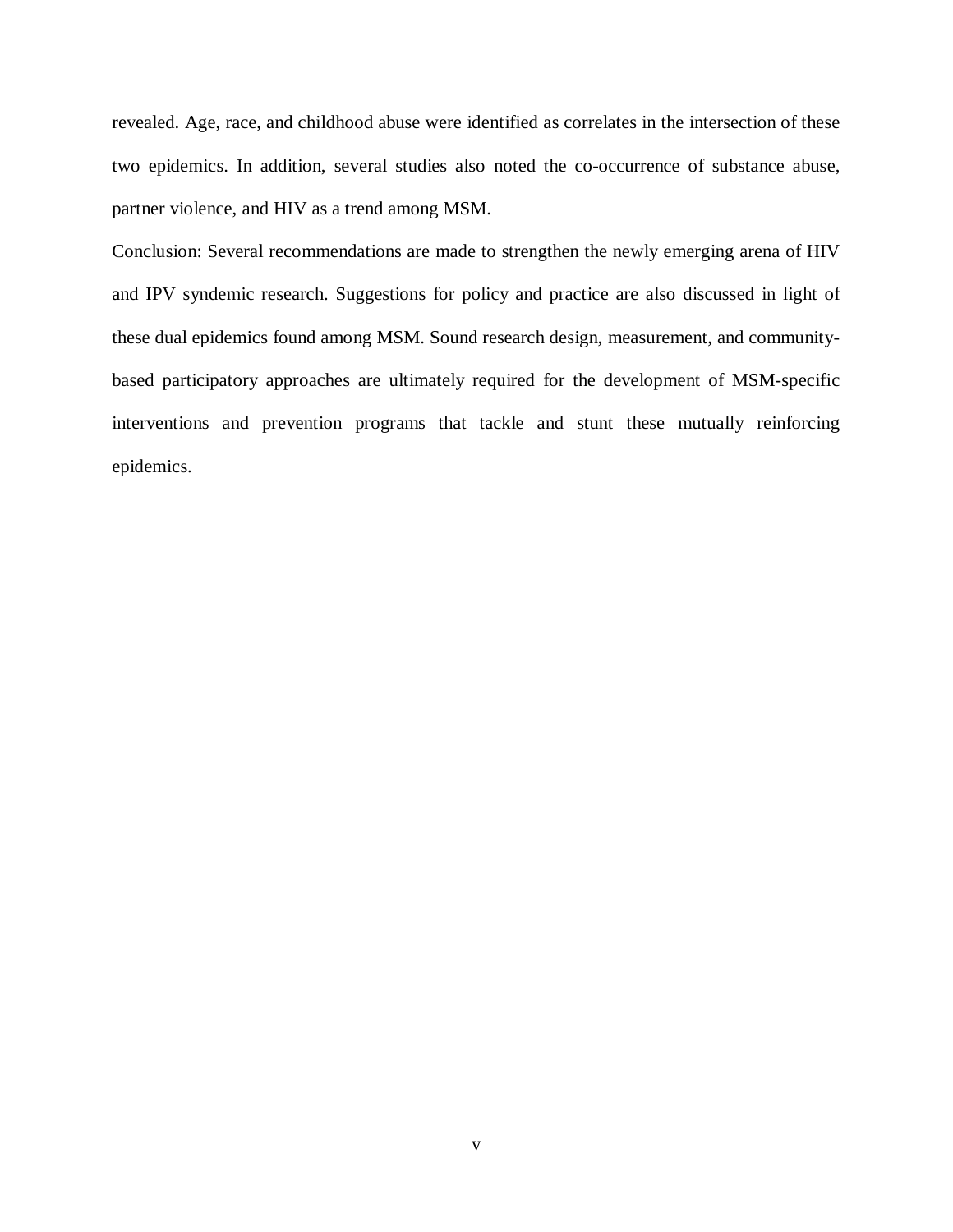# **TABLE OF CONTENTS**

| 1.0 |     |                                                         |
|-----|-----|---------------------------------------------------------|
| 2.0 |     |                                                         |
|     | 2.1 | REVIEW OF SYNDEMIC PRODUCTON PRINCIPLES4                |
|     | 2.2 |                                                         |
|     | 2.3 |                                                         |
|     | 2.4 | <b>INTIMATE PARTNER VIOLENCE AMONG MSM IN THE U.S10</b> |
|     | 2.5 |                                                         |
| 3.0 |     |                                                         |
|     | 3.1 |                                                         |
|     | 3.2 |                                                         |
|     | 3.3 |                                                         |
|     | 3.4 |                                                         |
| 4.0 |     |                                                         |
|     | 4.1 |                                                         |
|     | 4.2 |                                                         |
|     | 4.3 |                                                         |
|     | 4.4 | IPV AND HIV AMONG HETEROSEXUALS VS. MSM/GBM 24          |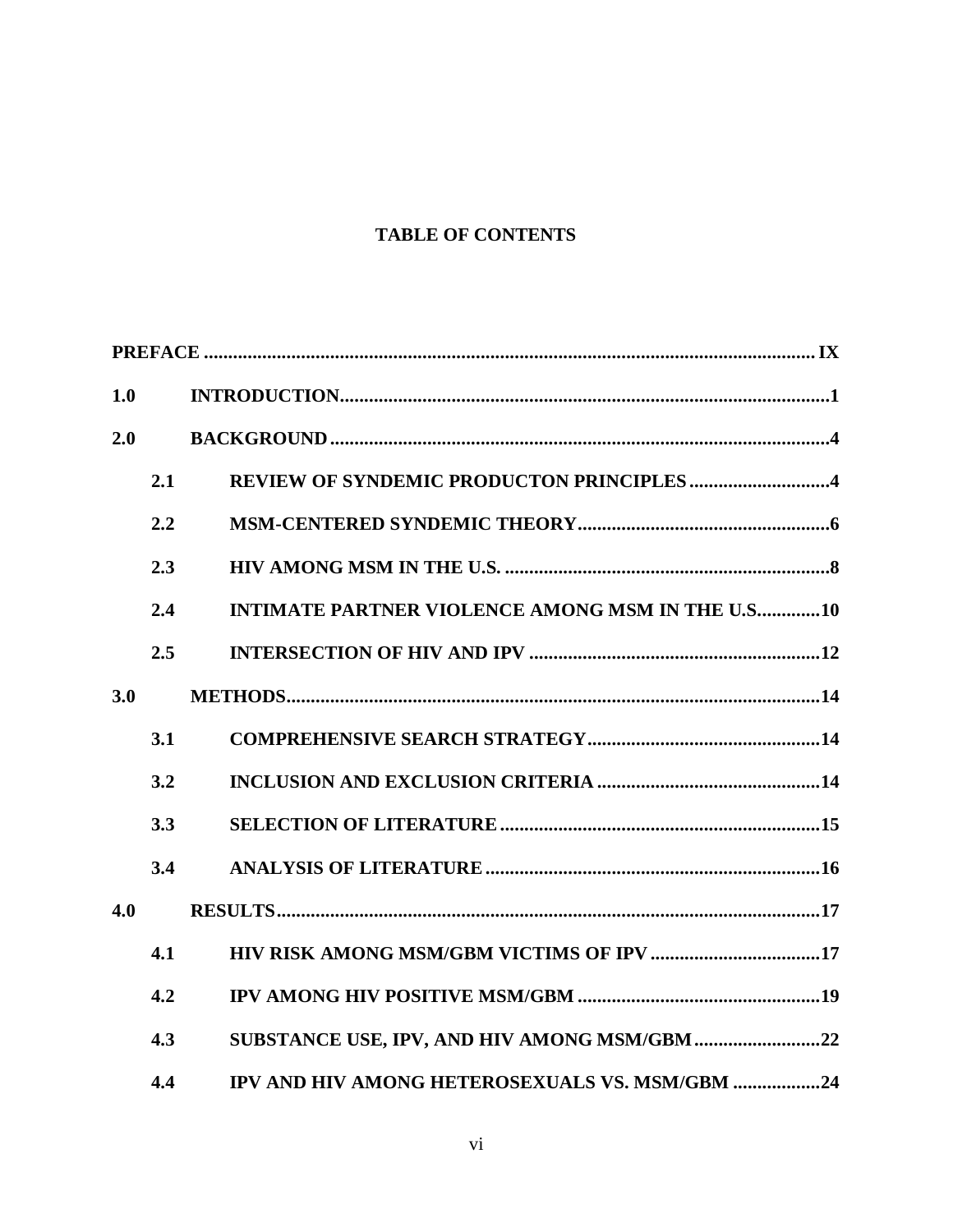| 5.0 |                                                    |  |
|-----|----------------------------------------------------|--|
| 5.1 |                                                    |  |
| 5.2 |                                                    |  |
| 5.3 |                                                    |  |
| 5.4 | <b>ENHANCING PREVENTION EFFORTS FOR MSM/GBM 32</b> |  |
|     |                                                    |  |
|     |                                                    |  |
|     |                                                    |  |
|     |                                                    |  |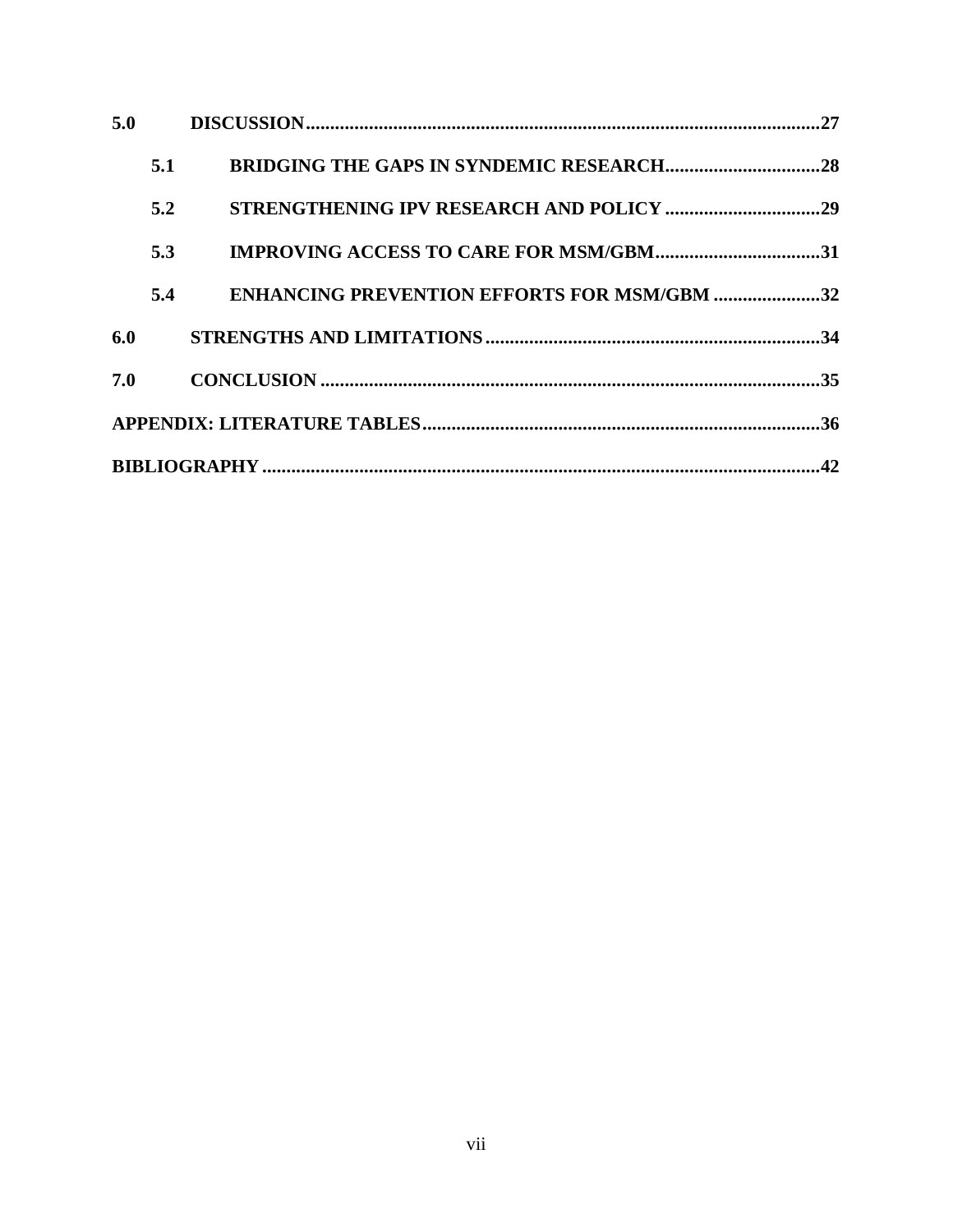# **LIST OF TABLES**

[1 Literature Table: Intersection of HIV and IPV among MSM................................................36](#page-44-1)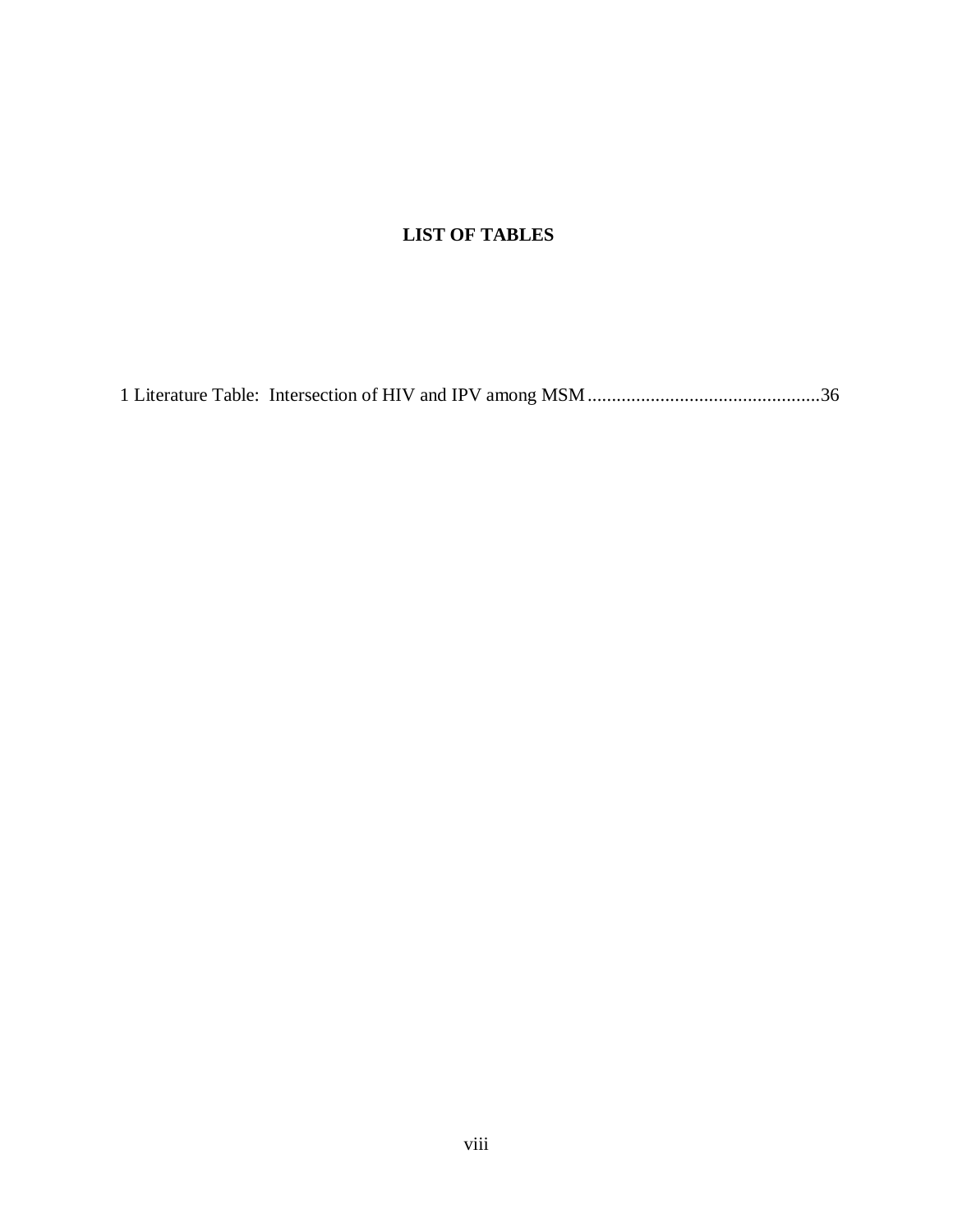#### <span id="page-8-0"></span>**PREFACE**

This thesis is dedicated to my beloved grandfather. Your unconditional love, killer sarcasm, and passion for all things are a constant and comforting memory to me. I feel your presence every single day and I hope I have made you as proud of me as I am of you.

And to my parents, my grandmother, Gautham, and Stacie, words are not sufficient to describe my gratefulness and gratitude of your undying affection and support. I am truly the luckiest girl.

And finally, to my dear committee, I would not have wanted to finish my graduate career without your presence by my side. Jessie, you are more than just a great mentor, you are a true friend. Thank you for all the opportunities you have given me over the years to grow as a student and as a researcher. I know that our relationship will only mature from here. Dr. Terry, thank you so much for your nurturance and guidance throughout the past three years. And Dr. Silvestre, thank you for being such an amazing role model; I will forever admire your grace and leadership.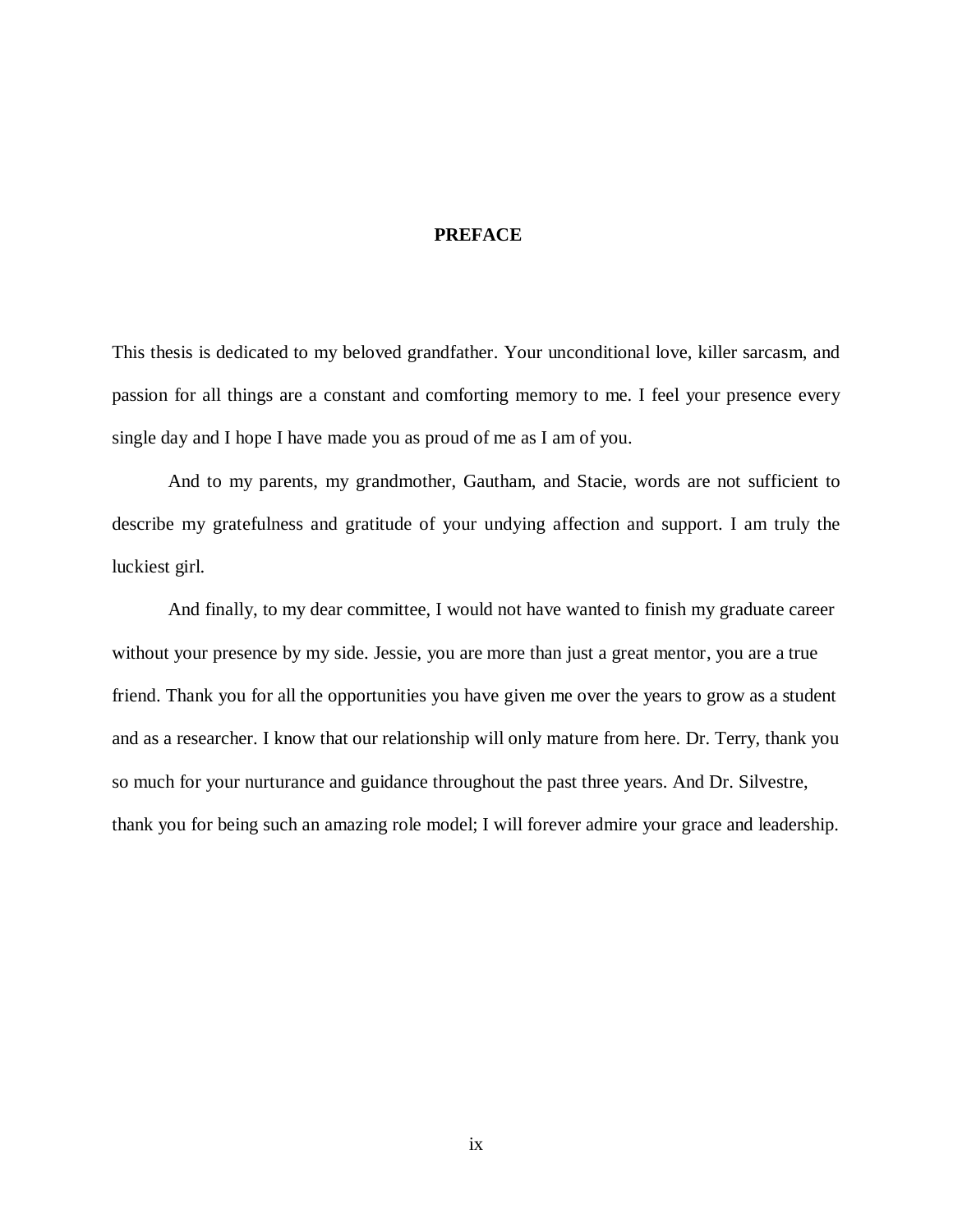#### **1.0 INTRODUCTION**

<span id="page-9-0"></span>This paper highlights the empirical literature regarding the syndemical relationship between intimate partner violence (IPV) and Human Immunodeficiency Virus (HIV) among men who have sex with men (MSM) in the U.S.. Overall, the intersection of these two health problems has been understudied among MSM, but the small set of literature that does exist suggests excess burden of disease in MSM populations. These epidemics co-exist and are created and sustained by various economic, social, and political factors that are characteristic of a syndemic orientation (Milstein, 2002). The implications for the prevention and treatment of such a complex overlap in diseases are serious and must go beyond the current method of addressing each health problem individually (Milstein, 2002).

The field of medical anthropology has played an integral role in developing a biocultural approach to conceptualizing major health problems. This holistic approach to understanding and responding to the health of communities has recently resulted in the introduction of the term syndemic, which originated from the work of Merrill Singer and his examination of co-occurring and mutually reinforcing epidemics in poor urban communities (Milstein, 2002). A syndemic is defined as two or more afflictions, interacting synergistically, contributing to excess burden of disease in a population (Milstein, 2002). Syndemic productions have also been described as a clustering of health problems by person, place, or time that solicits solutions capable of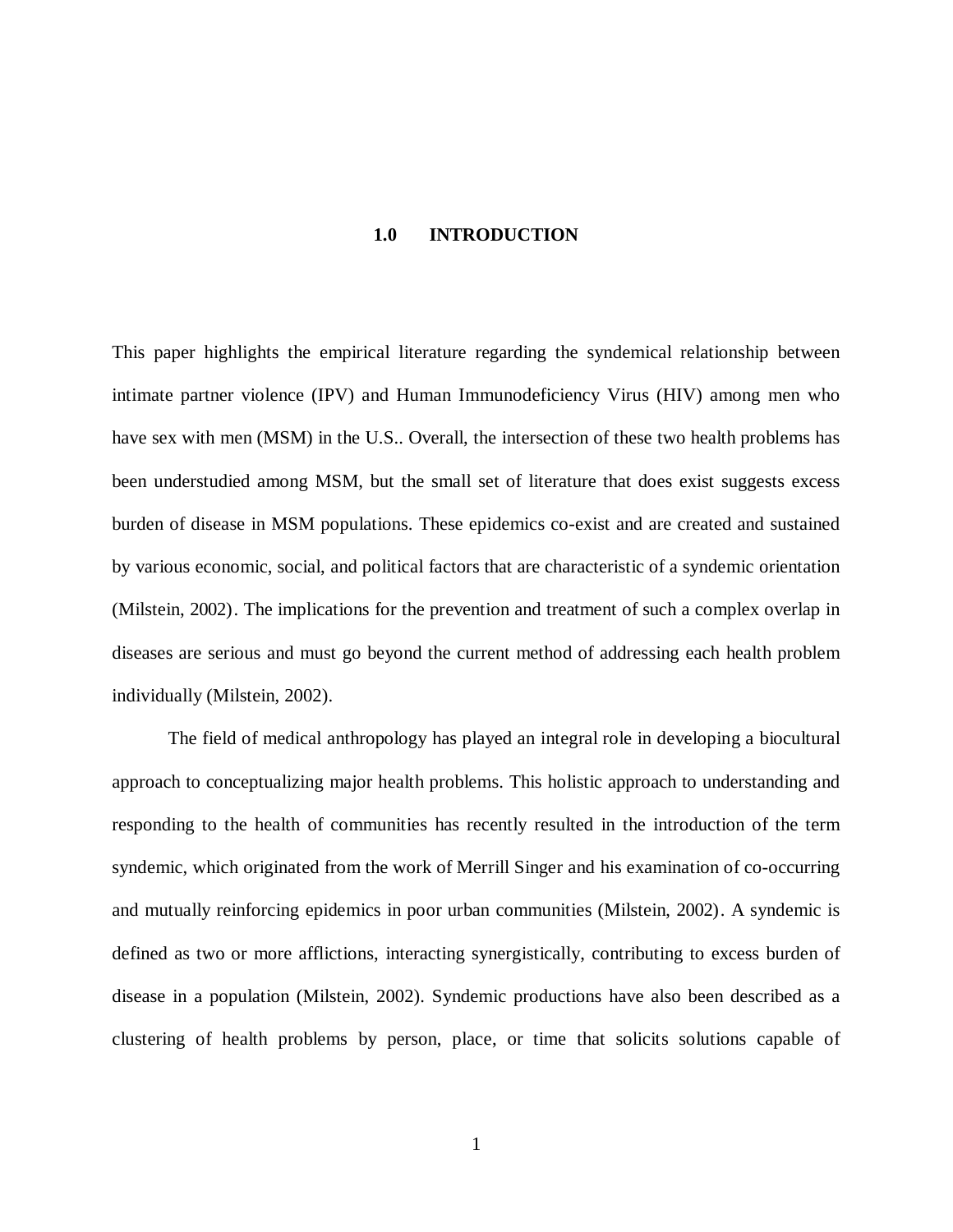preventing and controlling each disease along with the underlying factors that connect such diseases (Milstein, 2002).

With the aid of several notable researchers, the Centers for Disease Control and Prevention (CDC) have developed a Syndemics Prevention Network that has thus far shaped and developed the key principles and definitions related to syndemic productions. Research in IPV on the other hand has been plagued with varying definitions and measures of partner abuse. An all-inclusive definition of intimate partner violence is required to capture the true scope and severity of this public health problem. Therefore, this paper will be guided by the following definition of intimate partner violence put forth by the CDC: "The term intimate partner violence describes physical, sexual, or psychological harm by a current or former partner or spouse" (CDC, 2007).

Partner violence can include such tactics as threatening to hit someone, calling them names, pushing, shoving, kicking or slapping a partner, and/or forcing unwanted sex. IPV has been found to have both short and long term health effects among abuse victims and include such issues as post traumatic stress, depression, physical injuries, frequent headaches, gastrointestinal problems, and STDs (Campbell, 2002 & Campbell et al., 2002). Such conditions lead to a poor quality of life and frequent utilization of health services (Tollestrup et al., 1999 & Wisner et al., 1999).

Since the advent of the HIV epidemic, the American MSM population has been disproportionately affected by this disease, with recent findings indicating that the incidence of HIV has in fact risen among this sexual minority population (CDC, 2007). Unlike the vast amount of attention and scholarship concerning the detrimental health effects that HIV has had on MSM, the recognition of IPV as a public health issue has only recently been noted by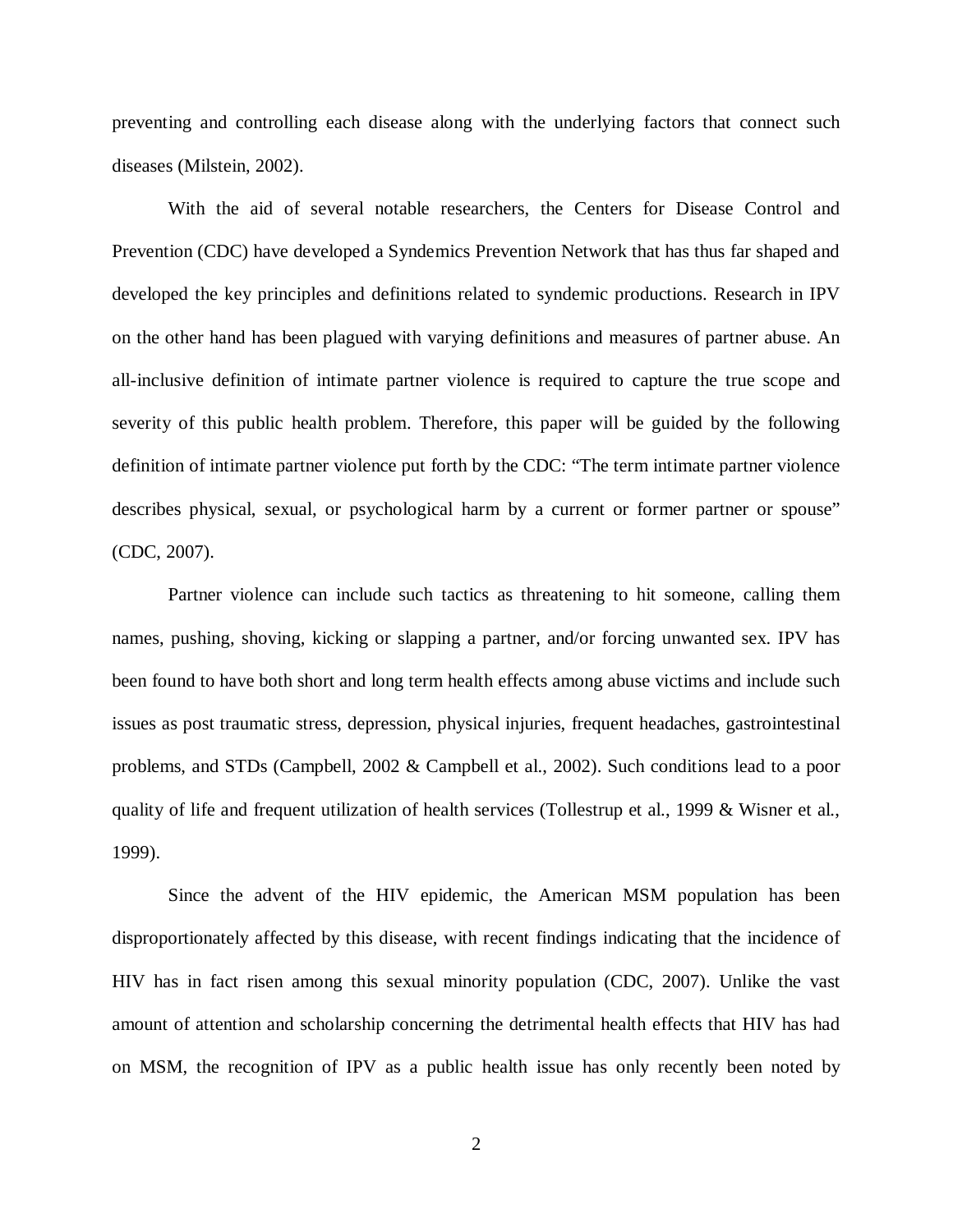scientists, with little attention to directed towards MSM partner abuse. Partner violence among homosexuals and bisexuals is a significant psychosocial problem that continues to be overshadowed by the abuse experiences of heterosexual women and couples due to societal homophobia and preconceived notions of gender roles. Recent literature finds IPV rates of 25% to 35% for same-gender partners (McClennen, 2005). The few studies that document same-sex partner abuse also find the prevalence and severity of abuse to be similar to that of heterosexual victims, indicating that IPV does not discriminate by gender or sexual orientation (McClennen, 2005). The small set of literature on the topic indicates that this male sexual minority group is vulnerable to the negative health outcomes of partner abuse.

The systematic literature review that follows uses a comprehensive approach to extrapolating and synthesizing relevant peer-reviewed articles regarding the nexus of MSMspecific partner violence and HIV in the United States. Ultimately, this review has been designed to: (1) Synthesize relevant literature addressing the intersection of HIV and IPV among MSM (2) Summarize and critique this existing set of published literature and (3) Discuss the implications for future research and practice.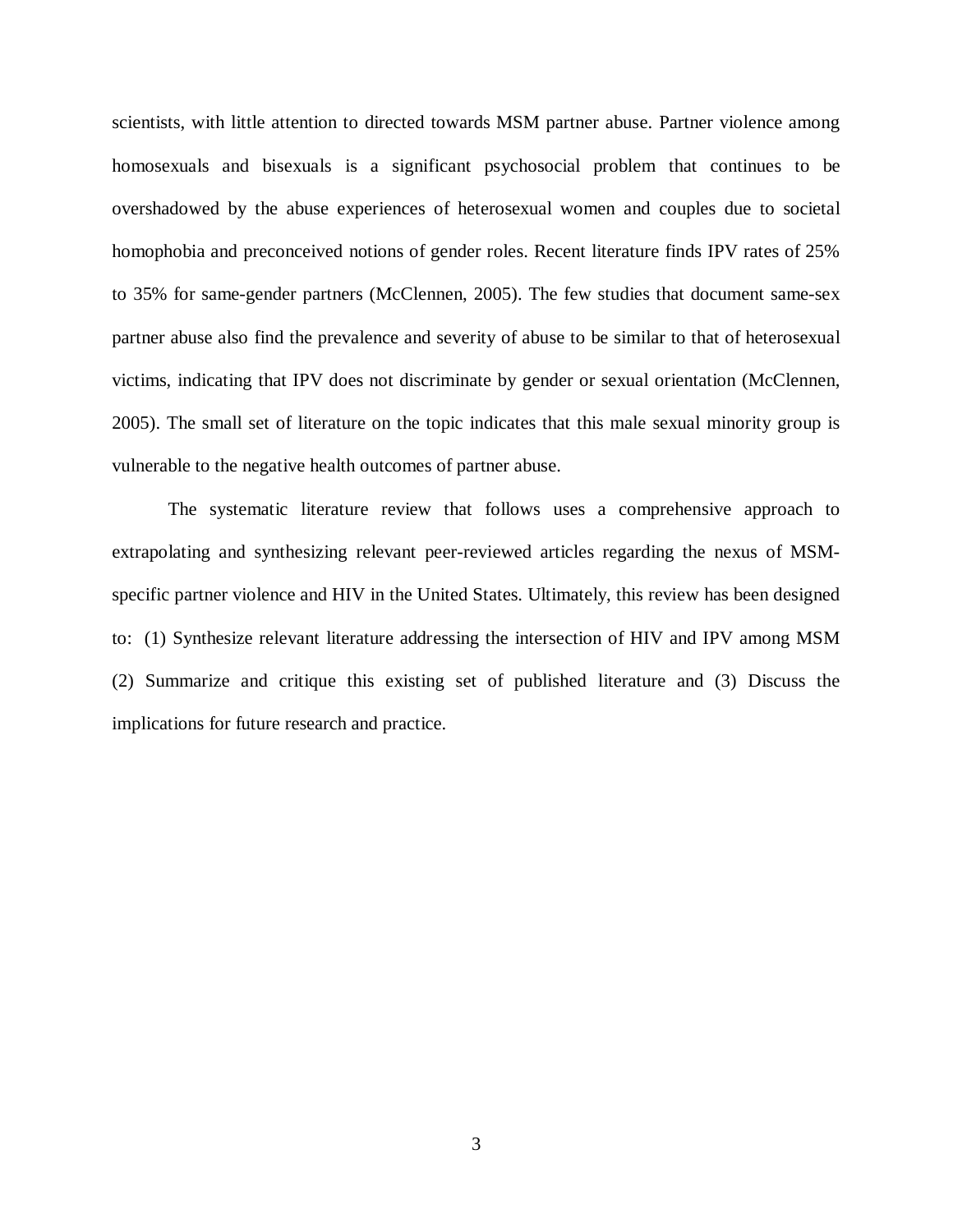#### **2.0 BACKGROUND**

<span id="page-12-0"></span>This section begins with an overview of the underlying principles and implications of the newly emerging field of syndemics. An outline of syndemic productions among the MSM community, recently theorized by Stall and colleagues (2008), will also be addressed. In addition, a review of current HIV and IPV trends as they relate to MSM populations will be presented. And finally, the section concludes with a discussion of the specific pathways through which HIV and partner violence interact and contribute to excess burden of disease.

#### <span id="page-12-1"></span>**2.1 REVIEW OF SYNDEMIC PRODUCTON PRINCIPLES**

Syndemic orientation represents "a way of thinking about public health work that focuses on connections among health-related problems, considers those connections when developing health policies, and aligns with other avenues of social change to assure the conditions in which all people can be healthy" (Milstein, 2002). Conceptualizing the health of communities by way of syndemic orientations represents a profound shift in public health thinking. The primary principle underlying a syndemic orientation is the notion that multiple health problems can intersect and have additive and harmful effects to the overall health and well being of a community. At the heart of this new approach lies what Singer and Clair (1996, 2003) find to be the two primary drivers of syndemic productions, poverty and cultural marginalization.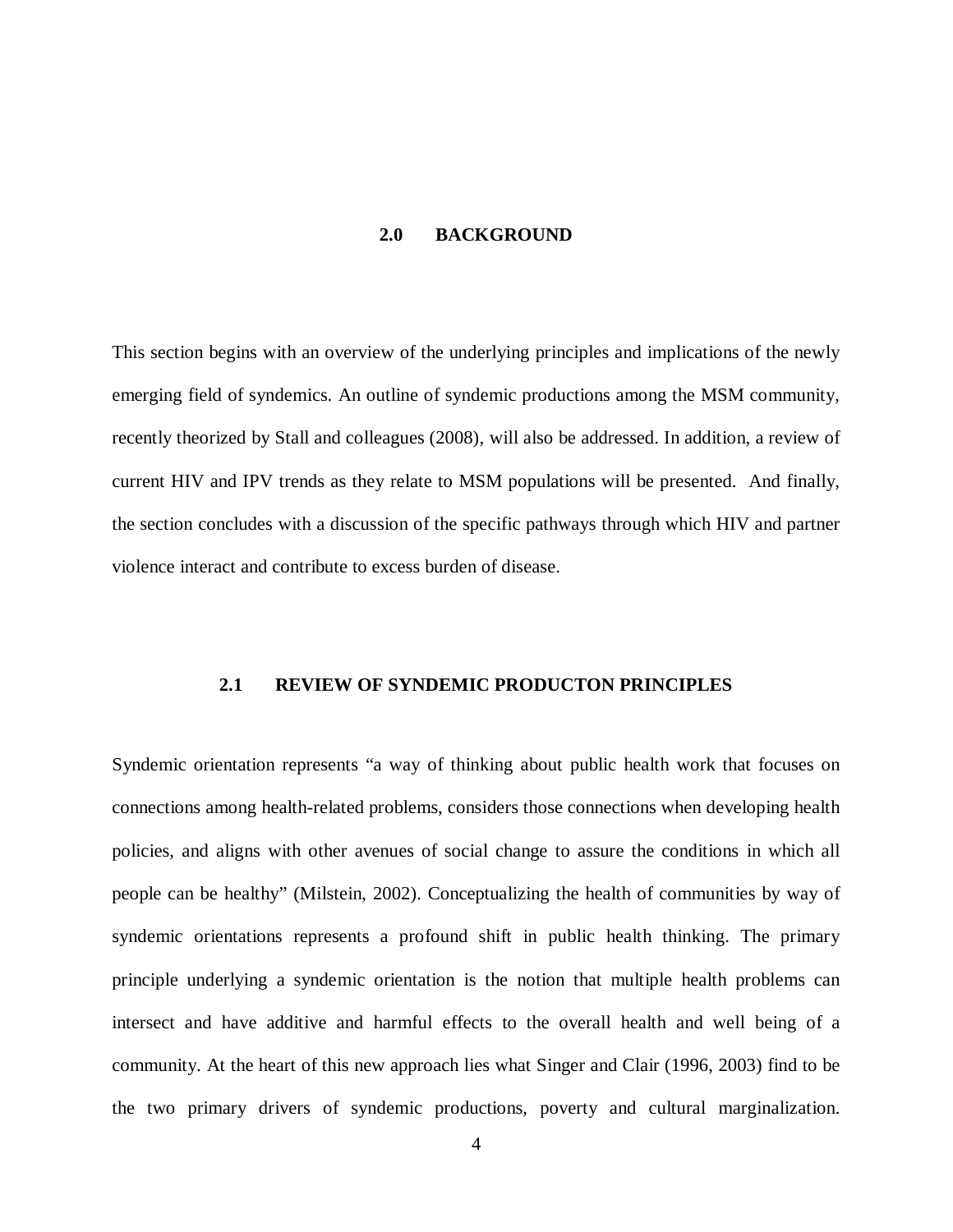Therefore, syndemic orientation combines the tenets of epidemiology with the principles of social action (Milstein, 2002). Furthermore, this approach functions under the assumption that epidemics among different populations are not created or maintained in a random manner (Milstein, 2002). Rather, it is the disadvantaged and disenfranchised groups and communities that suffer the most. Overall, this new way of conceptualizing community health involves the identification of disparities and a push towards health equity.

As Milstein (2002) aptly explains, a practical application of syndemic orientation actually begins with an investigation of the community rather than the disease of interest. So the order of questioning and studying a syndemic first entails examining and identifying why a particular community has been plagued with various afflictions. The investigation then questions why that specific set of afflictions is falling upon the community of interest (Milstein, 2002). Then, an appraisal of the conditions that are required to combat the syndemic is required (Milstein, 2002). And finally, the last area of inquiry calls for a study of the particular circumstance under which interventions attain success in enhancing the health status and health equity of the target community (Milstein, 2002).

The benefits of conceptualizing community health by way of syndemic orientation are five-fold (Milstein, 2002):

- 1) Intervening on factors that drive the interplay among multiple health problems
- 2) Protecting the health of populations by rectifying the apparent fragmentation in infrastructure
- 3) Expanding research and action agendas by combining health with social justice
- 4) Developing and introducing new methods of analysis and synthesis
- 5) Establishing a science base for a "community health bill of rights"

5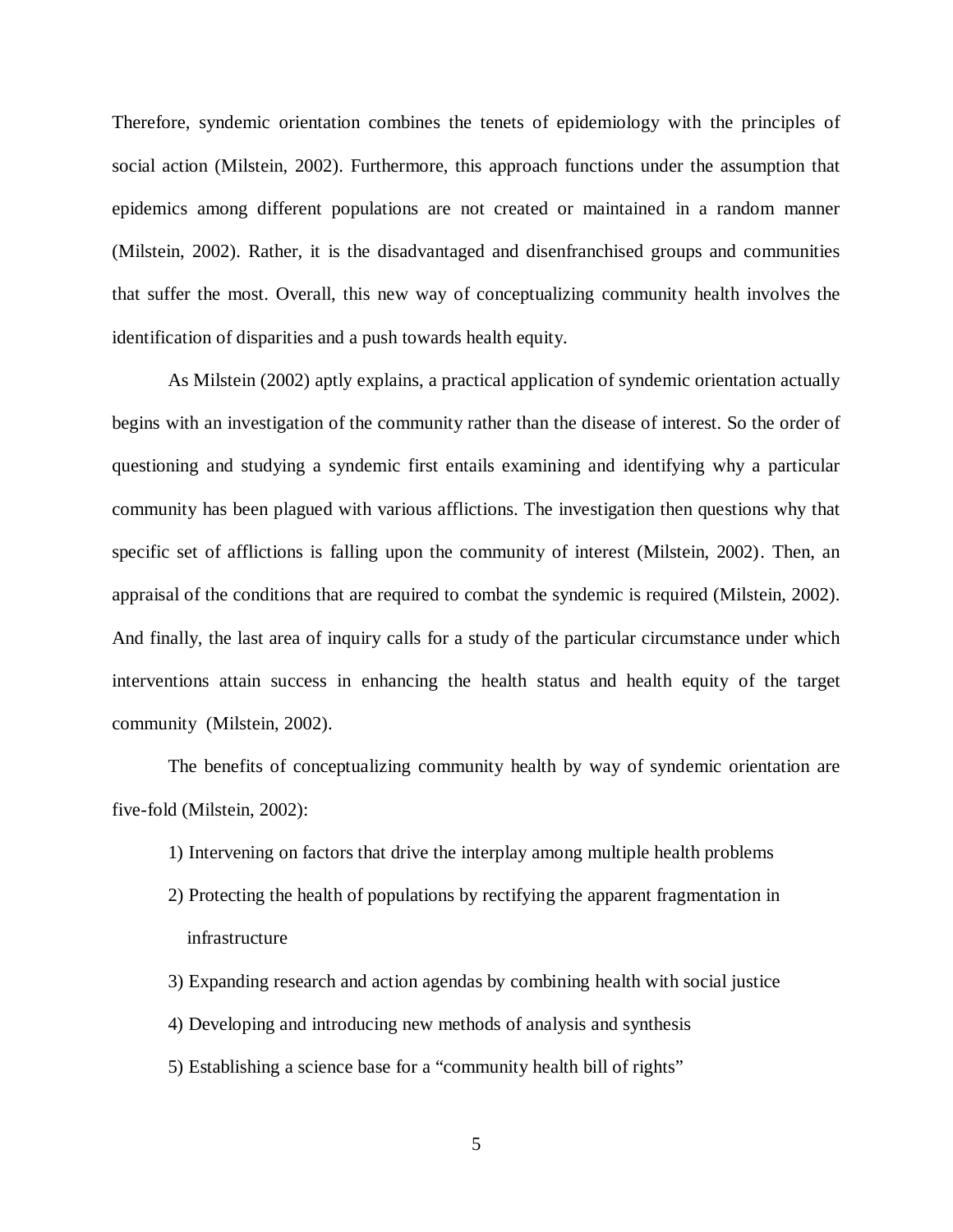### **2.2 MSM-CENTERED SYNDEMIC THEORY**

<span id="page-14-0"></span>In translating the aforementioned syndemic principles and line of questioning to the current study of co-occurring epidemics among MSM, an examination of why this community is particularly vulnerable to such a dangerous interplay of health problems must first occur. Stall and colleagues (2008) have recently developed a theory for syndemic production among urban gay men that serves as a framework for comprehending the various factors that help to create and sustain the multiple health problems afflicting MSM in the U.S.. This paper is guided by this innovative theoretical model, which operates on the following four assumptions (Stall et al., 2008): (1) The cluster of health problems among MSM and/or gay men is mainly socially produced. (2) Since this is a socially driven clustering, such conditions will change over time and over generations, therefore the theory applies primarily to middle-class gay men who came into adulthood in the tail-end of the  $20<sup>th</sup>$  century. (3) This theory is also meant for urban gay men since a majority of the data reflecting health disparities among MSM and gay men were extrapolated from urban populations. (4) A particular fraction of men are homosexual in each generation, with some of these men exhibiting nonconformity to society's ideals of masculinity, from a very young age.

In their attempt to hypothesize why this population is particularly vulnerable, Stall et al. (2008) credit the overwhelming cultural marginalization experienced by the MSM community as the sole producer of MSM syndemic production. The authors expand this issue further by discussing two sub-factors that emerge during the early developmental stages of homosexual men. The first factor deals with the socially-powered damage or injury that gay men endure from their early adolescent stages of male socialization all the way through to their adoption of a homosexual identity in early adulthood. The second factor involves the minority stress that gay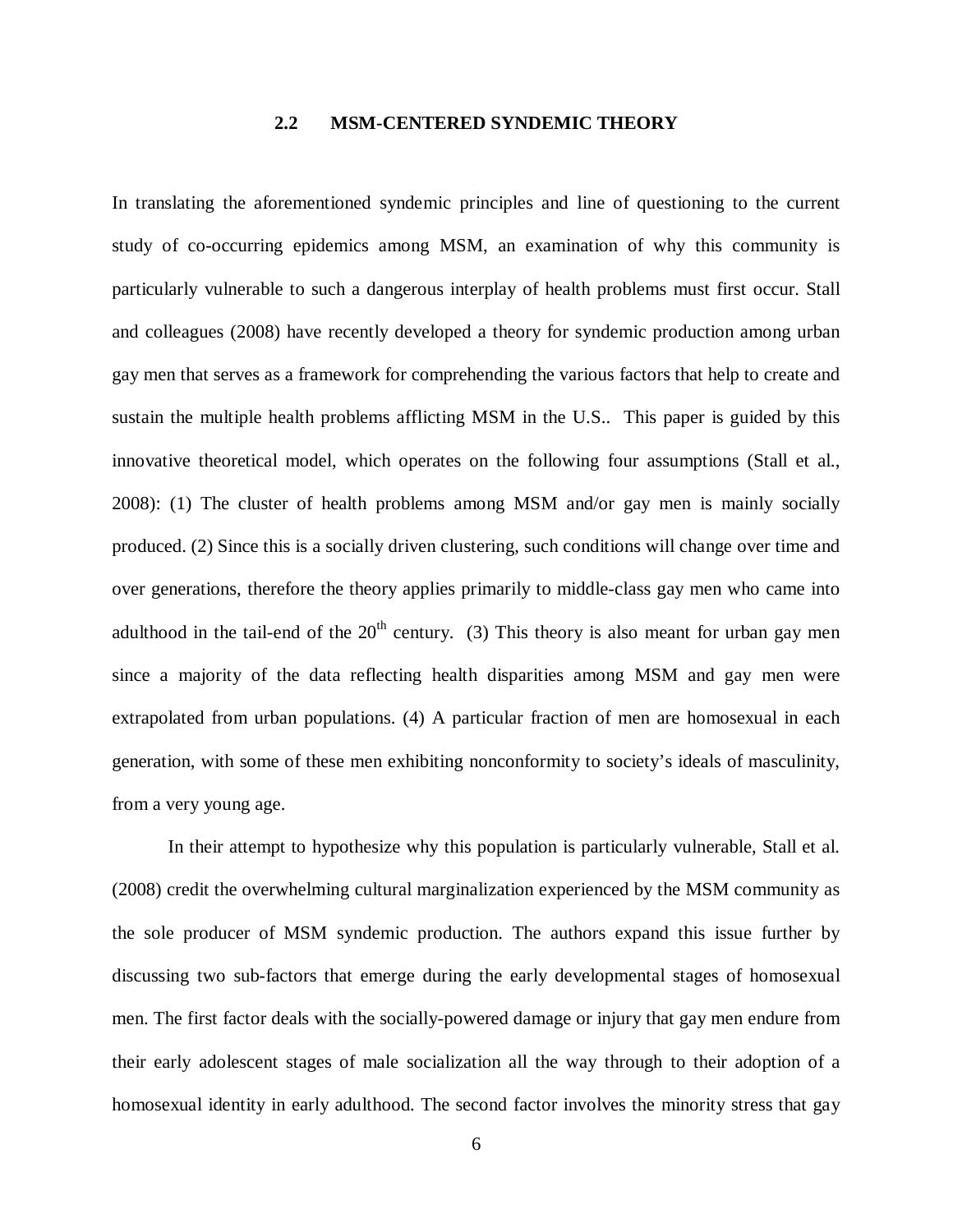men encounter when they move to large urban "gay ghettos", which essentially refer to well defined neighborhoods hosting a large gay male population (Stall et al., 2008). Together, these two dynamic factors foster the development of disease clustering among American MSM.

Overall, this syndemic theory is developmental in nature and presents a timeline for various gay milestones and environmental modifiers that emerge and affect young gay men during every stage of growth. From the time that gay adolescents grow aware of their sexual preferences, their social development with respect to their physical appearance, behavioral mannerisms, and personal interests is noticeably different in comparison to their heterosexual counterparts (Stall et al., 2008). This alternative path to male socialization is generally not embraced by society and often times results in incidents of anti-gay violence and discrimination that occur during a very fragile and vulnerable time in a young gay boy's life (Stall et al., 2008).

Full acceptance of their homosexuality has not yet been reached at this point, therefore, many gay boys feel "silenced" by their sexuality which can then present itself through "strong self-censorship, disassociation during sex play with other males, sexual shaming, and a strong devaluing of other boys who are understood to be gay" (Stall et al., 2008). These various behaviors are characteristic of internalized homophobia and can make gay youth more vulnerable to psychosocial health problems, such as substance abuse and depression (Stall et al., 2008).

When these youth reach late adolescence, they become more aware of gay culture, social networks, and gay social norms. The way in which young gay men make contact with gay culture is important and determines whether they will be able to develop strengths in overcoming the continuing societal adversity they will face throughout their lives (Stall et al., 2008). As mentioned previously, many gay men migrate to gay ghettos upon adulthood. And while some gay men are able to withstand and move forward from the negative experiences that occurred in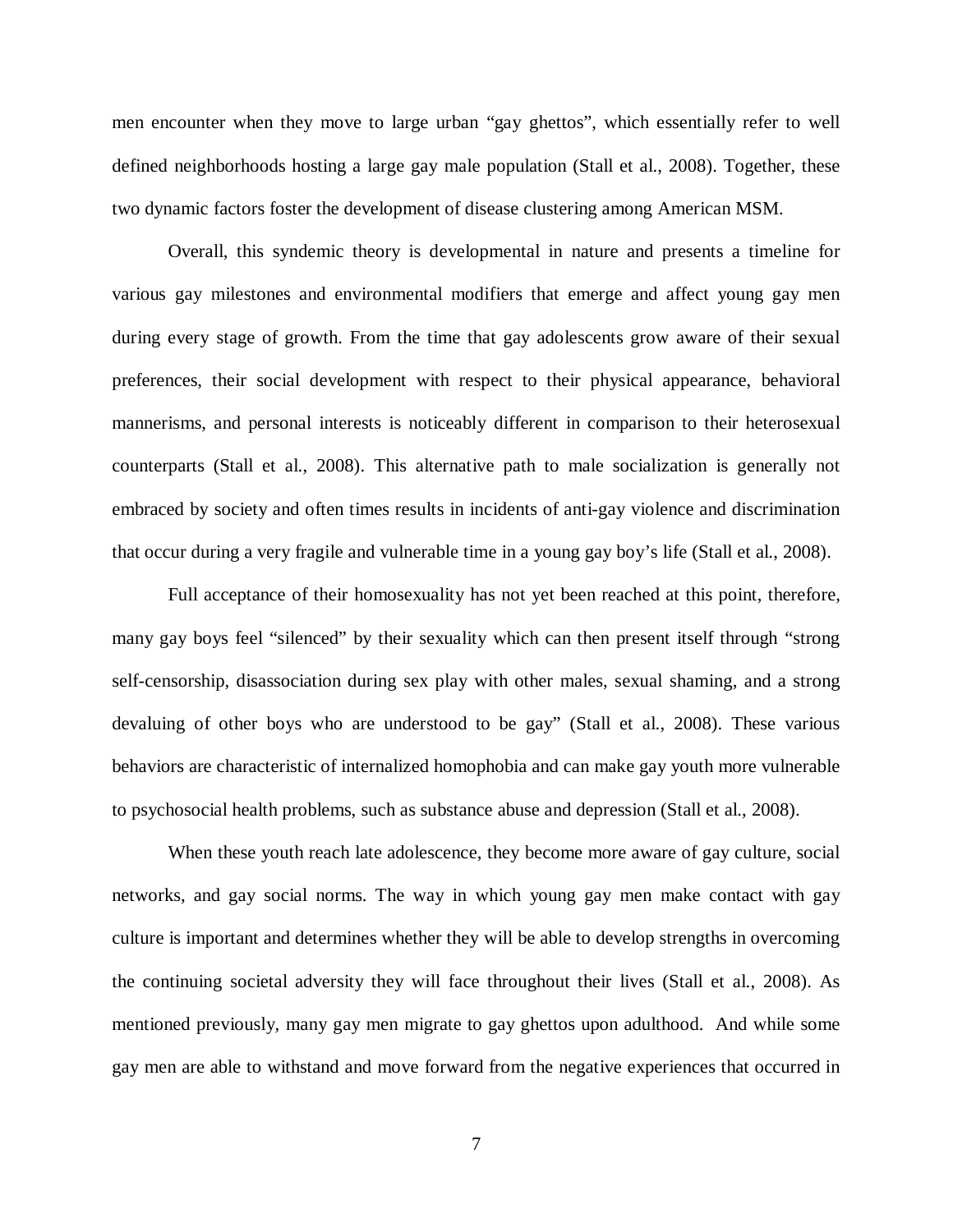their youth, others are less resilient and fall prey to some of the negative social aspects of gay culture found in urban gay ghettos (Stall et al., 2008). Prior research also indicates that residents of these ghettos have significant health disparities in comparison to other male populations (Stall et al., 2008).

Ultimately, the subset of gay men unable to balance a healthy lifestyle in urban gay ghettos are afflicted by multiple psychosocial health issues such as violence, depression, and substance abuse (Stall et al., 2008). This is the point at which a syndemic production in the MSM community is apparent.

### **2.3 HIV AMONG MSM IN THE U.S.**

<span id="page-16-0"></span>From the advent of the deadly HIV outbreak, MSM have been more vulnerable to this viral infection and are therefore disproportionately affected by the disease. MSM represent 54% of all AIDS cases and 57% of all people who have died from AIDS, since the start of the epidemic (CDC, 2007). Their share of HIV prevalence among the male adult population represents 71% of all HIV infections as of 2005 (CDC, 2007). Among the various transmission categories for male adults and adolescents, male to male sexual contact was found to be the primary mode of transmission based on confidential name-based HIV reporting data gathered for the year 2005 (CDC, 2007). Injection drug use (18%) is the second largest category for transmission, with 27% of injection drug users also engaging in male to male sexual contact (CDC, 2007). Surveillance data also calculated and revealed an 11% increase in the number of HIV diagnoses among MSM from 2001 through 2005 (CDC, 2007).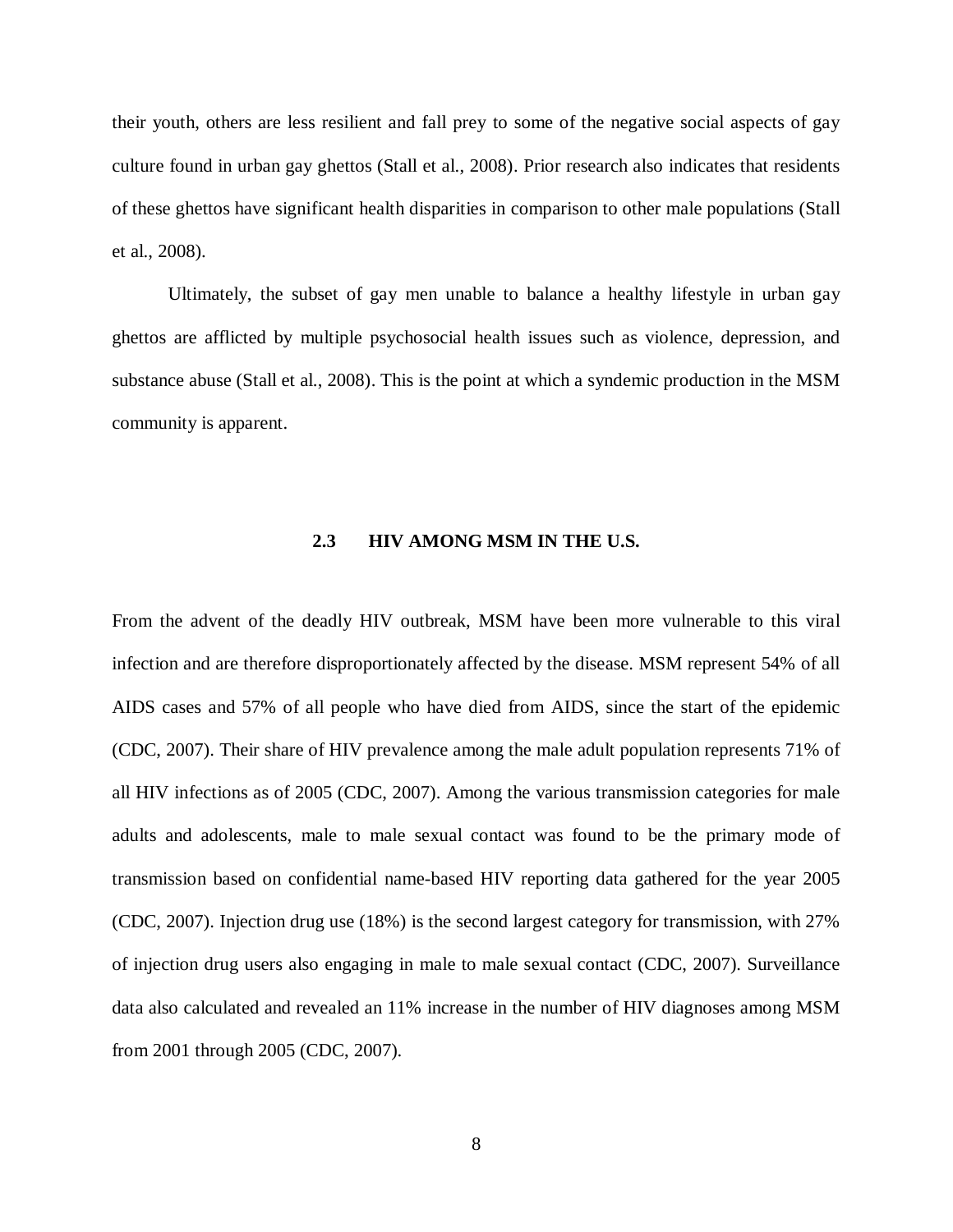Aside from this recent increase in incidence, a shift in disease burden has occurred whereby African American MSM now account for a greater proportion of the disease in comparison to other racial groups. Supporting this trend is a recent investigation of HIV prevalence among MSM conducted in five major American cities that revealed a 46% HIV prevalence rate among African American MSM (CDC, 2005). From 2001 to 2006, HIV/AIDS diagnoses increased by 12.4% among all black MSM; however, an increase of 93.1% was observed among black MSM aged 13--24 years (CDC, 2008). From 2001 to 2006, estimates revealed at least twice as many (7,658) HIV diagnoses occurred among African American MSM between the ages of 13 and 24 compared to White youth (3,221) of the same age (CDC, 2008).

Engaging in anal sex without the use of a condom has been noted to be the primary cause for the increase in HIV incidence rates among this sexual minority group (Mansergh et al., 2002). In examining the underlying factors that drive MSM to engage in risky sexual behavior, a primary aim of syndemic orientation would be to understand why this disease is occurring among this population. Thus far, researchers have identified several factors that influence risky sexual behavior (i.e., lack of condom use) among MSM that include but are not limited to: (1) serosorting (i.e. limiting sexual intercourse to intimate partners that have a known and similar HIV serostatus), (2) substance abuse, and (3) complacent attitudes about perceived risk and maintaining safe sexual practices (CDC, 2007). Though the identification of these factors has advanced HIV prevention, more investigations are necessary to fully comprehend and answer the question as to why this epidemic occurs among MSM.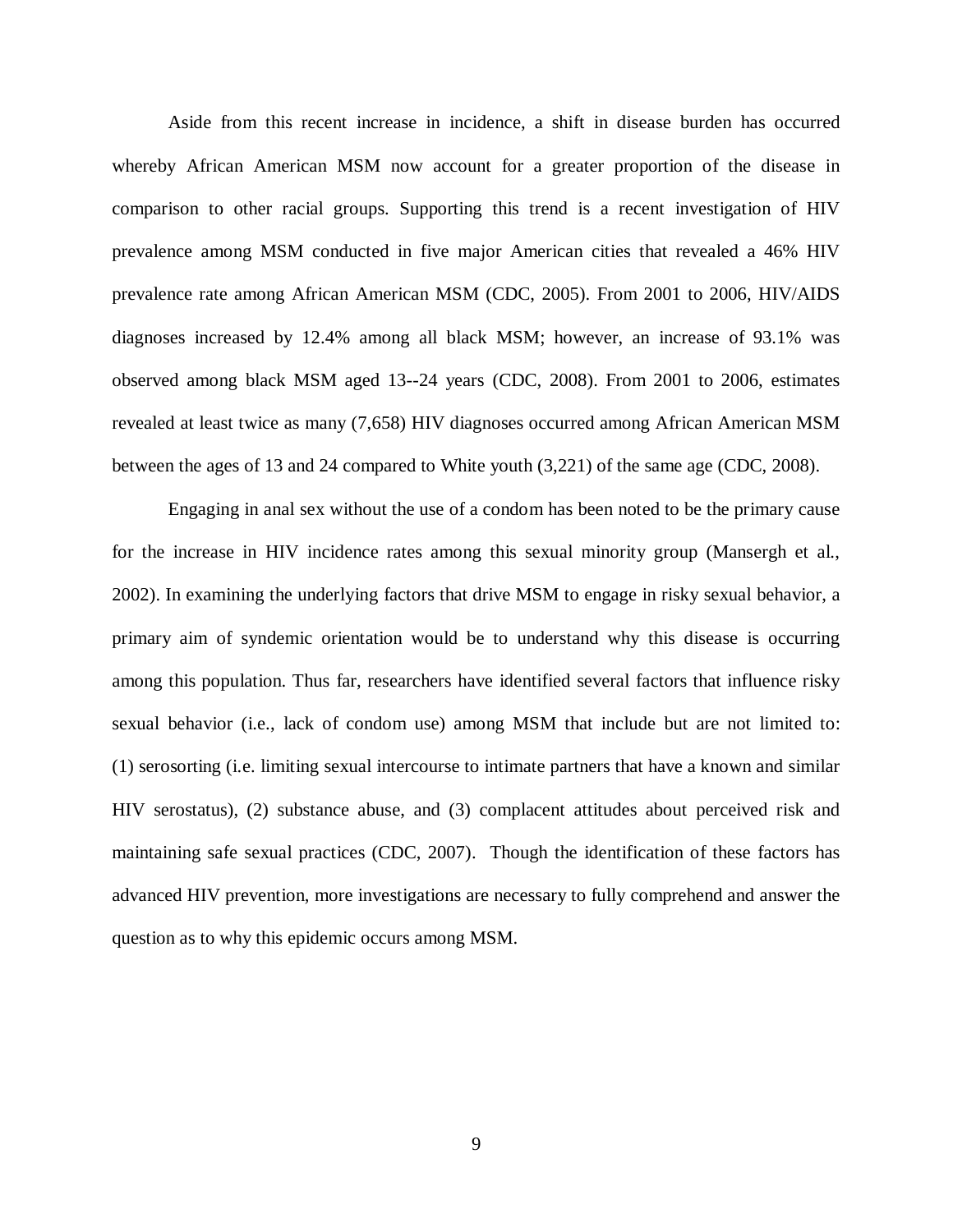#### **2.4 INTIMATE PARTNER VIOLENCE AMONG MSM IN THE U.S.**

<span id="page-18-0"></span>While HIV infection is a biological condition threatening the lives of MSM, intimate partner violence is a psychosocial health problem. IPV has proved to be much harder to screen for, identify, and treat, and therefore receives far less attention among both homosexual and heterosexual populations than HIV and other public health problems. While few scholarly articles explore the abuse context among lesbians, an even less number of literature examines IPV among MSM and/or gay and bisexual men (GBM). This limited but significant body of literature regarding MSM partner abuse is examined in this section.

Before reviewing the prevalence and scope of this public health issue among MSM, it is important to highlight an important outcome of several studies comparing IPV between same-sex and different-sex individuals. A handful of studies reveals higher reporting of IPV among sexual minorities than among their heterosexual counterparts (Tjaden et al., 1999, Balsam et al., 2005, & Moracco et al., 2007). Also, specific types of partner abuse involving sexual coercion and rape, as well as all forms of child abuse were also more likely to be reported by LGB than by heterosexuals (Tjaden et al., 1999, Balsam et al., 2005, & Moracco et al., 2007). This information shows that same-sex IPV is a reality and just as prevalent.

The rates of male to male IPV range between 11% and 44% (Herek & Sims, 2008). This variability reflects different definitions of partner abuse across studies and such variance makes cross-study comparisons very difficult. Very few investigations have explored the correlates of abuse, and those that did found mixed outcomes. On the one hand, Greenwood et al. (2002) reported that race/ethnicity, income, and city of residence were not correlates of partner violence among gay and bisexual men. Meanwhile, Turell's (2000) examination of abuse correlates among an LGBT sample found significant ethnic differences for physical abuse and coercion and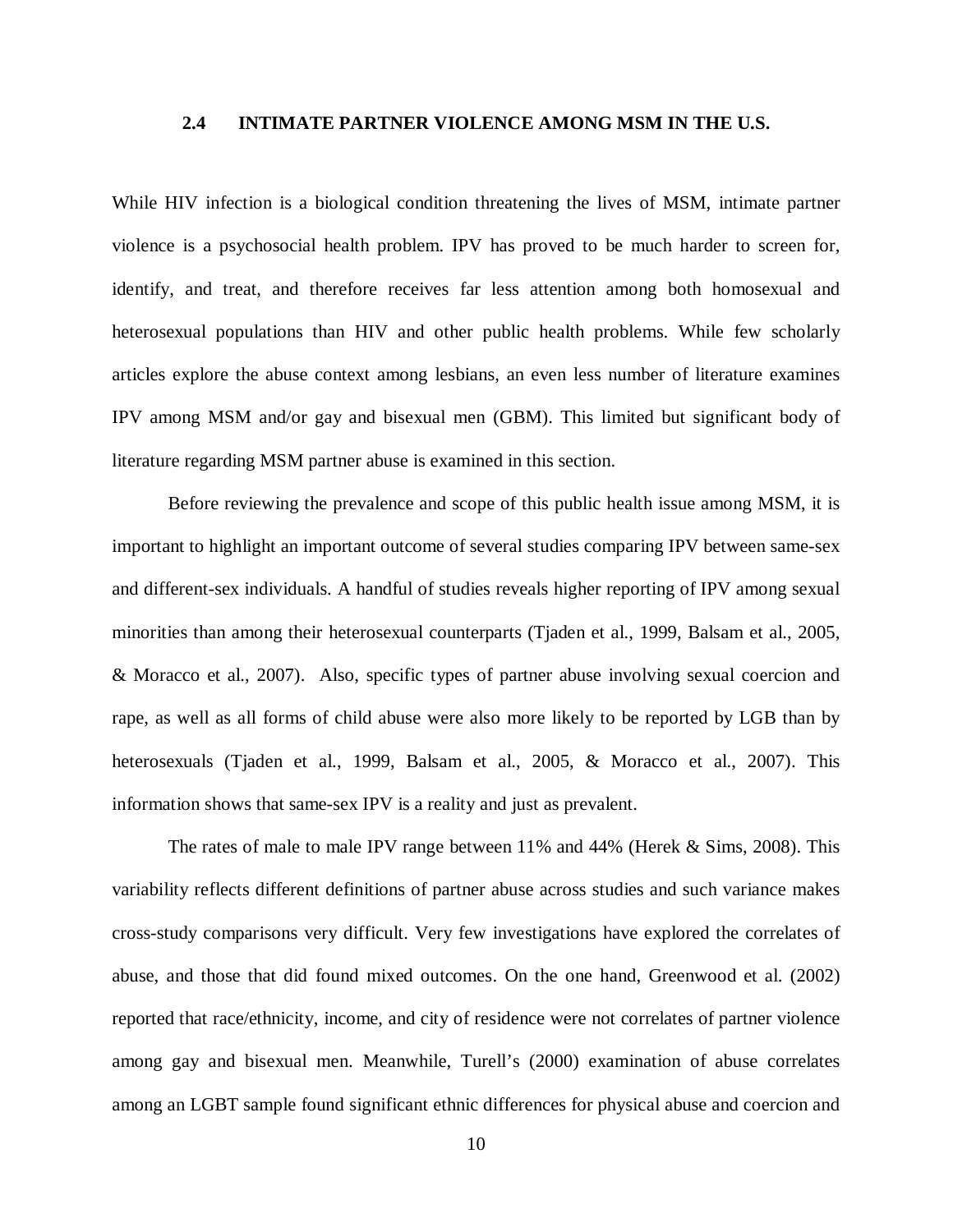that age and higher income were both risk factors for IPV. In addition, little is known about the potential abuse differences between gay and bisexual men. Only Balsam et al. (2005) examined group differences and found bisexual men more likely to report a history of non-intercourse sexual coercion and a history of rape than gay men, suggesting a possible disparity.

To date, the objective of partner violence research among MSM and/or GBM has been to measure the prevalence of this psychosocial health problem. The descriptive analysis provided by Cruz and Firestone (1998, 2003) steps away from this usual line of investigation and attempts to gain a deeper understanding of the abuse context among MSM and GBM regarding types of abuse, factors that led to partner abuse, and reasons for remaining with a violent partner.

This qualitative investigation by Cruz and Firestone (1998, 2003) involved in-depth interviews with a sample of twenty five GBM. Personal definitions of abuse from GBM respondents were used in order to gain a better understanding of what abuse meant for this subpopulation. Most of the definitions used by respondents to describe IPV focused on power and control (Cruz & Firestone, 1998). The primary outcomes allude to similarities and differences between homosexual and heterosexual victims with regards to the types of abuse that are endured, reasons for the abuse, as well as the reasons respondents cited for remaining in a violent relationship (Cruz & Firestone, 1998, & Cruz, 2003). Respondents reported experiencing various forms of verbal, mental, physical, and sexual partner abuse (Cruz & Firestone, 1998). Aside from such factors as jealousy, financial strains, drugs or alcohol, and inter-generational transmission of violence, GBM also identified issues related to internalized homophobia as a causal factor for same-sex IPV (Cruz & Firestone, 1998). And finally, GBM from this study provided a variety of reasons for remaining in an abusive relationship that were grouped into the following 14 categories: financial, emotional, and physical dependence, love,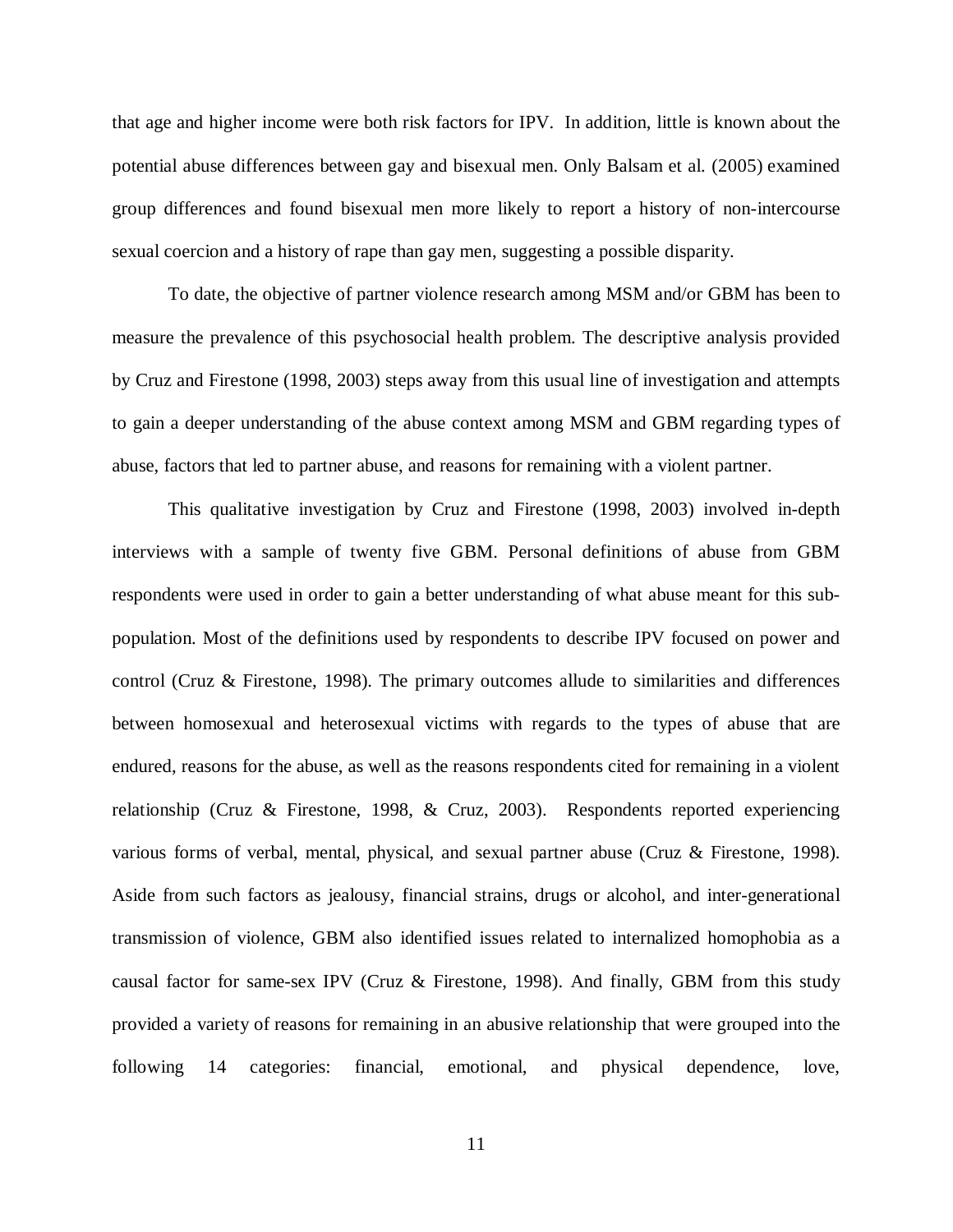naivete/inexperience, feeling trapped, hope for change, loneliness, commitment, cycle of violence, fear, guilt, low self-esteem, and physical attraction (Cruz, 2003).

<span id="page-20-0"></span>MSM and GBM partner violence research is still in its infancy and requires further examination. Until this occurs, it is difficult to address the underlying factors that produce this psychosocial issue in American MSM communities.

### **2.5 INTERSECTION OF HIV AND IPV**

All syndemics have one or more pathways by which each health problem links to the other. Identifying and understanding these links or points of interaction allow researchers to develop interventions that will aid in combating these factors that lead to disease interaction. It is important to note that though links regarding the co-occurrence of IPV and HIV have primarily been investigated among urban heterosexual women, this paper postulates that these previously identified pathways of disease interaction could potentially be applicable to homosexual populations as well.

The following four points of interaction between violence and HIV among women were identified by Maman et al. (2000): (1) Violence increases the risk for HIV infection through forced/coercive sex, (2) Violence in the form of forced/coercive sex limits the victim's ability to negotiate condom use, (3) Violence in the form of physical and sexual abuse during childhood has been associated with high sexual risk-taking behaviors in adolescence and adulthood, and (4) Disclosure of HIV serostatus to partners may subsequently lead to partner violence. Though these mechanisms represent a good framework for conceptualizing the co-occurrence of these two epidemics, little is known about the pathways of disease interaction among MSM and/or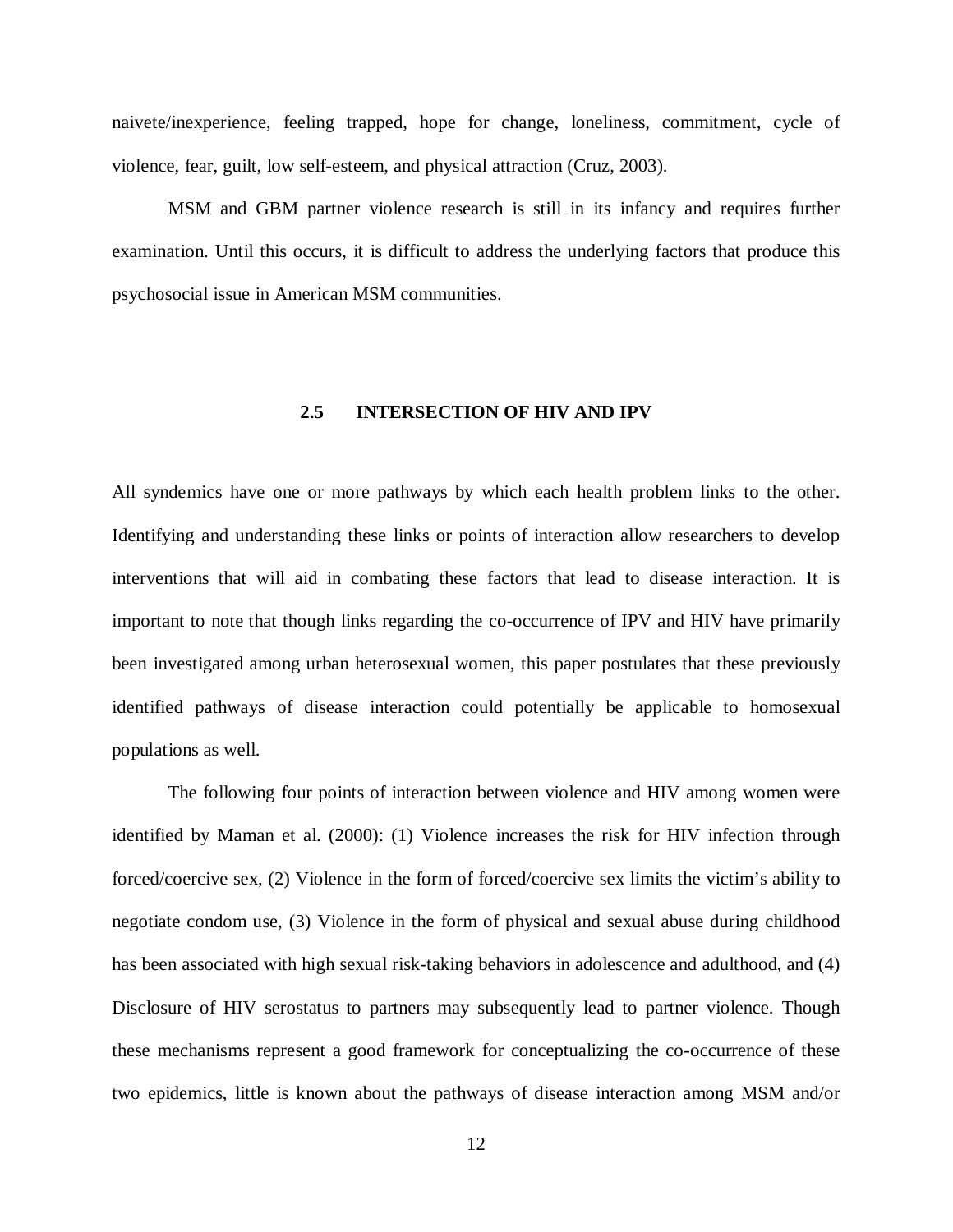GBM populations. Therefore, this paper is an exploratory investigation of MSM-specific comorbidity.

The systematic review in the coming sections represents the first of its kind to synthesize existing literature regarding the syndemical relationship between HIV and IPV among MSM. Along with a discussion of the current trends among the two intersecting epidemics, a summary and critique of research methodology will also be presented. Ultimately, this paper aims to strengthen the understanding of the interplay between partner violence and HIV in MSM in the U.S.. The paper concludes with recommendations for both research and practice specific to this syndemic.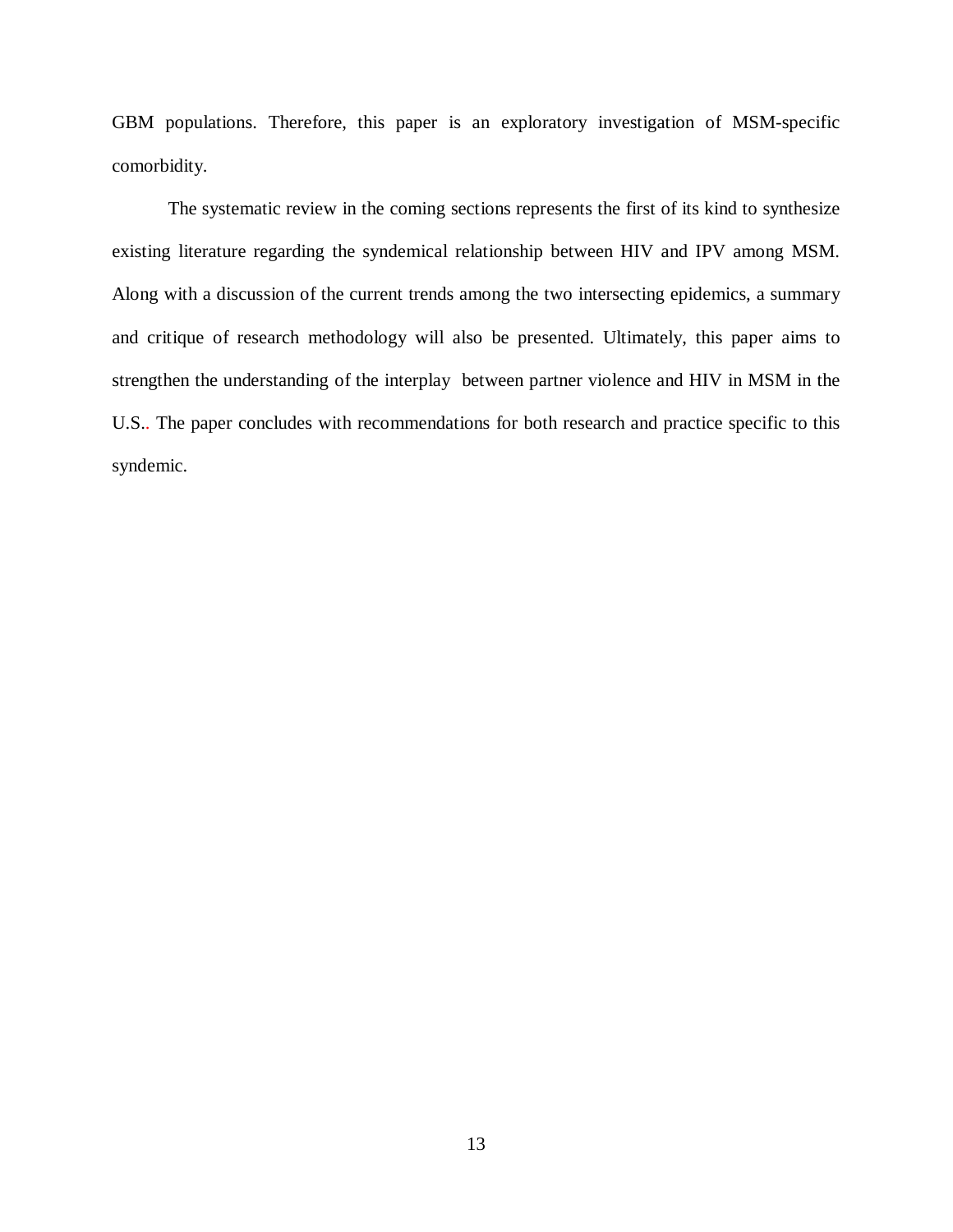#### **3.0 METHODS**

#### <span id="page-22-0"></span>**3.1 COMPREHENSIVE SEARCH STRATEGY**

<span id="page-22-1"></span>A comprehensive search strategy was utilized to help gather an inclusive set of articles that explore and discuss the intersections of HIV and partner violence found in American MSM. The author utilized three online databases - PubMed, PsycINFO, and SocioFile, in order to identify scholarly articles in a variety of medical and social science disciplines. Various combinations of the following search terms were employed for the literature search: violence, domestic violence, partner violence, battering, battered, batter, abuse, partner abuse; Gay, Bisexual, homosexual, same sex; HIV, AIDS. The search of literature was not limited by the year of publication.

### **3.2 INCLUSION AND EXCLUSION CRITERIA**

<span id="page-22-2"></span>A set of inclusion and exclusion criteria was developed to allow for selection of articles that are relevant to the review. All articles found through the comprehensive literature search were either selected or excluded by employing the following criteria:

1) Only include articles from peer-reviewed journals; Exclude chapters from books, magazine articles, newspaper articles, and other non-peer reviewed sources.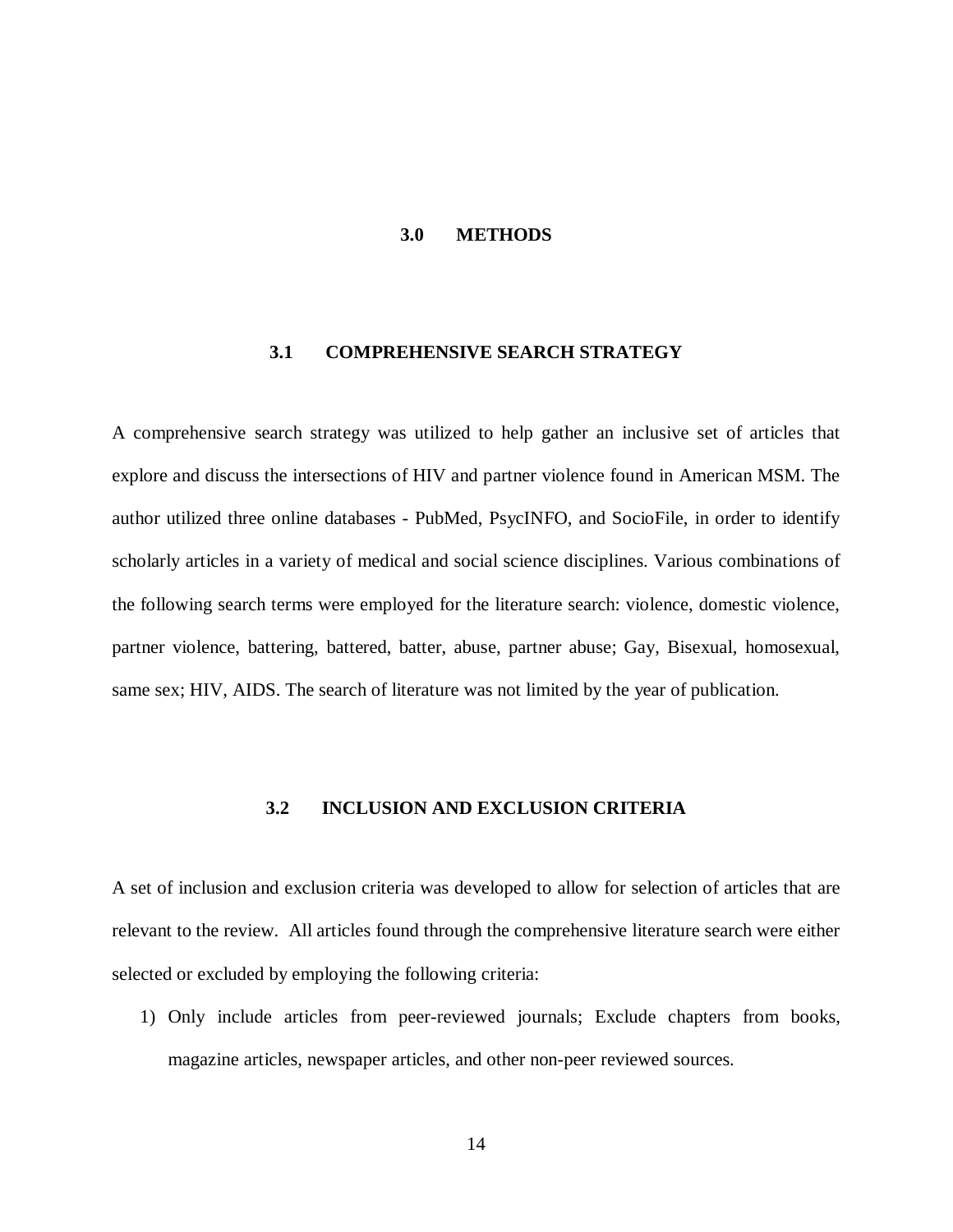- 2) Include articles of studies using original data; Exclude articles that are review or opinion pieces.
- 3) Include only articles of studies conducted in the United States.
- 4) Include articles of studies with an all-MSM or LGB sample or a sub-sample of MSMs.
- 5) Include only articles that consist of adult/18 years or older samples.
- 6) Include articles that primarily focus on partner violence and exclude those that look at multiple forms of violence (e.g. child abuse, anti-gay violence) such that the results for partner violence are hard to determine.
- 7) Include articles that study lifetime abuse or the progression/association of child abuse to adult partner abuse; Exclude articles focused only on child abuse.
- <span id="page-23-0"></span>8) Exclude articles that discuss only issues, risks, and other factors pertaining to batterers and perpetrators of partner violence.

#### **3.3 SELECTION OF LITERATURE**

The comprehensive search strategy involved three stages of review that included a title search, an abstract search, and a full article assessment. Beginning with the title search, the author read the results of each literature search  $(N=2,681)$  and selected or excluded those titles that met the inclusion and exclusion criteria, and excluded titles that were duplications. A total of 290 titles retained from the initial title search were then scanned for relevancy by reading each of the abstracts and determining inclusion with the help of the criteria. The final stage of article selection was conducted during a review of the full length articles that were retained from the abstract search.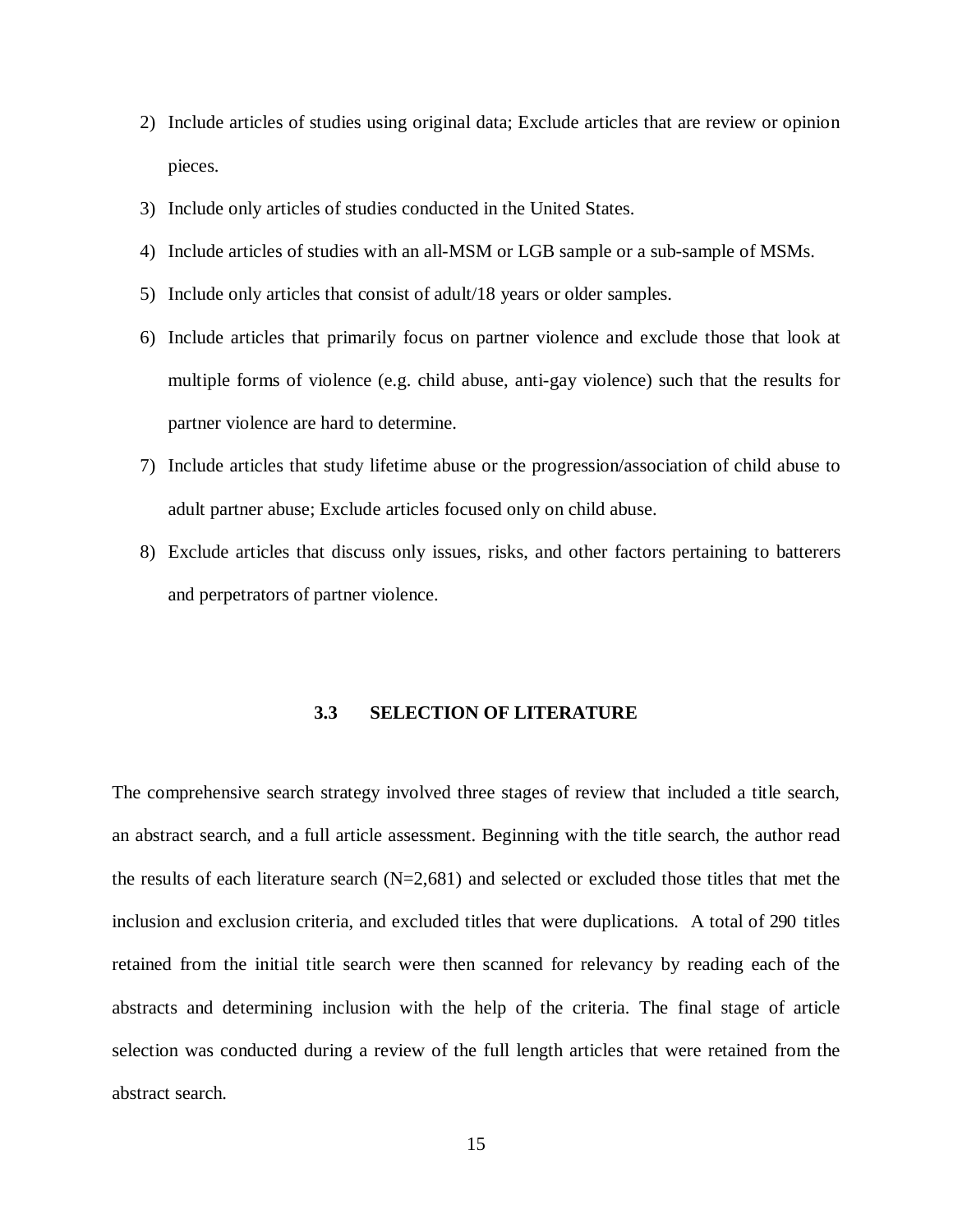The author also reviewed citations found in the articles gathered from the third and final stage and added important new references to the final group of literature. A set of 19 peerreviewed articles was assembled for the final literature review, exploring the intersection of MSM-specific intimate partner violence and HIV.

### **3.4 ANALYSIS OF LITERATURE**

<span id="page-24-0"></span>A literature table (See Appendix) was constructed to summarize each article selected for the final review of published literature. The table provides an overview of the study aims, sample population(s), study methods, and significant findings from each investigation. The table is further divided into sub-tables that characterize the four overarching and emerging themes from this particular syndemic literature. The results section contains a synthesis of this small set of literature and is organized by the general outline of the literature table. The general outline and manner in which the final set of literature are reviewed and presented in the next section follows and builds upon Gielen et al.'s (2007) exploration of the same disease interaction among heterosexual women.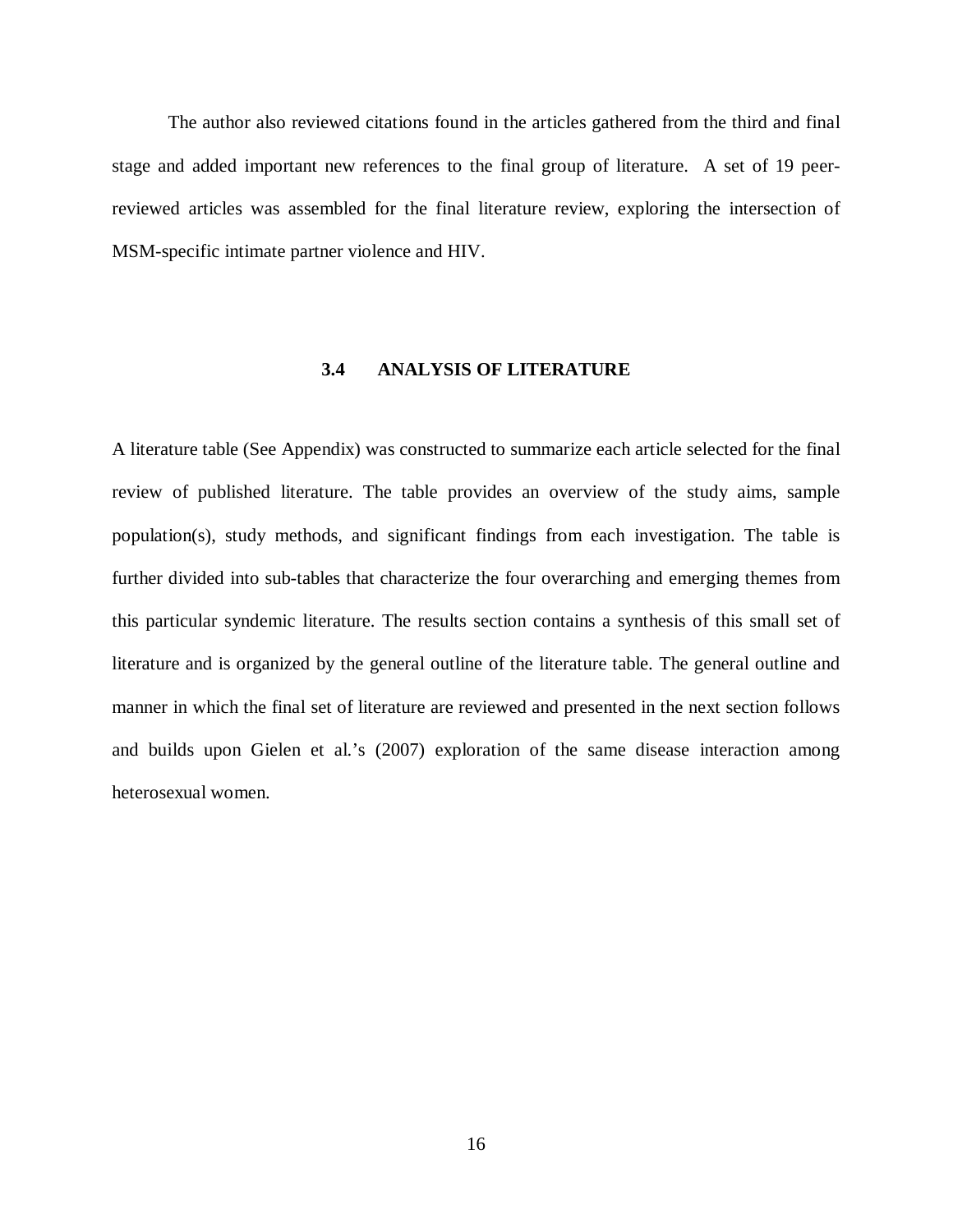#### **4.0 RESULTS**

<span id="page-25-0"></span>This section (1) synthesizes relevant literature addressing the intersection of HIV and IPV among MSM and (2) summarizes and critiques this existing set of published literature (i.e., discuss various aspects of research design and methodology utilized by the studies).

The studies found in Table 1 (Appendix A) relate to the intersection of HIV and IPV among MSM/GBM. This set of literature is organized in the following manner: Four studies regarding HIV as a risk factor of IPV (Table 1A), Five studies of IPV among HIV positives (Table 1B), Six studies of substance use, IPV, and HIV (Table 1C), and Four studies comparing IPV and HIV among Heterosexuals versus MSM/GBM (Table 1D).

### <span id="page-25-1"></span>**4.1 HIV RISK AMONG MSM/GBM VICTIMS OF IPV**

The four studies found in Table 1A are similar in their undertaking of assessing and exploring the experiences, patterns, and severity of IPV among same-sex and bisexual individuals, along with the examination of unsafe sex practices and risk for HIV/AIDS. All studies in this sub-table used a cross-sectional approach and obtained data through surveys and questionnaires. All studies were composed of ethnically diverse samples of sexual minorities, with two out of the four boasting fairly large sample sizes (n=273 and n=817).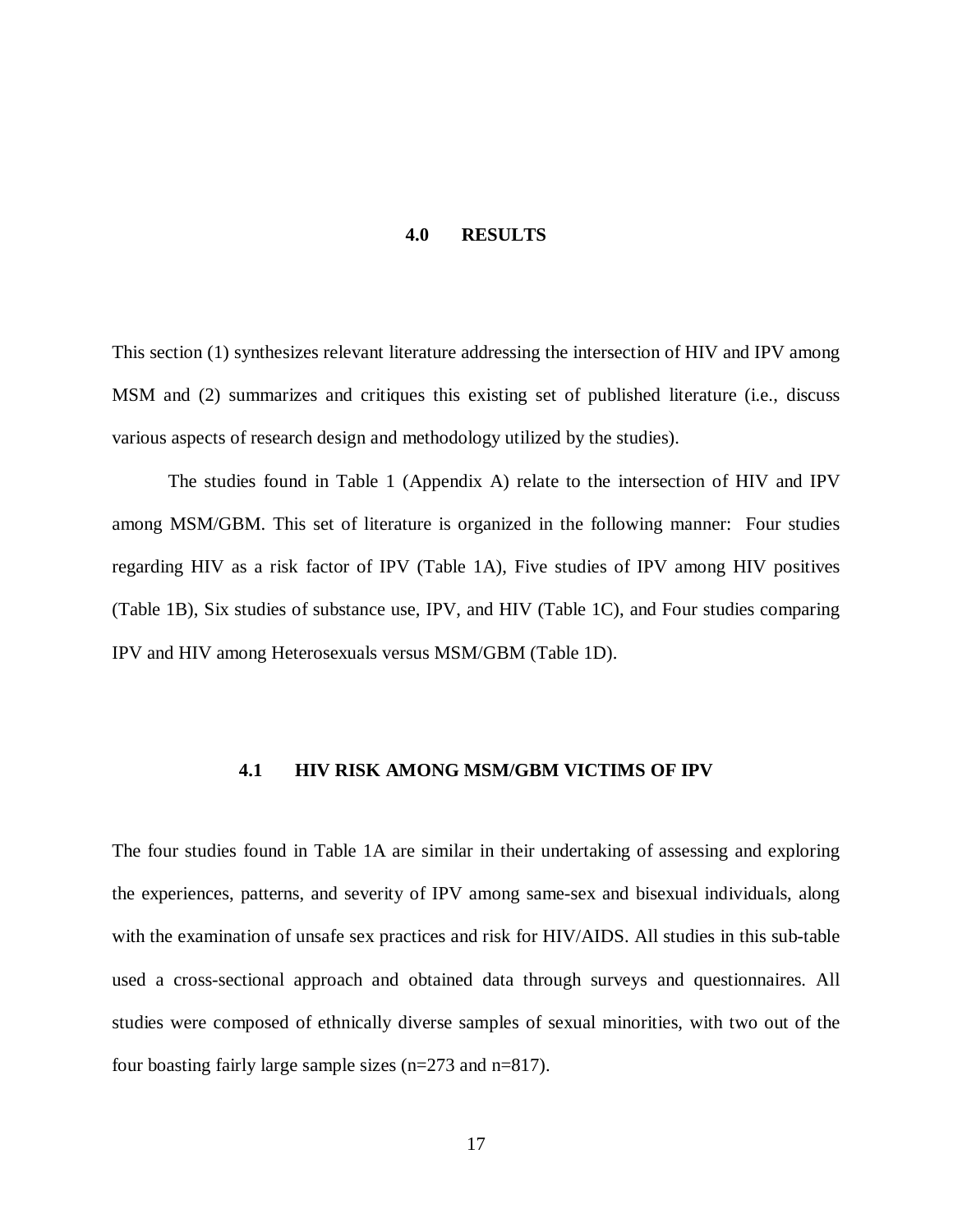Verbal and psychological abuse were the most commonly cited types of IPV (Merrill  $\&$ Wolfe, 2000, Heintz & Melendez, 2006, & Houston & McKirnan, 2007). The rates of abuse reported by Heintz and Melendez (2006) and Merrill and Wolfe (2000) were significantly higher (98% verbal abuse, 71-87% physical abuse, and 45-73% sexual abuse) than Houston and McKirnan's (2007) and Nieves-Rosa et al.'s (2000) findings (20.6-33% verbal abuse, 19.2-35% physical abuse, and 12-17.6% sexual abuse) due to the purposive sampling methods employing respondents who were current or previous victims of abuse.

Shifting to the secondary aim of these studies, HIV risk among victims of violence was measured by engagement in unprotected sexual intercourse. This risky sexual behavior was found to be more common among abused MSM versus non-abused MSM (Nieves-Rosa et al., 2000, Houston & McKirnan, 2007). Furthermore, the link between condom negotiation and partner abuse was explored by Heintz and Melendez (2006), who found significant rates for all types of abuse among MSM (33% verbal, 21% physical, 21% sexual) who had attempted to negotiate safer sex with their partner. The authors also revealed that those forced to have sex by their partner were more likely to report not using any protection because they feared their partner's response (26%) to this request and wanted to avoid (36%) such problems (Heintz  $\&$ Melendez, 2006) .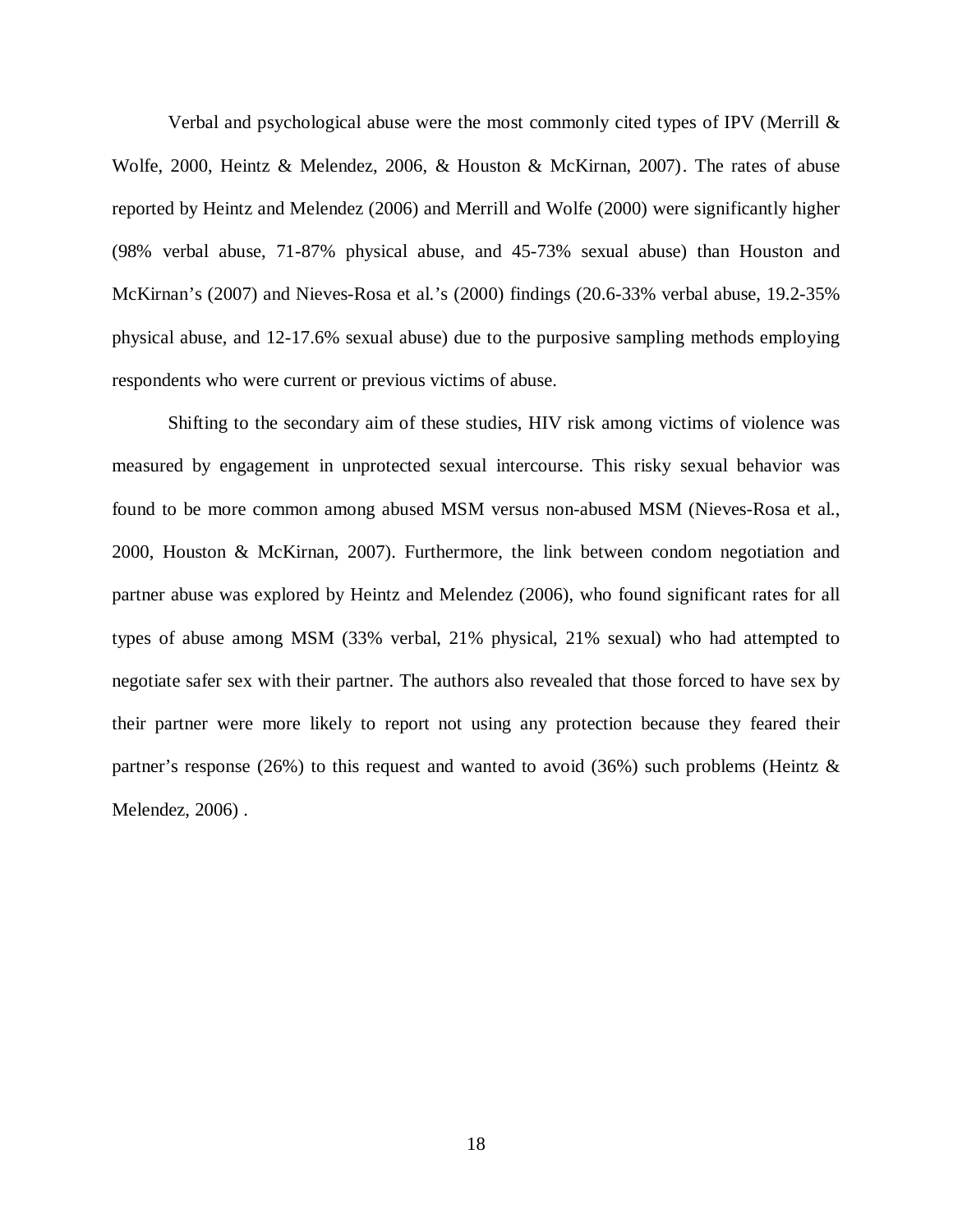In addition, Merrill and Wolfe (2000) revealed that 13% of this sample reported that their partner sometimes or frequently "tried to infect or infected" them with HIV and nearly half reported seroconverting (i.e. becoming HIV positive) as a result (Merrill & Wolfe, 2000). The authors also attempted to explain the effect that HIV status had on the maintenance of an abusive relationship, citing that a proportion of their HIV positive sub-sample remained in such relationships due to their fear of becoming sick and dying, not wanting to abandon their HIV positive partner, and because they feared dating in the context of the HIV epidemic (Merrill & Wolfe, 2000).

Though all four studies consisted of racially diverse samples, Houston and McKirnan (2007) was the only study to analyze between-group differences revealing IPV did not vary by race. Such factors as age and HIV serostatus were also unrelated to partner abuse (Houston & McKirnan, 2007). Apart from HIV risk, a significant number of negative health outcomes and psychosocial factors associated with IPV were found among abused MSM. Health problems such as hypertension, heart disease, obesity, depression, smoking-related illness (Houston & McKirnan, 2007) substance use, and childhood sexual abuse to an extent (Nieves-Rosa et al., 2000), were all revealed to be associated with domestic violence.

### **4.2 IPV AMONG HIV POSITIVE MSM/GBM**

<span id="page-27-0"></span>The group of studies found in Table 1b reviewed risk and prevalence of IPV among HIV positive MSM. The study aims ranged from examining IPV prevalence, to analyzing the impact of gayrelated development (GRD) on IPV and poor health outcomes, to studying the possible onset of IPV upon an HIV positive diagnosis. Each of these cross sectional studies conducted phone or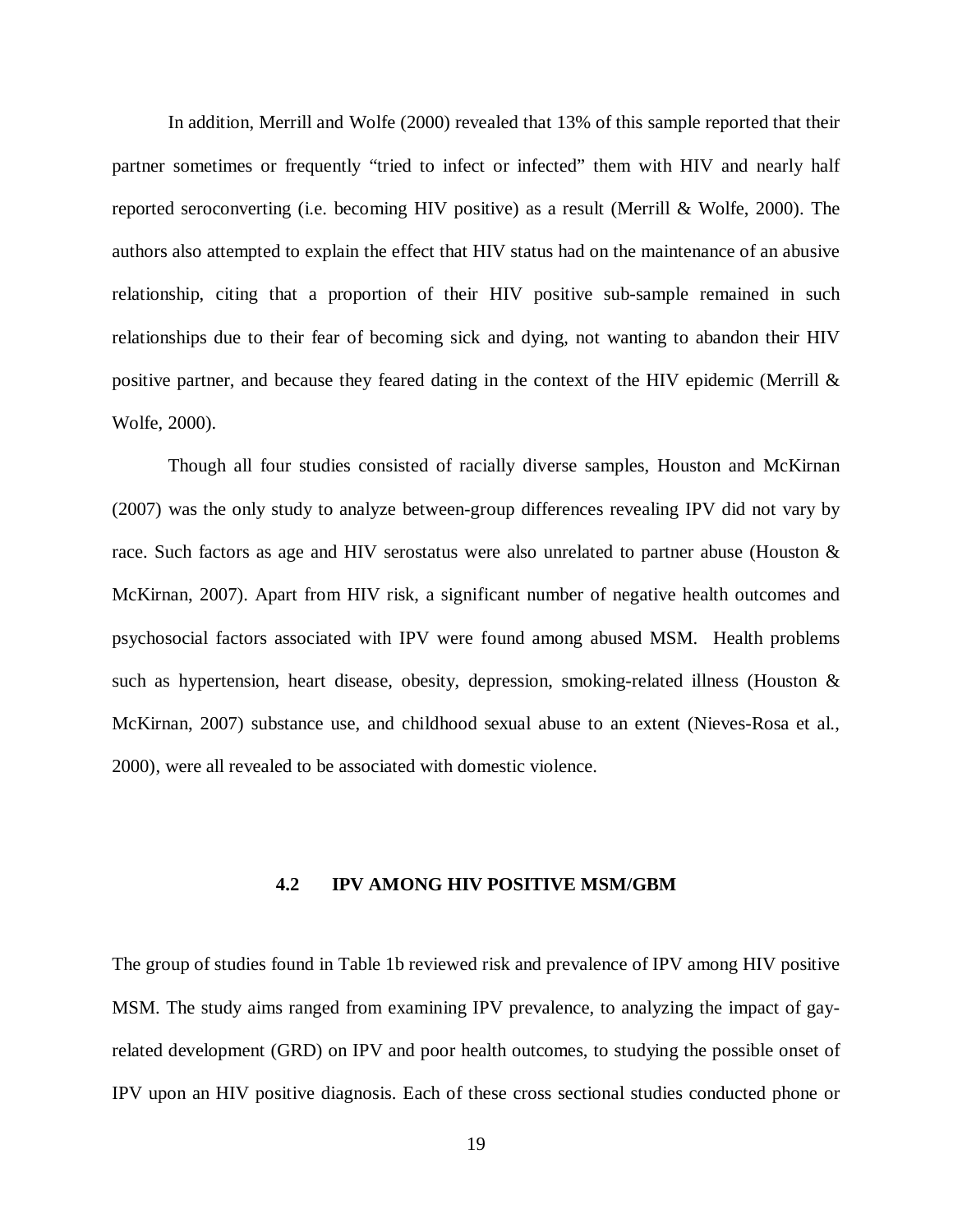computer assisted interviews, with one study conducting secondary data analysis from previously administered interviews that contained retrospective and cross-sectional information. A majority of the literature included study samples of more than 1,000 respondents. A few of the studies utilized and examined the dataset from the Urban Men's Health Study (UMHS), thereby limiting the generalizability of the results (Greenwood et al., 2002 & Friedman et al., 2007).

Partner violence was measured across various time frames (i.e. current and past) among this subset of studies, and varied from violence in the past twelve months, to the past five years, to lifetime incidents of IPV. Aside from such differences in temporal measurement, rates of partner violence were somewhat consistent and ranged from 39% to 46.2% (Greenwood et al., 2002, Craft and Serovich, 2005, Shelton et al, 2005, & Friedman et al., 2007). Age was found to be the strongest correlate of any and multiple types of IPV (Greenwood et al., 2002), with MSM younger than 40 years of age at a higher risk of victimization (Greenwood et al., 2002 and Zierler et al., 2000). Some studies revealed that racial minorities were at higher risk for victimization, with Hispanic GBMs being at most risk for all types of partner abuse, especially sexual abuse (Zierler et al., 2000 & Shelton et al., 2005). Interestingly, these outcomes contradict findings related to risk factors such as race and age discussed in the previous section.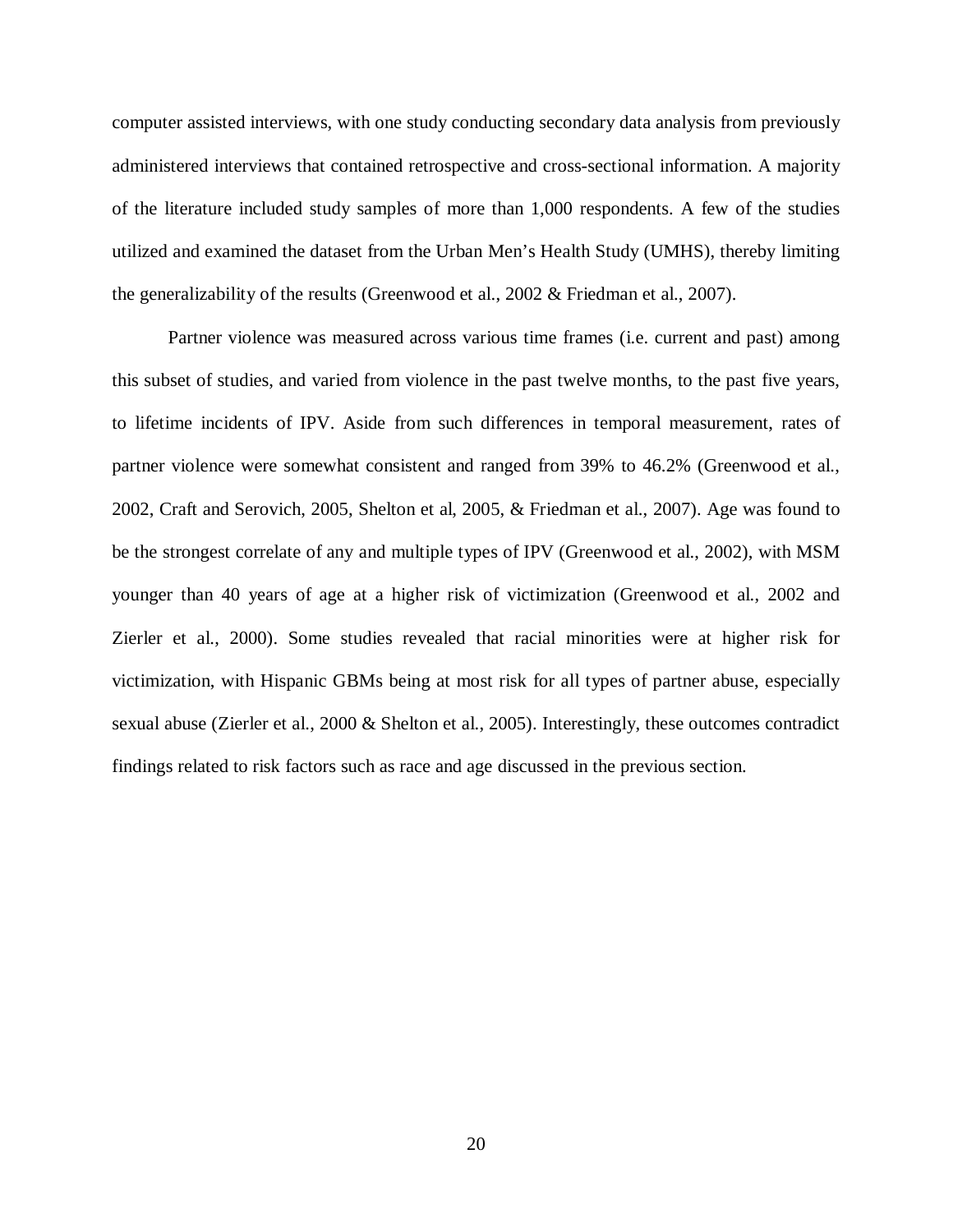Aside from IPV prevalence and reporting, Zierler et al. (2000) also attempted to explore the incidence of partner violence proceeding the diagnosis and disclosure of one's HIV positive status. Results indicated that approximately 11.5% MSM reported physical abuse since disclosing their HIV status to an intimate partner and 4.5% identified their HIV status as a cause of the abuse (Zierler et al., 2000). Finding out serostatus, irrespective of whether one was positive or negative, placed a higher likelihood of partner abuse among MSM (Greenwood et al., 2002 and Friedman et al, 2007) compared to MSM who had never been tested for HIV (Greenwood et al., 2002).

Several of the studies examined other possible correlates of IPV and HIV among homosexuals that extended beyond factors such as age and race. For instance, Friedman et al. (2007) found the timing of gay developmental milestones as a risk factor, with gay-related development (GRD) that occurred earlier in life being associated with greater partner abuse compared to men experiencing GRD at middle and later stages in life. Childhood abuse was also found to place GBM at greater risk for IPV (Craft and Serovich, 2005, Friedman et al., 2007), especially among respondents who were physically abused by their parents during the early stages of their lives (Friedman et al., 2007). In addition, Craft and Serovich (2005) differentiated between witnessing parent-to-parent violence and being a receiver of parental abuse and found both to be correlated with perpetrating and being a victim of sexual coercion. And finally, substance abuse among HIV positive MSM was also found to increase the risk of partner victimization (Zierler et al., 2000).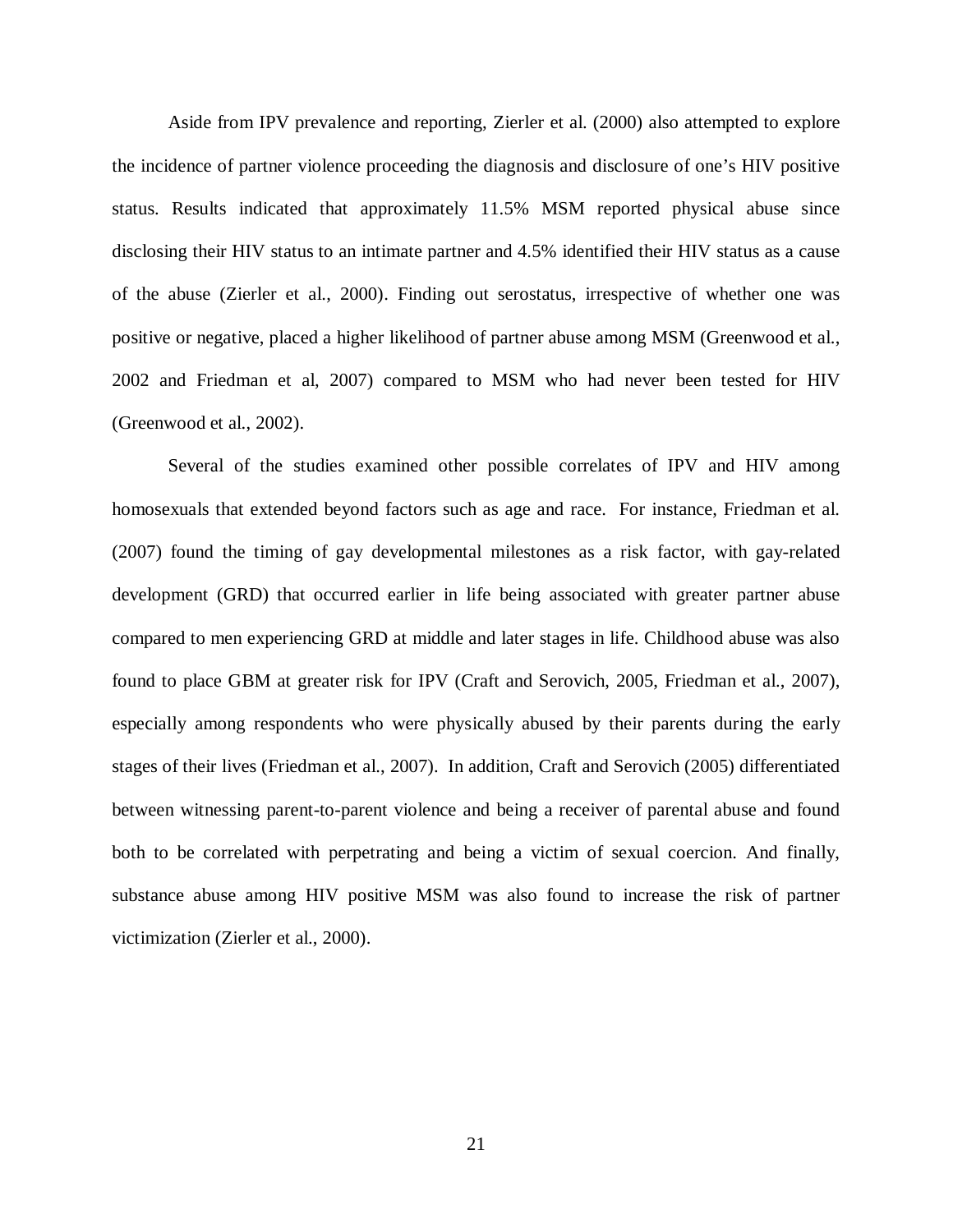### **4.3 SUBSTANCE USE, IPV, AND HIV AMONG MSM/GBM**

<span id="page-30-0"></span>Similar to the SAVA (Substance abuse, Violence, and AIDS) syndemic, previously studied among heterosexual women, the articles outlined in Table 1C argue that the co-occurrence of these three health problems are equally prevalent among MSM and/or GBM in the U.S.. This subset of cross sectional studies both interviewed and/or surveyed MSM and GBM regarding a range of psychosocial health problems that included but were not exclusive to HIV risk, sexual risk behaviors, and domestic violence.

As in previous sections, several of the studies conducted secondary data analysis of information collected from the Urban Men's Health Study (UMHS). In terms of sample size, most studies had large samples of 300 or more participants, while only one recruited a fairly small sample of 117 MSM who were also serodiscordant couples. And with regards to HIV status, only two studies involved HIV positive MSM and GBM while the rest examined risky sexual behavior and HIV risk among the general MSM and GBM populations.

Fairly consistent with the rates of partner violence among HIV positive MSM/GBM found in Table 1B, prevalence of IPV ranged from 34% to 45% in the current set of literature measuring domestic violence and other negative health outcomes associated with substance use among male same-sex samples (Klitzman et al, 2002, Koblin et al, 2006, & Mustanski et al, 2007). Younger age was found to be a risk factor for substance abuse and IPV (Klitzman et al, 2002, Koblin et al, 2006 & Relf et al, 2004). In addition, childhood abuse, whether it was threats of violence or actual physical and sexual abuse, was found to be associated with drug use and IPV (Stall et al, 2003, Koblin et al., 2006, & Relf et al., 2004).

In addition, factors such as gay identity and degree of "outness" were also found to be associated with partner violence, substance abuse, and high risk/unprotected sex (Klitzman et al.,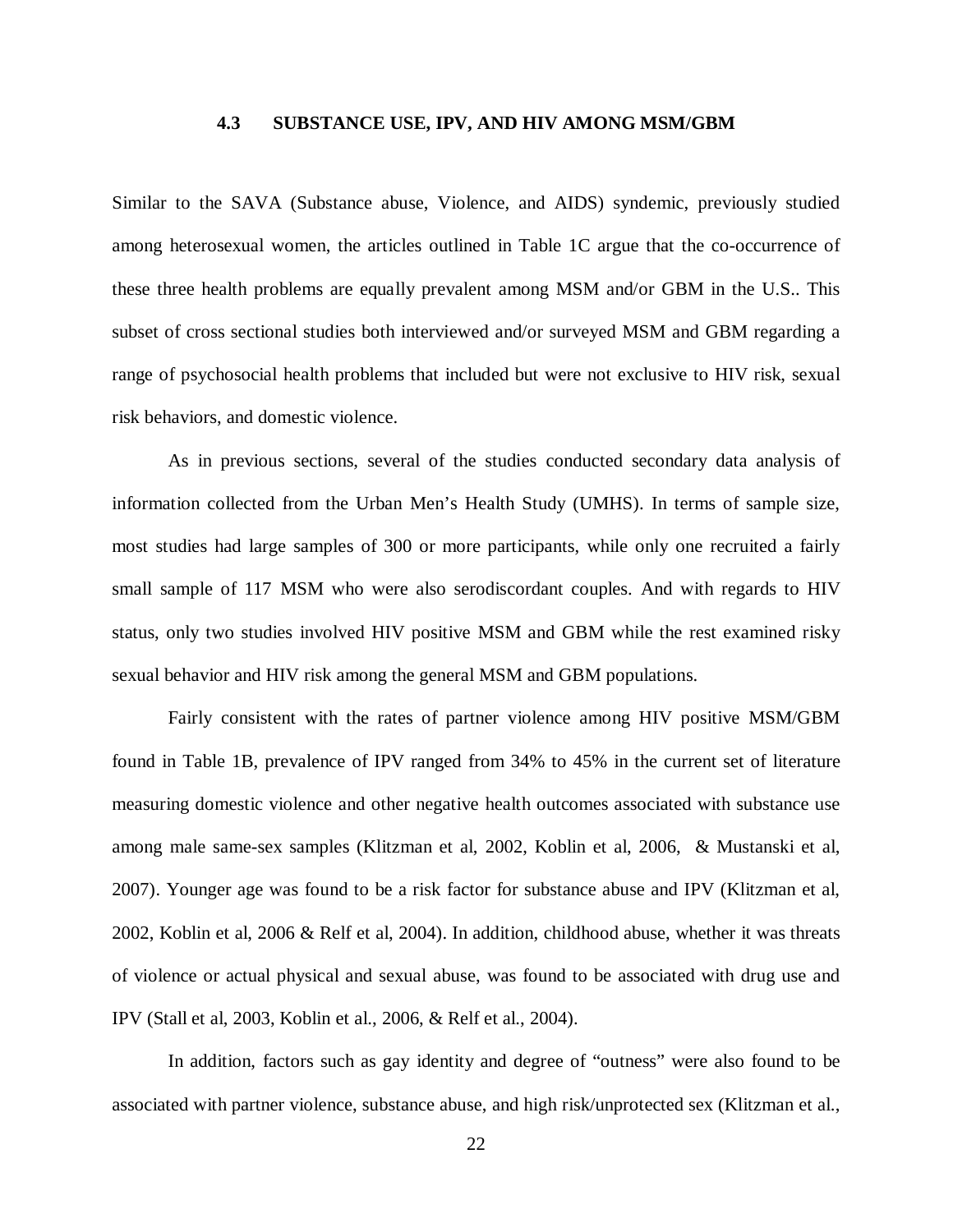2002 & Relf et al., 2004). Klitzman et al. (2002) revealed that MDMA (ecstasy) users in their sample of MSM were more likely than non-MDMA users to be more "out" among friends and family and to have been victims of partner violence. And Relf et al.'s (2004) study of gay identity revealed that affiliation and participation in the gay community, gay self-identification, and being "out" had a direct relationship with HIV risk behaviors. These factors of gay identity also had an indirect relationship with HIV risk behaviors via the final fitted structural model that resulted from structural equation modeling (SEM) analyses: Substance Abuse and HIV Alienation  $\rightarrow$  Aversive Emotions  $\rightarrow$  Battering  $\rightarrow$  HIV Risk Behaviors (Relf et al., 2004).

The additive effects of behavioral and psychosocial problems leading to a syndemic and the subsequent increase in risk of HIV transmission among MSM/GBM were perhaps the most significant outcomes addressed by the literature in Table 1C. Psychosocial health problems such as drug use, IPV, and high risk sex among MSM/GBM were all associated with being HIV positive (Mustanski et al, 2007 & Stall et al, 2003). Findings also affirmed that a greater number of health problems (IPV, childhood abuse, substance abuse, depression) would increase the odds of risky sexual behavior and HIV infection (Mustanski et al, 2007 and Stall et al, 2003), thereby confirming that this disease interplay would magnify vulnerability to infection among this sexual minority group.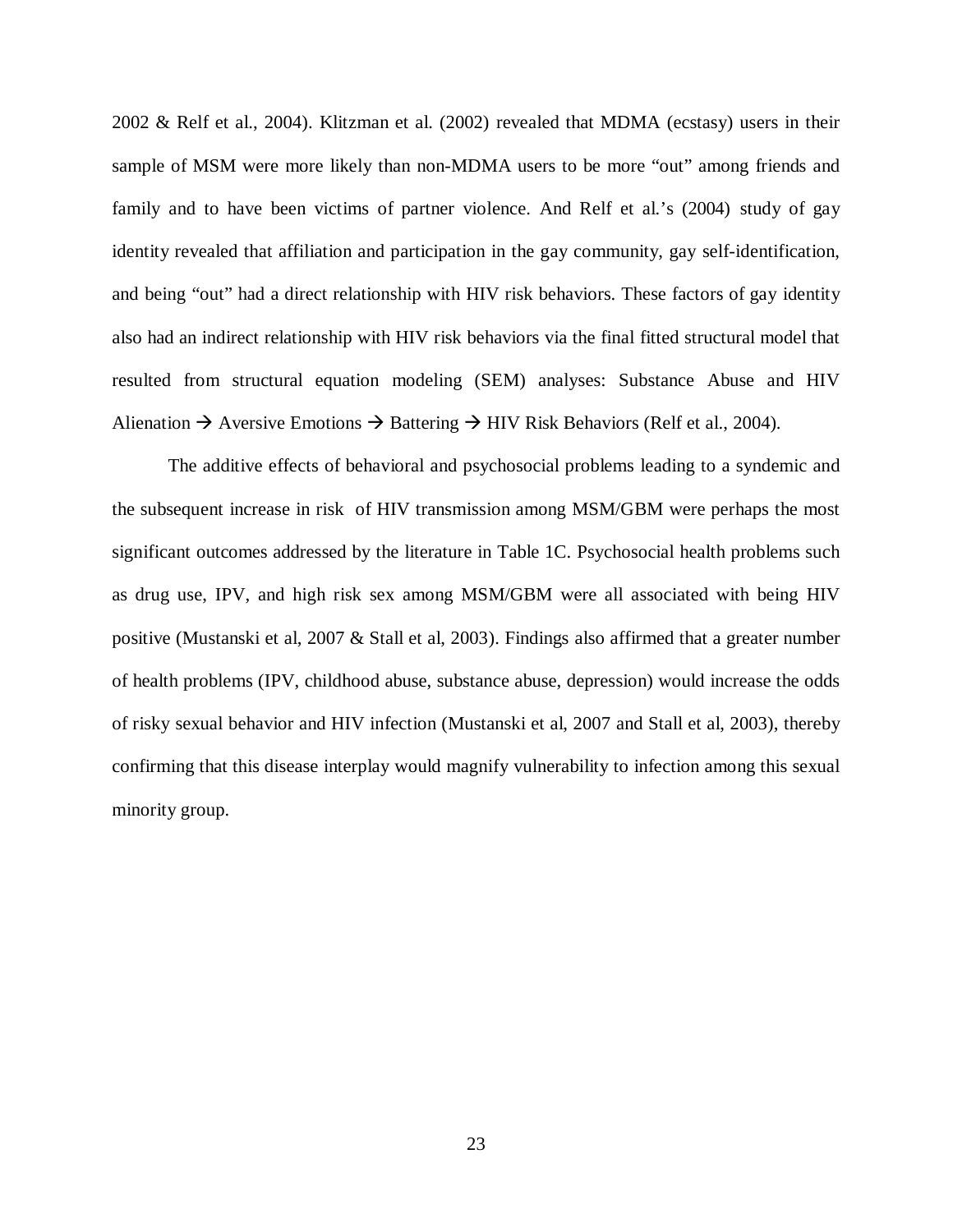#### **4.4 IPV AND HIV AMONG HETEROSEXUALS VS. MSM/GBM**

<span id="page-32-0"></span>Concluding the discussion concerning the overlap of partner violence and HIV among same-sex individuals, Table 1D provides both a combined and comparative discussion of violence and risky sex among HIV positive heterosexuals and MSM/GBM. The primary aim of the four studies found in this last sub-table was to examine the associations between IPV and unprotected sex among HIV positives. One particular investigation also attempted to determine the association of partner violence with health service utilization among HIV positive individuals (Eisenman et al., 2003.

It is important to note that almost all studies in this subset utilized data from the nationally representative HIV Cost and Services Utilization Study (HCSUS), therefore considerably limiting the scope and applicability of the findings to other MSM/GBM populations. Meanwhile, the study conducted by Chuang et al (2006) used baseline data from the HIV-Alcohol Longitudinal Cohort Study (HIV-ALC). All four cross-sectional studies collected data from surveys and interviews, with two studies measuring both perpetration and victimization. Also, all four studies consisted of large samples ranging from 300 to almost 2,500 participants.

Overall findings reflected differences regarding prevalence of IPV between MSM and their heterosexual counterparts, with Chuang et al (2006) finding equal rates of lifetime violence reported by MSM and heterosexual men, while Galvan et al (2004) reported that heterosexual males and females have higher rates of victimization compared to MSM. Specific to sexual violence, study outcomes indicated that MSM were more likely to report such experiences compared to heterosexual men (57% vs. 24%) and also more likely to experience childhood sexual violence than heterosexual men (34% vs. 18%) (Chuang et al, 2006). Chuang and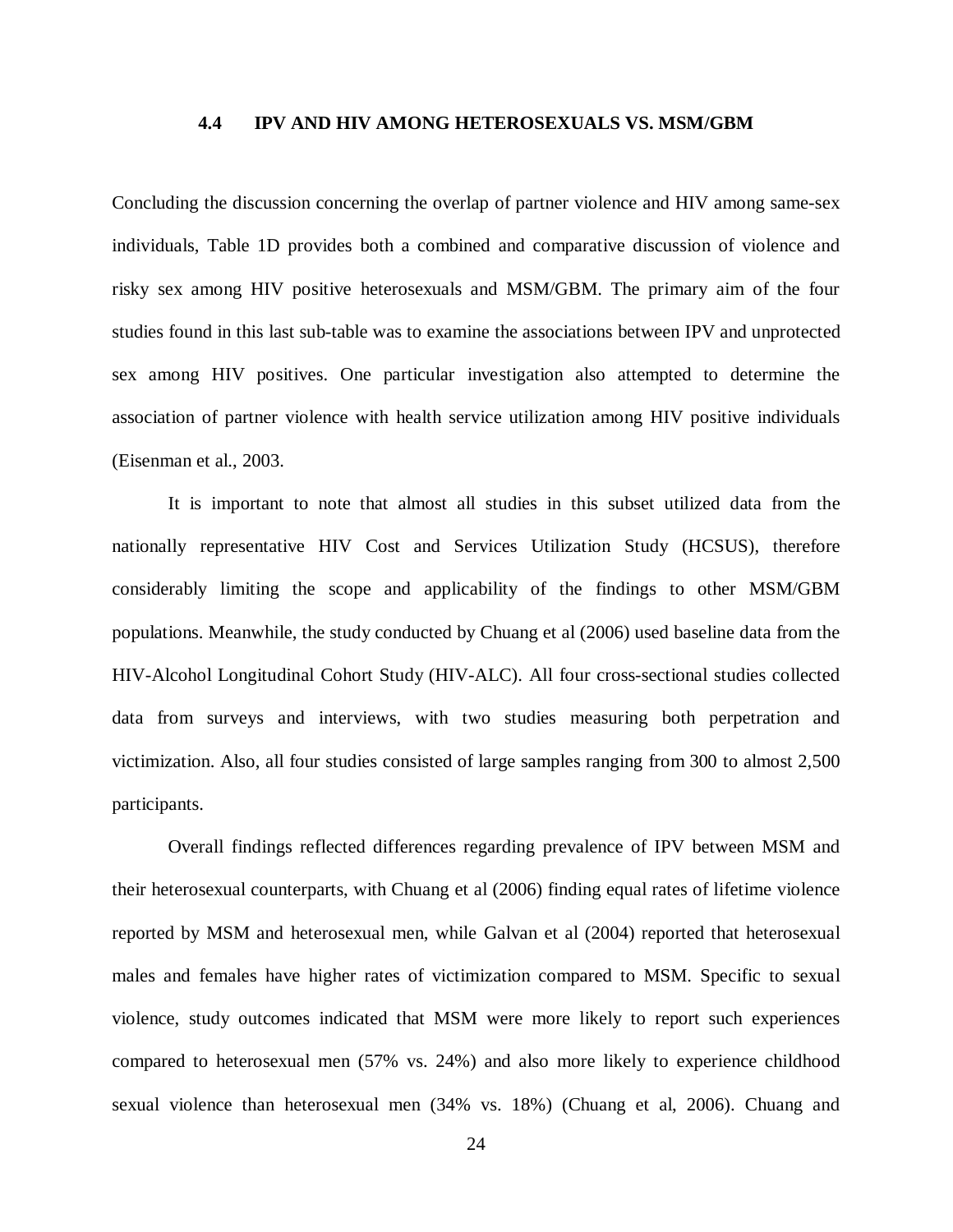colleagues (2006) more importantly revealed an association between lifetime sexual violence and inconsistent condom use after controlling for covariates (i.e age, sex, race, education, alcohol/drug use in past 30 days, CES-D score). This same relationship between sexual IPV and unprotected intercourse was also supported by the work of Bogart et al (2005).

Only one investigation in this subset, conducted by Galvan et al (2004), sought to explore the correlates of IPV and risky sexual behavior. The authors revealed that younger age was correlated with both perpetration of violence and victimization and African American heterosexuals and homosexuals had a higher likelihood of being either a perpetrator or victim of IPV after controlling for other factors (Galvan et al, 2004). HIV disease progression was measured by calculating CD4 counts and analyzed as a possible risk factor for partner abuse. It was revealed that GBM and heterosexual men and women from HCSUS with higher CD4 counts were more likely to report being victims of partner abuse than those with low CD4 counts (Galvan et al, 2004).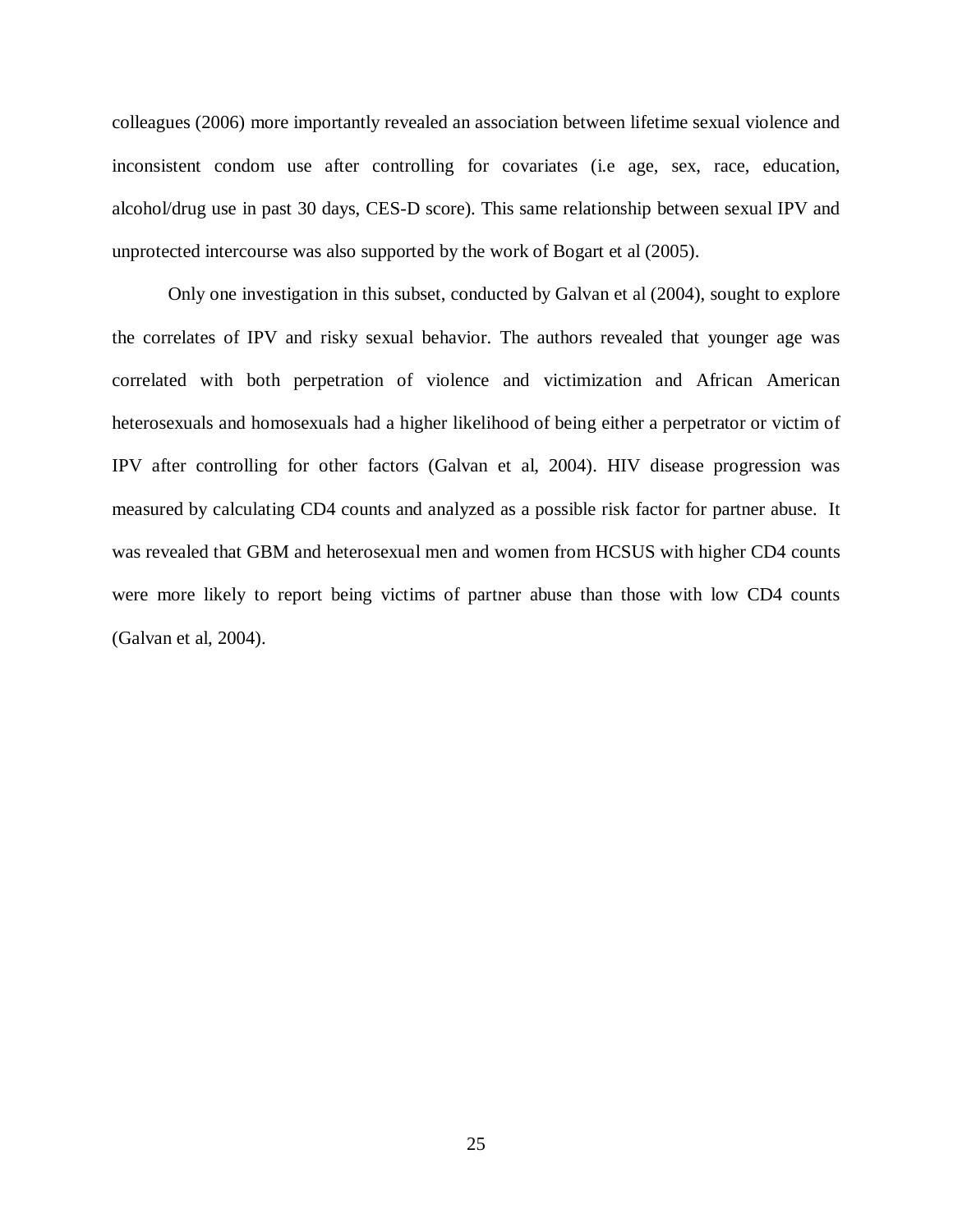Though the primary focus of this literature review has been among MSM victims of abuse, there are a few noteworthy results from this subset of literature, utilizing data from HCSUS, which discuss sexual risk taking among perpetrators of violence. Overall, results from the mixed sample of heterosexuals and GBM of this nationally representative study indicated GBM perpetrators of IPV compared to non-perpetrators were more likely to engage in unprotected sex (Bogart et al, 2005). Findings also revealed that perpetrators (homosexual and heterosexual) reporting substance use with sex were almost twice as likely as non-perpetrating substance users to engage in unprotected sex (Bogart et al, 2005). And in terms of a possible link between HIV serostatus and IPV, respondents were more likely to be perpetrators of violence if they had a partner who was HIV positive versus a partner whose HIV status was unknown (Galvan et al, 2004).

And finally, results related to health service utilization among HIV positive persons should be addressed for the wider implications these outcomes hold for practice. The GBM in this study were all HIV positive and had increased odds of going to the emergency department without hospitalization, forgoing necessary medical care due to the expense, and were generally unable to access medical specialists if they experienced violence victimization (Eisenman et al, 2003). Along with inadequate access to medical care, HIV positive GBM compared to positive heterosexuals had less odds of utilizing mental health services (Eisenman et al, 2003).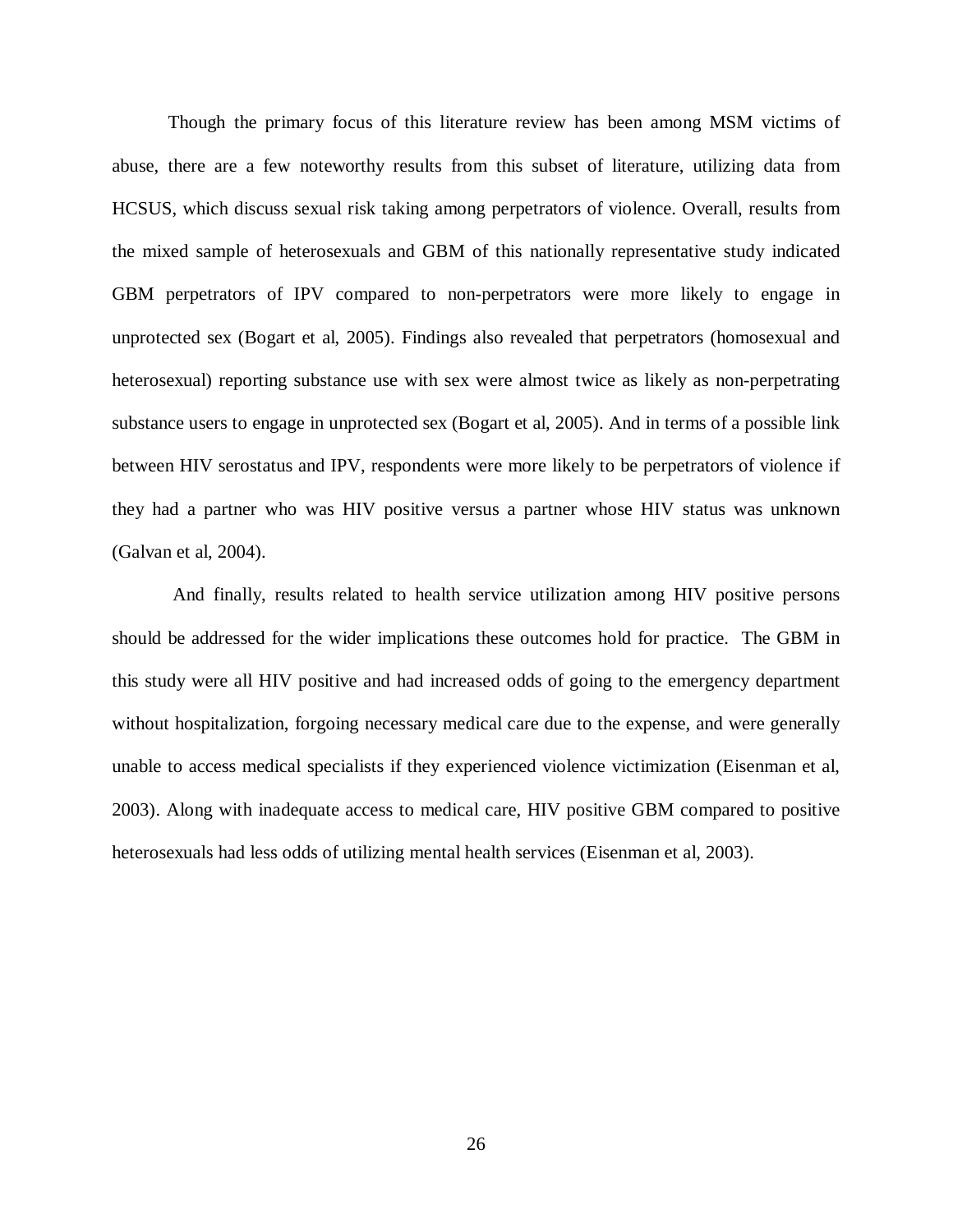#### **5.0 DISCUSSION**

<span id="page-35-0"></span>Before addressing the third and final objective of this thesis, proper acknowledgement must be paid to the significant number of investigations reviewed in this paper that have paved the way in studying the disease overlap of HIV/AIDS and partner violence affecting American MSM. The recognition and exploration of these intertwining epidemics by this small group of researchers has brought the field of syndemic orientation to a new level of understanding with regards to the poor health profiles found within MSM populations. It is through such pioneering work that these scientists are able to provide a platform for awareness of the apparent inequities affecting the health and social well-being of gay men in this country. Future research and funding mechanisms must continue to support these endeavors since syndemic research is still a developing field that requires rigorous examination due to the unique and holistic approach that it employs towards community health.

With that said, the remainder of this section presents recommendations for research, policy, and practice as they relate to the nexus of HIV and IPV among MSM. Four areas of recommendation have been developed to expand, enhance, and respond to the syndemic of interest.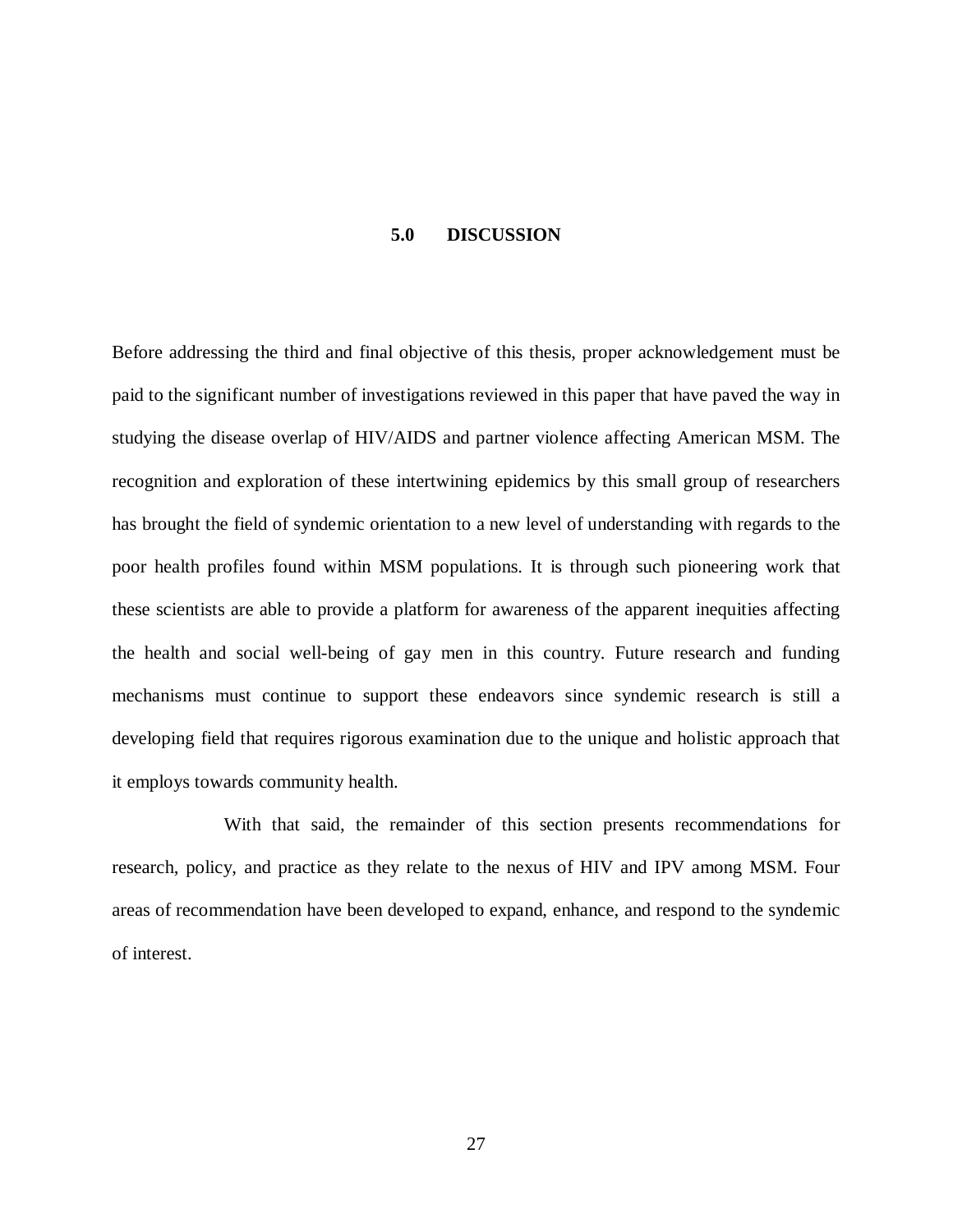### **5.1 BRIDGING THE GAPS IN SYNDEMIC RESEARCH**

<span id="page-36-0"></span>From the critique of literature, there are several notable gaps in research design and methodology that should be addressed by future syndemic research. For instance, study design has primarily consisted of cross-sectional examinations of IPV and the interplay between violence and the HIV epidemic. But in the advent of syndemic production, it is necessary that causal relationships be assessed by carrying out longitudinal and prospective research regarding such issues as the onset of IPV following diagnosis and partner notification of HIV serostatus as well as unsafe sexual practices and other modifying factors that increase the risk of HIV transmission among victims of IPV.

The syndemic orientation is concerned only with the health and well being of communities, but researchers in this specific area of disease overlap have yet to collaborate with and involve the members of these communities in syndemic investigation. Researchers must recognize the importance of enlisting community based participatory approaches to the examination of MSM health, especially when it concerns such sensitive and stigma-riddled topics as HIV and partner abuse. Partnering and collaborating with community agencies and other venues catering to the gay community would make gaining entrée easier with this sexual minority group. And since syndemic productions are said to gradually occur and develop over a lengthy time span for MSM and gay men (Stall et al, 2008), it would be beneficial for researchers and the MSM/GBM community alike to build and maintain a long term relationship based on mutual learning. This community-based approach would then allow researchers to gain a deeper understanding of MSM-specific syndemic productions while at the same time raising awareness among the MSM community of the multiple health dangers that they are at risk for, and possibly enlisting the help of the community to develop sound interventions.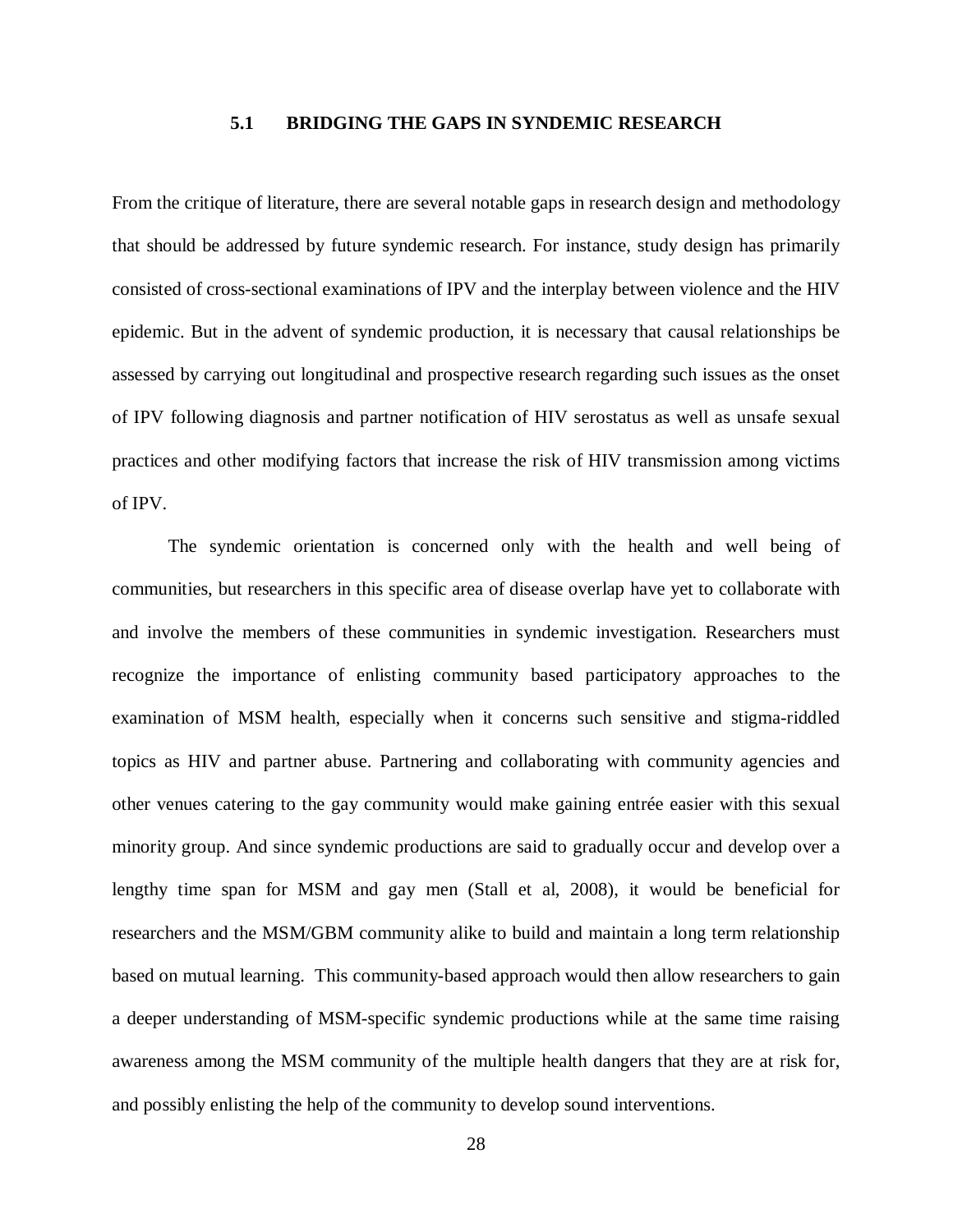Also, qualitative data, whether collected through focus groups or in-depth interviews, are required to fully grasp the scope and context within which MSM communities are suffering from the dual effects of partner abuse and HIV/AIDS. Ultimately, proactive participation of the MSM community in this facet of research will provide this minority group a platform for voicing their needs and will also give them a sense of ownership of public health issues afflicting their community.

One area of study that is missing from existing literature is the examination of partner violence incidents following disclosure of HIV status to intimate same-sex partners. Though evidence from this set of literature suggests that HIV positive and negative MSM/GBM are more likely to report abuse than those never tested for the epidemic, none of the studies directly inquire nor aim to explore the link between IPV and HIV disclosure. Therefore, this particular point of disease interaction identified by Maman et al (2000) should be examined in the future. Secondly, several studies indicated a significant prevalence of childhood abuse as well as its association with negative health outcomes in adulthood for MSM/GBM, but none has examined the linkage between this form of abuse and engaging in risky sex in later stages of life. This is yet another mechanism conceptualized by Maman et al (2000) that requires further investigation.

#### <span id="page-37-0"></span>**5.2 STRENGTHENING IPV RESEARCH AND POLICY**

The current review reveals that research on partner violence continues to be plagued by a variety of descriptions and measures for what constitutes abuse. This methodological problem has resulted in the broad range of prevalence rates (12% to 56%) found across the studies examined in this paper and thereby proving cross-study comparisons of IPV prevalence to be impossible.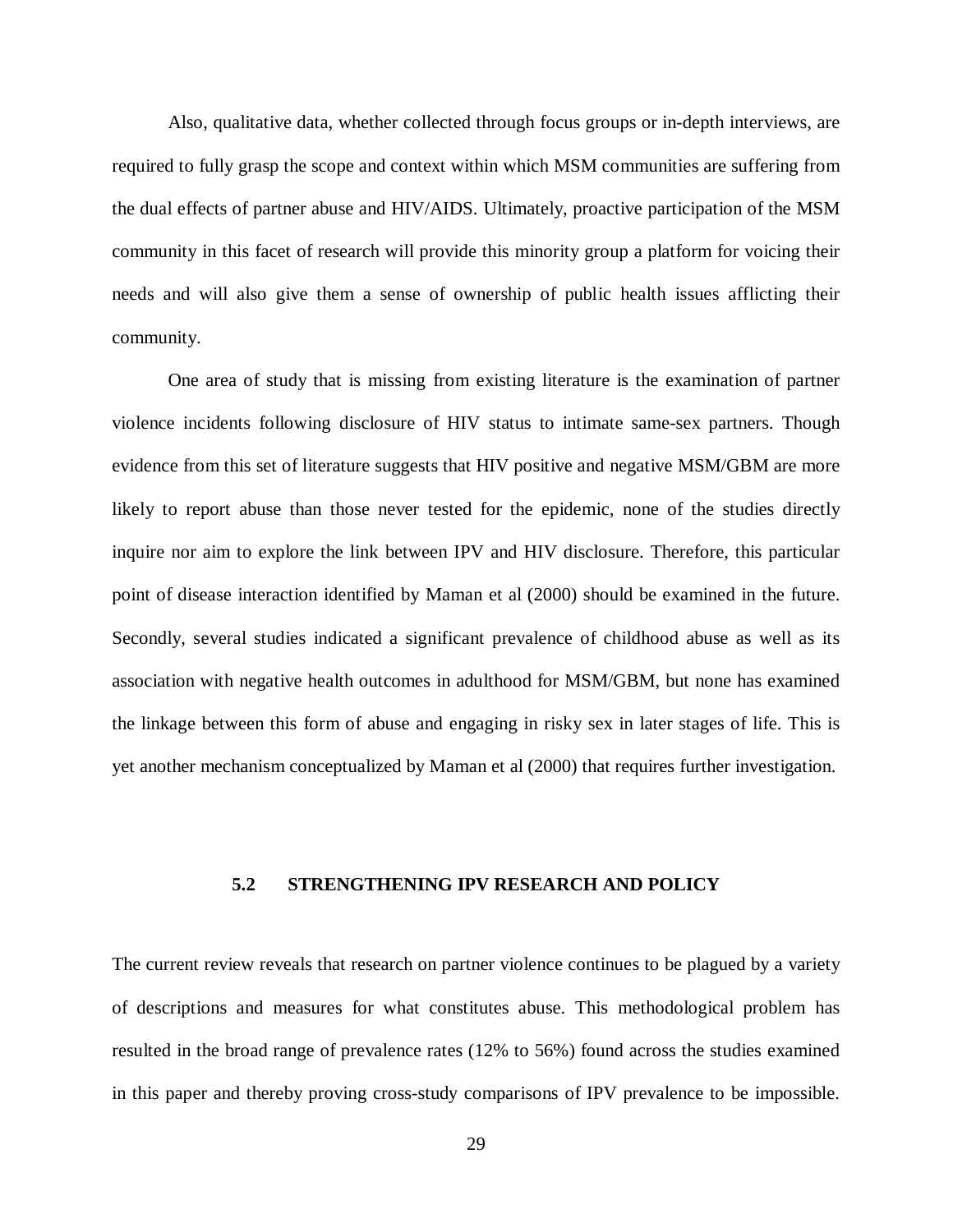As a result, the true prevalence rate of partner violence among MSM continues to be unknown and is a hindrance to the understanding and advancement of syndemic research in this particular area. Therefore, a primary recommendation, echoed by researchers in the field of IPV (Maman et al, 2000, Gielen et al, 2007, & Burke and Follingstad, 1999) is the need to adopt a standardized definition of intimate partner violence, mirroring the suggested classifications put forth by the CDC.

Along with this standard definition, researchers must also agree to measure partner violence using a standard time frame. The temporal assessment of partner violence differed considerably among this set of HIV and IPV literature. Also, in measuring the occurrence of partner violence with a current and/or ex-partner, researchers should collect information regarding both lifetime and current partner abuse. But while some studies solicited reports of both current and past IPV, numerous others examined only one and not the other or defined previous IPV to be the prior year or in the past five years. Therefore, comparative analysis of MSM partner violence literature is again deemed a difficult feat.

While standardizing the definition of IPV has been recommended over and over by researchers and the CDC alike, perhaps the research community is unaware of possible barriers that contribute to the clear hesitation to unify research in IPV. For all this variance in methodology and measurement in the field of IPV, it might prove helpful to conduct an examination among IPV researchers regarding their perspectives of a standard IPV definition, their reasons for employing such varying measures of violence, and possible solutions to unify and make IPV research more efficient and effective in uncovering true prevalence and severity. This first-hand insight from investigators in the field of partner violence could prove helpful in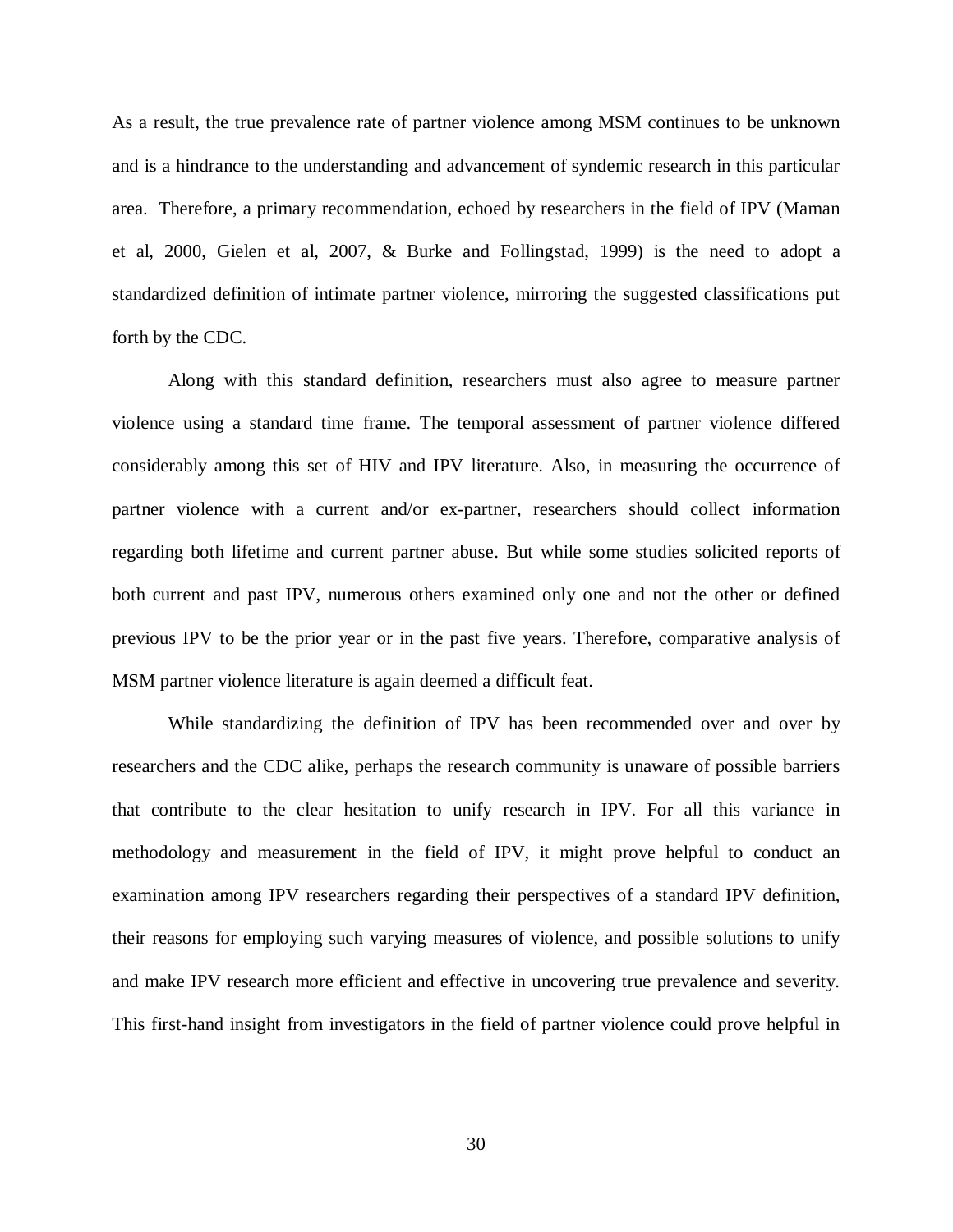understanding and developing alternative and appropriate approaches to measuring IPV in both homosexual and heterosexual populations.

Aside from these necessary changes in the field of research, policy makers should also consider developing and improving new and existing domestic violence policies that hereby enforce a standard and all-inclusive definition of IPV. This policy should apply to domestic violence agencies and other public, private, and community-based institutions that treat victims of violence, whether they are MSM/GBM groups, the larger LGBT community, or heterosexuals. This practice oriented policy might in turn have spillover effects in the research front with the potential to influence investigators to adopt the definition in their work since it is employed in practice.

### <span id="page-39-0"></span>**5.3 IMPROVING ACCESS TO CARE FOR MSM/GBM**

Without the adoption of the aforementioned recommendations for research, the full scope of this syndemic will not be realized and will therefore have little to no impact on practice. But, there are still pathways through which the current systems of care and service delivery can enhance response to HIV positive MSM/GBM victims of violence and abused gay men at risk for HIV. The first primary area of concern with regards to access to care would be the total absence of shelters for men experiencing partner victimization. Gay men experiencing IPV are equally in need of a safe haven as female victims of partner abuse. The need for this area of care should be addressed through policy so as to foster the development of men's shelters offering protection from abusive male and/or female partners.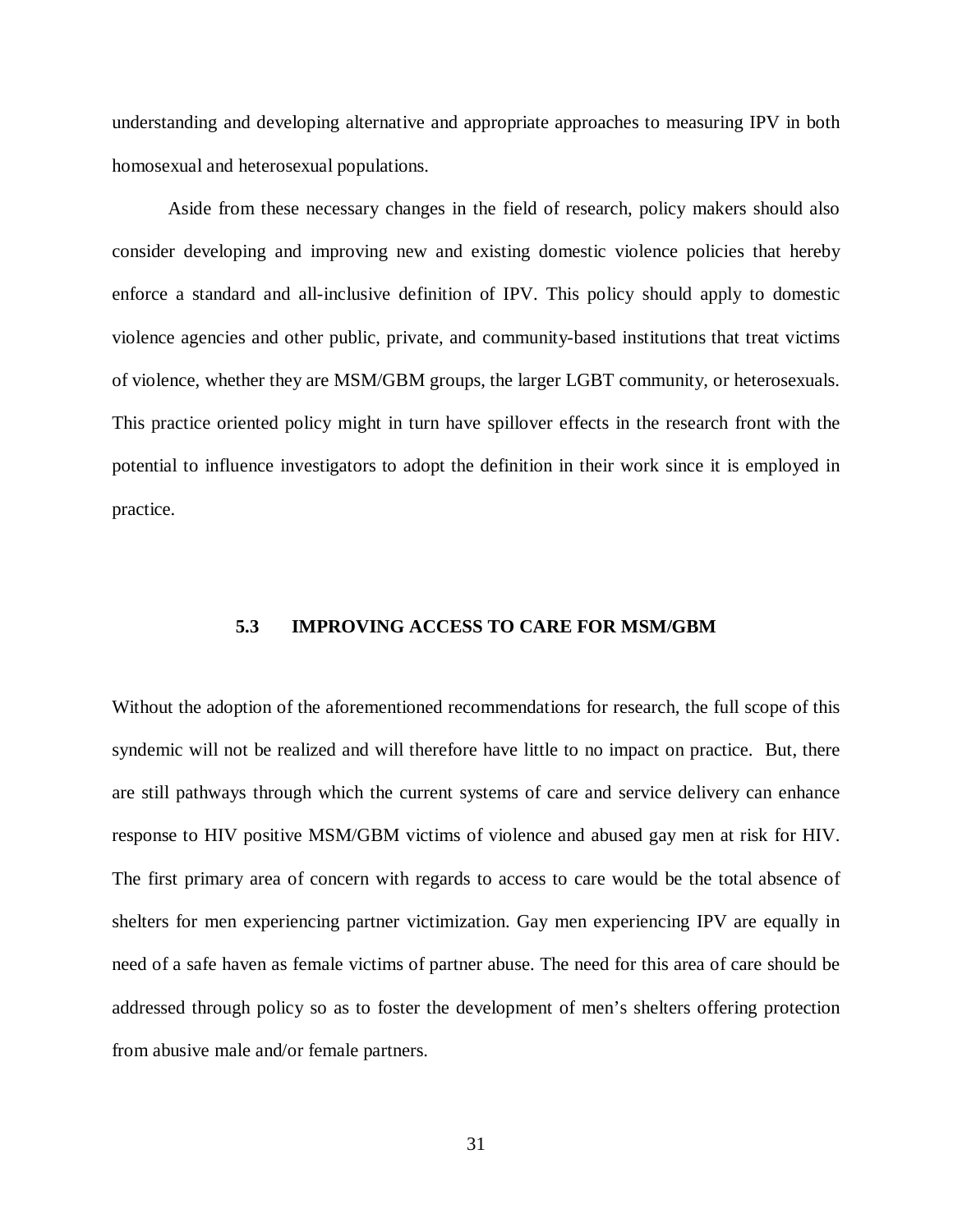Care should also be taken to address the co-occurrence of this psychosocial health problem during HIV counseling and testing, at HIV medical clinics, and during alcohol and drug rehabilitation. These venues are far more accessible and utilized by MSM/GBM and should work in tandem to screen and treat partner violence among these patients. Such venues should also carry resources and referrals for protection from and prevention of IPV. In short, the intersection of such epidemics solicit interventions that are more integrated and holistic in nature, and also call for various systems to interact and collaborate, thereby addressing the overall health and well being of the community rather than focusing on one problem or disease at a time.

### <span id="page-40-0"></span>**5.4 ENHANCING PREVENTION EFFORTS FOR MSM/GBM**

From the synthesis of literature discussed in the previous section, high-risk sexual intercourse, the use and abuse of drugs and alcohol, and fear of partner violence as it relates to condom use negotiation and possibly HIV status, have all emerged as drivers of this MSM-specific syndemic. It is can be said that the current methods of prevention for both IPV and HIV have been unsuccessful in reaching the MSM/GBM population in an effective and comprehensive manner. As noted by recent research (CDC, 2007), there is cause to believe that the MSM community has been unsuccessful in maintaining safe sexual practices due to "prevention burnout." In light of these findings and the complexities of this disease overlap, once again a participatory approach entailing partnerships with the MSM community is warranted in order to develop tailored and holistic approaches that tackle the range of factors maintaining the dual epidemics. Understanding the needs of the community of interest is the most appropriate and cost-effective manner in which to respond and lessen the burden of the HIV and violence syndemic.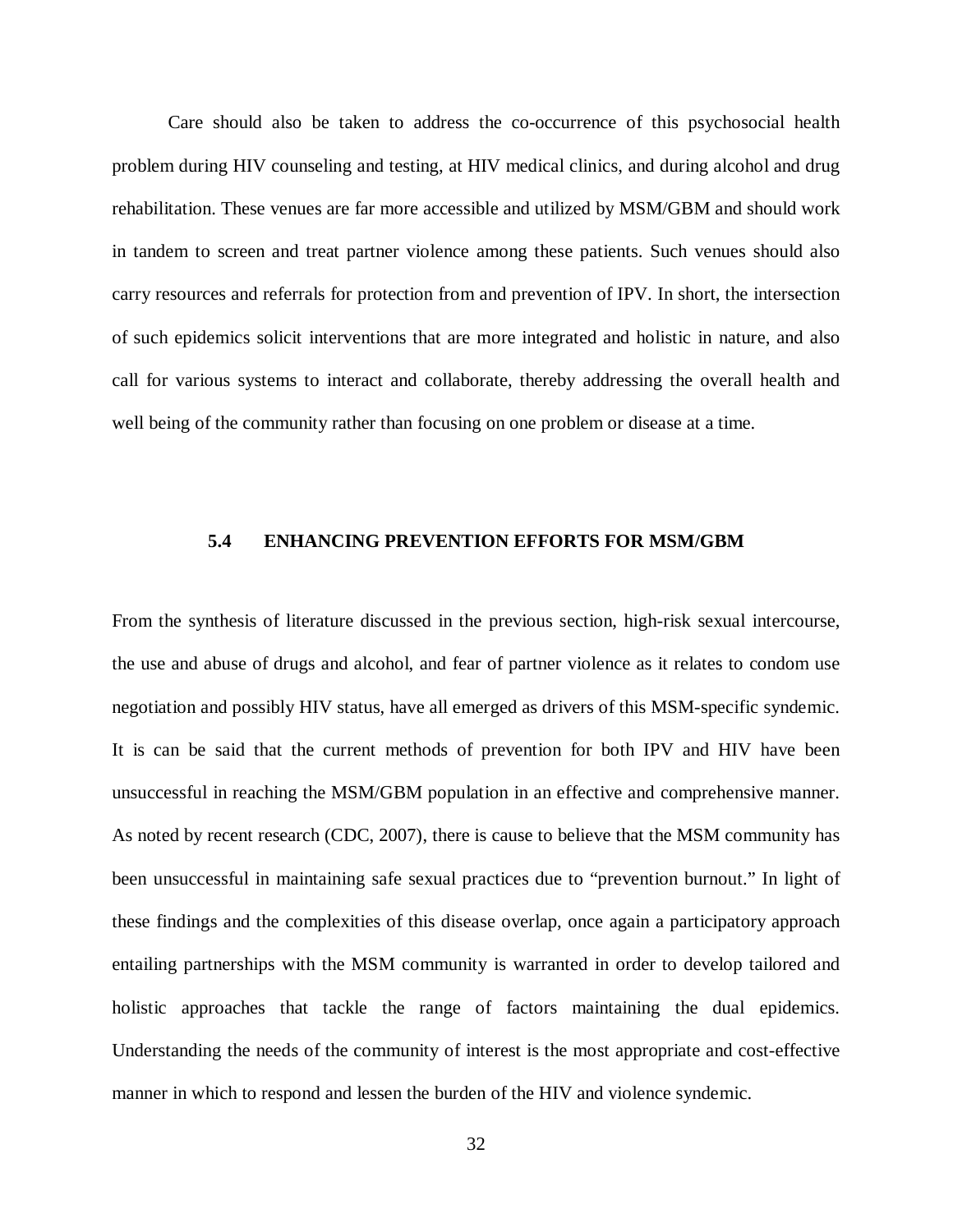The literature review also began to reveal racial disparities among the MSM/GBM population with regards to this specific disease overlap. Further attention must be paid to developing outreach and prevention programs that target men who carry the double and/or triple stigma related to being a racial and sexual minority living with HIV/AIDS. More research is also required to fully uncover the factors behind this racial disparity among male sexual minorities.

Another area of consideration is the development of primary prevention strategies for the various psychosocial health problems and HIV risks that have been known to affect MSM/GBM from a very young age. Existing literature concerning the interplay of HIV and IPV suggests that younger age is a risk factor for this syndemic. This supports the syndemic theory developed by Stall and colleagues (2008) that acknowledges the early onset of socially produced health and environmental problems affecting American MSM. Perhaps one way in which the future of MSM syndemic related prevention programs could benefit is by building upon the work of Friedman et al (2007), whereby a primary prevention strategy targets young gay males at various stages of development. This approach can potentially aim to inhibit the poor health outcomes that occur later in their adult lives as a result of gay related developmental factors and societal homophobia. Such prevention programs can be developed and implemented via healthy social venues that many young gay youth attend when they become more accepting of their homosexual identity and initiate active participation in gay culture.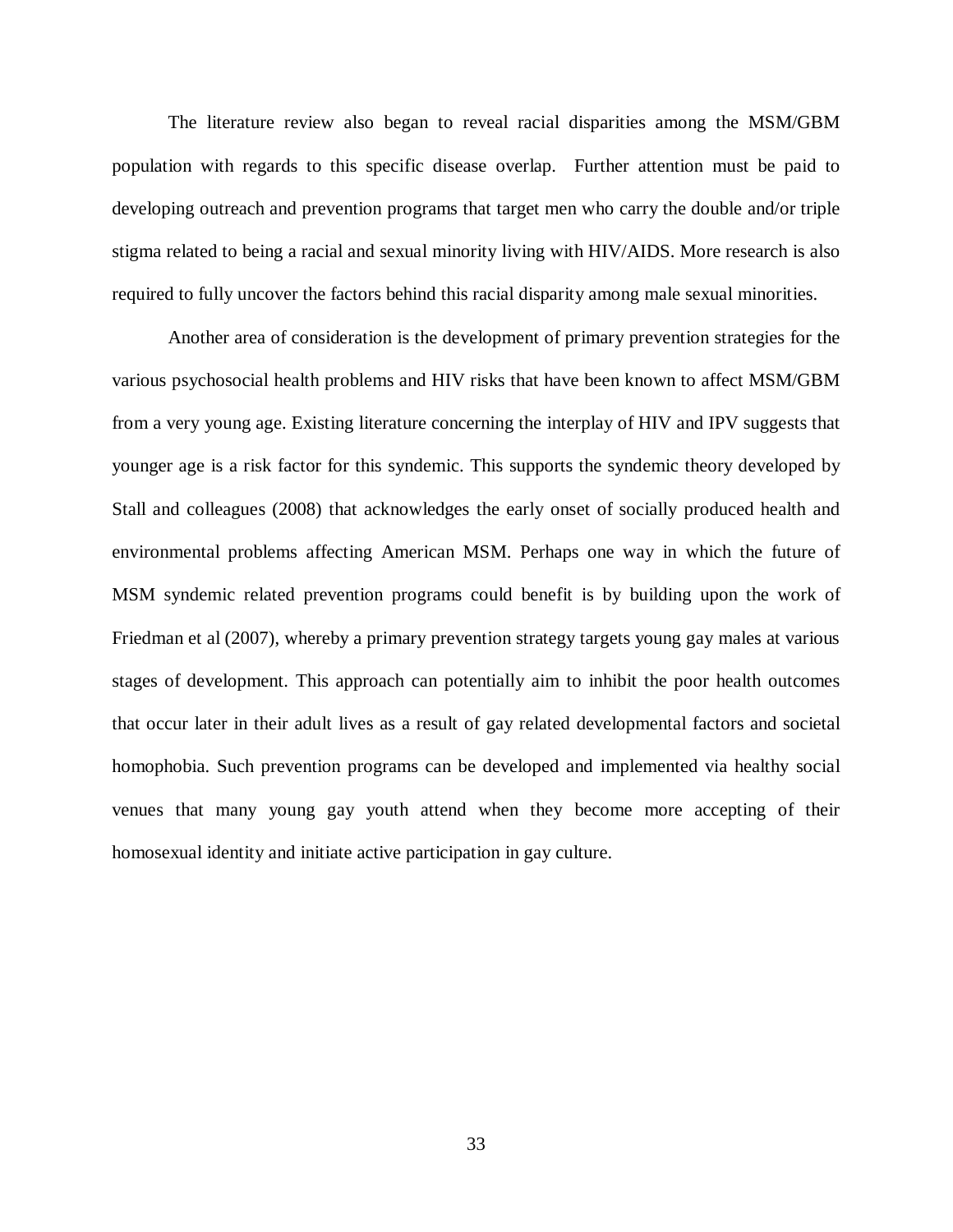#### <span id="page-42-0"></span>**6.0 STRENGTHS AND LIMITATIONS**

While the search and review of considerable literature was conducted in a systematic manner, the articles synthesized in this paper are relevant but may not represent an all-inclusive set. The investigations described in this paper are also limited to the IPV and HIV context in the U.S. and therefore cannot be applied to syndemic orientations among other cultures and regions. Aside from these limitations, a noteworthy strength of this research paper is the employment of three widely utilized and recognized databases, each a repository of work from three different scientific disciplines – medicine, psychology, and sociology. The selected articles were also limited to adult populations thereby providing an easier approach to comparative analysis but limiting the extent to which the full scope of these intertwining epidemics are examined.

Unlike previous systematic reviews (Burke & Follingstad, 1999), where studies of batterers/perpetrators were included, the current review mainly sought to describe the abuse experiences and HIV related issues afflicting victims of violence. Though the examination of perpetrator-specific matters are imperative to comprehending the entire scope of IPV, a separate review and analysis of literature is required to accurately assess this facet of partner violence. And finally, the author's use of inclusion and exclusion criteria narrowed the range in literature gathered for this assessment but ultimately resulted in a collection of studies that are imperative to addressing the overall goal and objectives of this paper.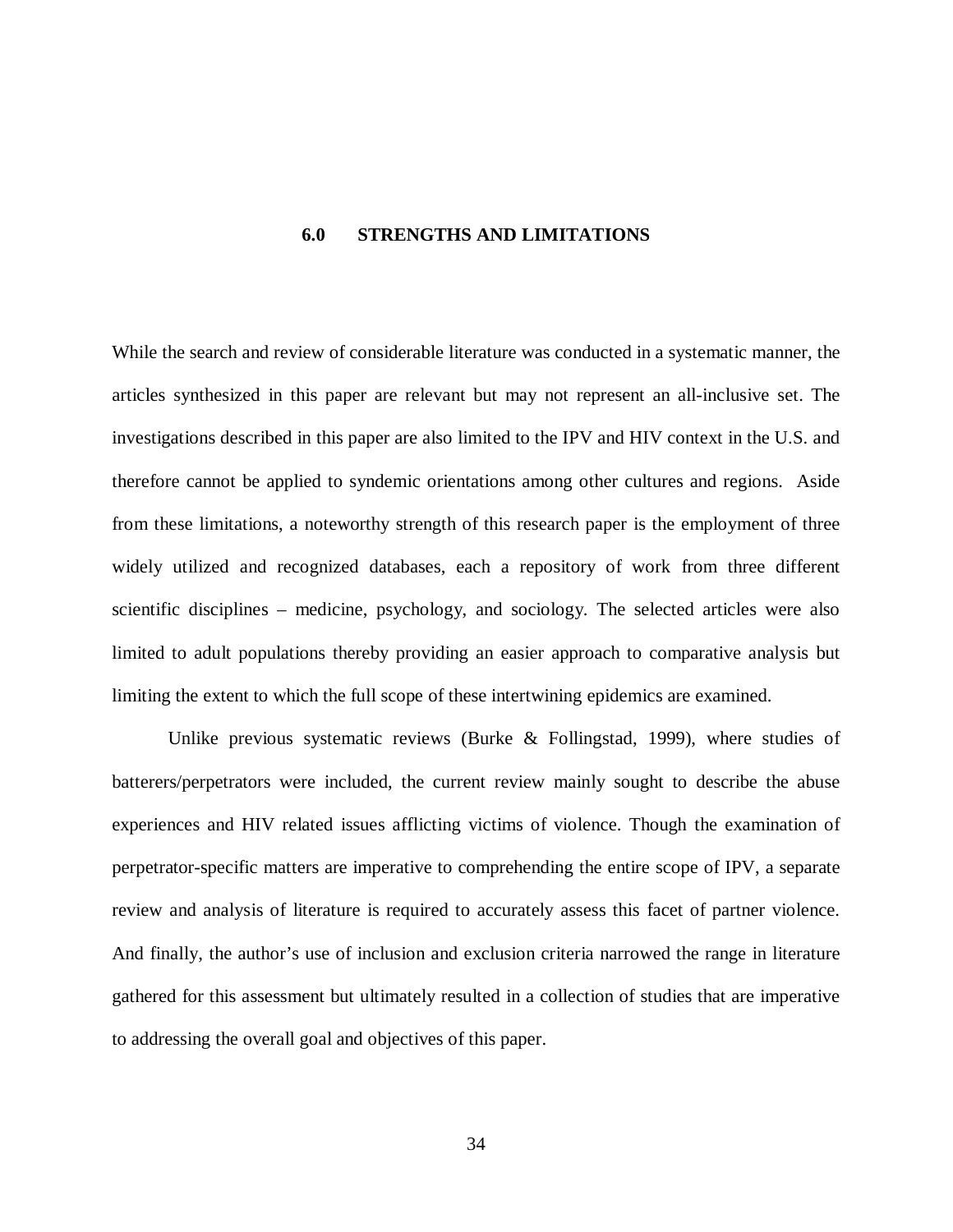#### **7.0 CONCLUSION**

<span id="page-43-0"></span>Syndemics have been found to exist among several minority and disadvantaged populations in the U.S. over the recent decades. The intertwining and mutually reinforcing violence and HIV/AIDS epidemics pose very serious consequences for the overall health status of American MSM. Though there is a growing set of literature attempting to examine the various pathways and correlates of these co-occurring health problems, there are significant gaps in research that must be attended to if the primary goal is to reduce and prevent the prevalence of such dangerous overlaps.

The development of interventions that simultaneously tackle the intersecting relationship between violence and HIV must do so in a culturally appropriate and sensitive manner, taking into consideration the specific needs of MSM individuals. In short, the often heterosexist perspective held among society has led to discrimination and various forms of violence directed towards the MSM community. To this end, the psychosocial stress placed upon this population has manifested itself in the form of public health problems addressed thus far in this paper. By utilizing research as a sounding board for raising awareness and importance to MSM health matters, accountability lies primarily among scientific investigators to provide a strong voice for sexual minorities who are often silenced and suffer unjustly. The MSM community is also accountable for the future of their health and well being and should be integrated into and involved more in syndemic research.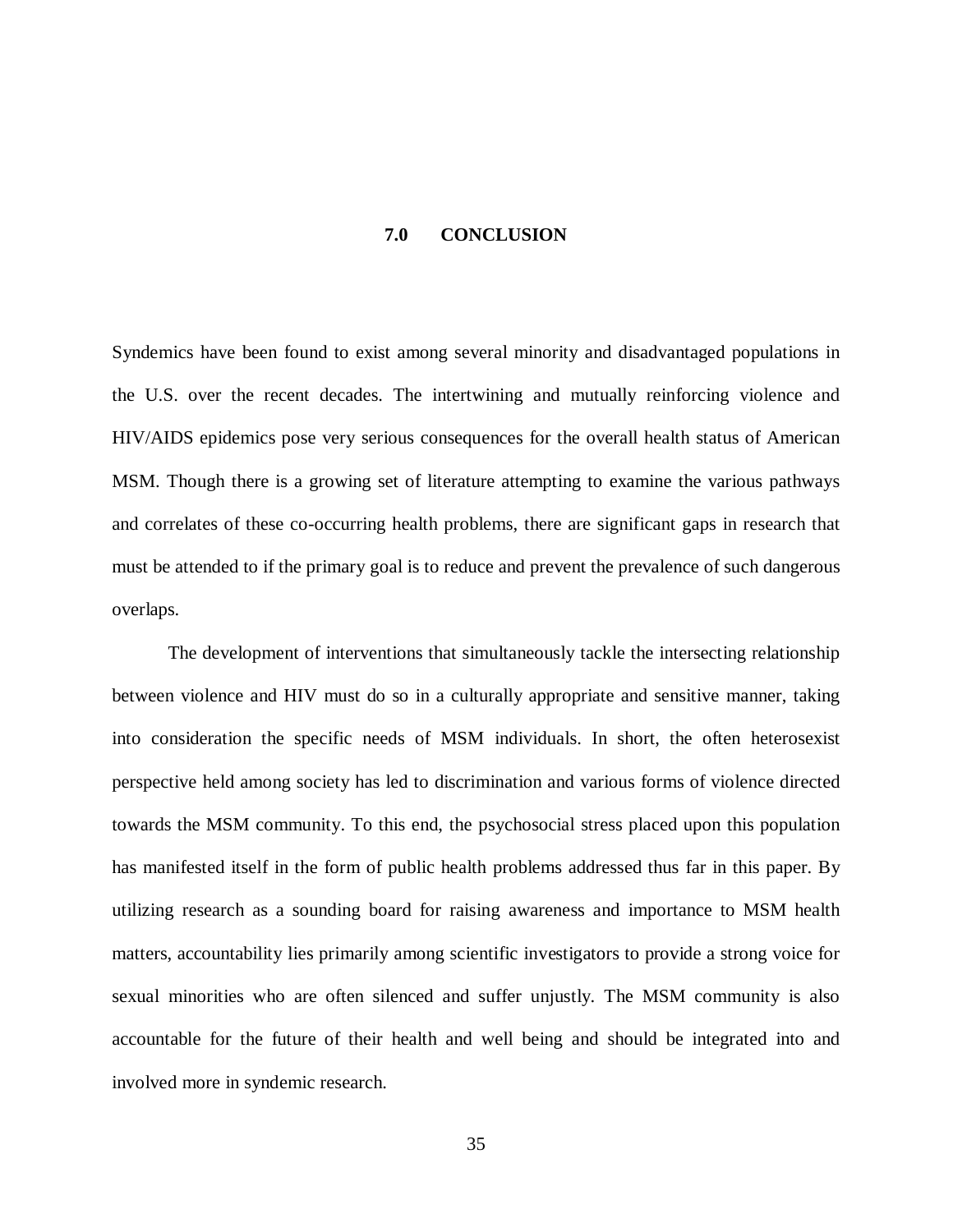## **APPENDIX**

## **LITERATURE TABLES**

### <span id="page-44-0"></span>**Table 1 Literature Table: Intersection of HIV and IPV among MSM**

<span id="page-44-1"></span>

| Table 1A: HIV Risk among MSM/GBM victims of IPV |                                                                                                                                      |                                                                                                                                                                                                  |                                                                                                                                                                                                                                                                                                                                                                         |                                                                                                                                                                                                                                                                                                                                                                                                                                                                                                                                                                                                                                                                                                                                                                                                                                           |  |
|-------------------------------------------------|--------------------------------------------------------------------------------------------------------------------------------------|--------------------------------------------------------------------------------------------------------------------------------------------------------------------------------------------------|-------------------------------------------------------------------------------------------------------------------------------------------------------------------------------------------------------------------------------------------------------------------------------------------------------------------------------------------------------------------------|-------------------------------------------------------------------------------------------------------------------------------------------------------------------------------------------------------------------------------------------------------------------------------------------------------------------------------------------------------------------------------------------------------------------------------------------------------------------------------------------------------------------------------------------------------------------------------------------------------------------------------------------------------------------------------------------------------------------------------------------------------------------------------------------------------------------------------------------|--|
| <b>Author</b>                                   | Aim                                                                                                                                  | <b>Study Sample</b>                                                                                                                                                                              | <b>Methods</b>                                                                                                                                                                                                                                                                                                                                                          | <b>Results</b>                                                                                                                                                                                                                                                                                                                                                                                                                                                                                                                                                                                                                                                                                                                                                                                                                            |  |
| Heintz AJ<br>&<br>Melendez<br>RM, 2006          | To examine the<br>effects of IPV on<br>HIV risk among<br>LGBT currently in<br>abusive<br>relationship or<br>recently been in<br>one. | 58 LGBT domestic<br>violence clients: 42<br>MSM, 11 Lesbians, 4<br>transgender women, 1<br>transgender man;<br>Recruited from the<br>New York City Gay<br>and Lesbian Anti-<br>Violence Project. | Cross sectional design; Surveys; IPV current<br>or in past year, $-$ extent of abuse and<br>injuries; Asked 2 questions for sexual<br>violence: (1) Ever been forced to have<br>anal/vaginal sex w/ abusive partner and if<br>partner used condom, (2) Asked if partner<br>forced them to have anal/vaginal sex w/<br>others, and if condoms were used at that<br>time. | Verbal abuse 98%, Physical violence 71%, and Partner assault w/weapon 26%.<br>Sexual violence - 45% and unprotected sexual violence -53% in MSM. 19%<br>MSM never engaged in safer sex, 67% MSM felt safer sex decreased in<br>relationship over time. Reasons for decrease in condom use: MSM's partners<br>refused to continue practicing safer sex (32%), became violent w/ regard to safer<br>sex (18%), and frightened to bring it up $w/$ partner (14%). Safer sex negotiation:<br>36% MSM not using condoms to avoid problems and 26% feared partner's<br>response. Safer sex and abuse and MSM: verbal-33%, sexual-21%, and<br>physical-21%; 24% reported partner told them they used protection when they<br>did not. Those forced to have sex more likely to report not using protection b/c<br>they feared partner's response. |  |
| Houston E<br>and<br>McKirnan<br>DJ, 2007        | To describe<br>patterns of IPV<br>among MSM and<br>the psychosocial<br>factors associated<br>with this abuse.                        | 817 ethnically diverse<br>MSM recruited from<br>venues in Chicago;<br>Subjects approached<br>by outreach workers at<br>Gay Pride events,<br>Latino clubs, and local<br>street fair.              | Cross sectional design; Surveys;<br>Sexual abuse: feeling forced to have<br>unwanted sexual contact; Physical abuse:<br>unwanted physical harm (hit, slapped,<br>kicked, shoved, burned, cut, etc); Verbal<br>abuse: unwanted physical and sexual threats,<br>physical humiliation, or control in<br>relationship. IPV in current or past;                              | Current and past abuse: 32.4%; Any time abuse: 20.6% Verbal, 19.2%<br>Physical, and 18.5% Sexual; 17.6% experienced more than one form of abuse,<br>10% two forms, and 7.6% all three forms. Abused MSM more likely to report<br>unprotected sex in past 6 mo. and more likely to seek treatment at gay/bi health<br>centers. Ethnic group, age, and HIV sero-status not related to abuse. Depression<br>and substance abuse strongly correlated to IPV. Abused men more likely to<br>report health problems <i>i.e.</i> hypertension, obesity, smoking related illness, and<br>STIs to an extent.                                                                                                                                                                                                                                        |  |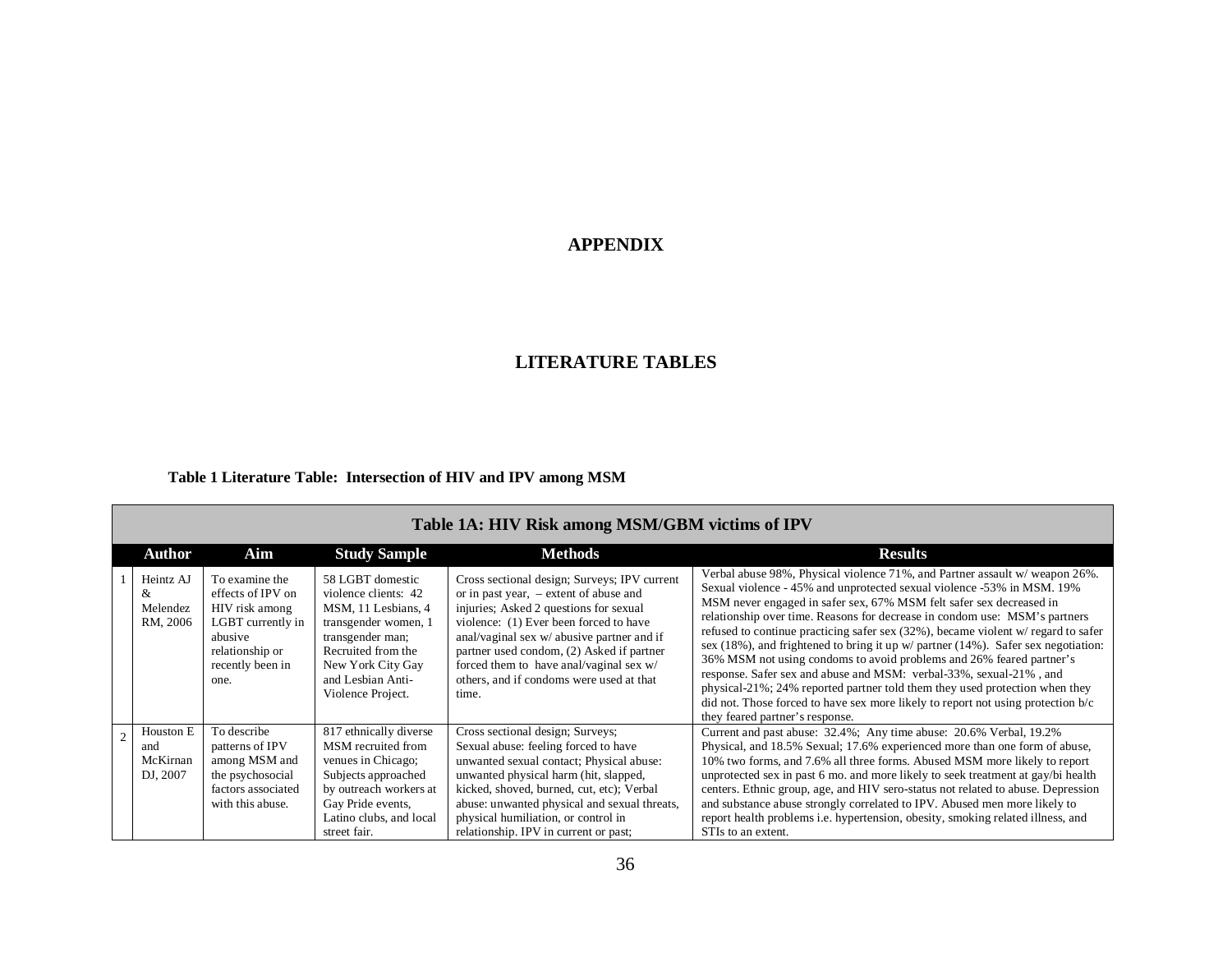|   | <b>Table 1A Continued</b>                                                   |                                                                                                                                                                              |                                                                                                                                                                                                                                                                                                                           |                                                                                                                                                                                                                                                                                                                                                                                                                                                                                                        |                                                                                                                                                                                                                                                                                                                                                                                                                                                                                                                                                                                                                                                                                                                                                                                                                                                    |  |
|---|-----------------------------------------------------------------------------|------------------------------------------------------------------------------------------------------------------------------------------------------------------------------|---------------------------------------------------------------------------------------------------------------------------------------------------------------------------------------------------------------------------------------------------------------------------------------------------------------------------|--------------------------------------------------------------------------------------------------------------------------------------------------------------------------------------------------------------------------------------------------------------------------------------------------------------------------------------------------------------------------------------------------------------------------------------------------------------------------------------------------------|----------------------------------------------------------------------------------------------------------------------------------------------------------------------------------------------------------------------------------------------------------------------------------------------------------------------------------------------------------------------------------------------------------------------------------------------------------------------------------------------------------------------------------------------------------------------------------------------------------------------------------------------------------------------------------------------------------------------------------------------------------------------------------------------------------------------------------------------------|--|
| 3 | Merrill<br>GS and<br>Wolfe<br>VA, 2000                                      | To explore<br>experiences of<br>battered gay and<br>bisexual men.                                                                                                            | 52 GBM and recruited<br>through gay domestic<br>violence programs in<br>San Francisco, Boston,<br>Dallas, L.A., and NY<br>and through HIV<br>agencies in San<br>Francisco. Self-<br>identified as gay/bi<br>and had to be DV<br>victim.                                                                                   | Cross sectional design; Surveys;<br>Assess physical abuse, emotional, sexual<br>and financial abuse, but do not specify a<br>definition of IPV.                                                                                                                                                                                                                                                                                                                                                        | IPV: 87% recurrent physical, 90% financial, and 73% sexual abuse. 62% reported<br>more than 5 physical abuse incidents w/37% reporting 11-100 incidents.<br>Emotional abuse most common and reported by entire sample. HIV and IPV: 13%<br>reported partner sometimes/frequently "tried to infect or infected" them w/ HIV<br>and nearly half reported seroconverting as a result. 60% of the 20 HIV+ GBM<br>stayed in relationship due to fear of becoming sick and dying, 50% of the $14 HIV +$<br>GBM partners stayed b/c they did not want to abandon them, and 30% of HIV +<br>GBM stayed b/c fear of dating in context of HIV epidemic. Help seeking: sought<br>help of friends, counselors, and gay men's DV programs and found HIV agencies,<br>other social service agencies, and gay men's domestic violence program as most<br>helpful. |  |
| 4 | Nieves-<br>Rosa LE,<br>Carballo-<br>Dieguez<br>A, and<br>Dolezal<br>C, 2000 | To examine<br>severity of DV in<br>Latin American<br>MSM and its<br>implications for<br>HIV risk behavior.                                                                   | 273 Latin American<br>MSM in NYC who<br>have been in<br>committed relationship<br>at least once in their<br>lives; Recruited<br>through flyers and<br>condoms wrapped in<br>promotional material.<br>Ruled out those who<br>had occasional<br>homosexual contact<br>and sampled those<br>who were sexually<br>active MSM. | Cross sectional design; 2 Questionnaires,<br>administered by interviewer and self-<br>administered; Sexual Practices<br>Assessment Schedule: Domestic violence<br>defined as any psychological – ever<br>intimidated or humiliated by any partners,<br>physical-ever harmed by physical<br>aggression inflicted by partners, or sexual<br>abuse-been forced by partner to have<br>receptive anal sex w/out condoms after<br>1981. Assessed perpetration, childhood<br>sexual abuse, and substance use. | IPV: 33% verbal/psychological, 35% physical, 12% sexual abuse of which 20%<br>forced to have receptive anal sex w/out condoms in current relationship and<br>remaining 80% experienced in previous relationship. 51% experienced some form<br>of abuse, 26% considered themselves victims, 93% had been tested for HIV and<br>33% of them were positive. Significant relationship b/w abuse and engaging in<br>unprotected receptive/insertive anal sex. Strong association b/w use of marijuana,<br>crack/cocaine, ever using heroin, downers, uppers, or poppers and being a victim.<br>MSM engaged in unprotected receptive anal sex w/lover more likely to have<br>reported physical and sexual abuse. Childhood sexual abuse only marginally<br>associated w/domestic violence.                                                               |  |
|   |                                                                             |                                                                                                                                                                              |                                                                                                                                                                                                                                                                                                                           | Table 1B: IPV among HIV (+) MSM/GBM                                                                                                                                                                                                                                                                                                                                                                                                                                                                    |                                                                                                                                                                                                                                                                                                                                                                                                                                                                                                                                                                                                                                                                                                                                                                                                                                                    |  |
| 5 | Craft SM<br>and<br>Serovich<br>JM, 2005                                     | To examine<br>prevalence and<br>types of IPV<br>present among<br>$HIV + gay men$<br>and violence<br>experienced in<br>families of origin.                                    | 51 HIV+ gay men<br>currently or in a<br>relationship in the past<br>year ; Convenience<br>sample recruited from<br>visits to a longitudinal<br>study during an HIV<br>educational forum, and<br>a regional HIV<br>conference.                                                                                             | Cross sectional design; Interviews.<br>Current (last 12 months) IPV prevalence<br>and chronicity; Conflict Tactics Scale 2<br>(CTS2): psychological, physical, and<br>sexual abuse. Family of Origin Violence<br>Scale: father-mother, mother-father, and<br>parent-child violence.                                                                                                                                                                                                                    | IPV: Psychological - 78.4% perpetrated and 72.5% victims, Physical - 39.2%<br>perpetrated and 45.1% victims, Sexual - 27.5% perpetrated and 33.3% victims,<br>Physical Injury - 23.5% perpetrated and 25.5% victims. 45% violence in past year.<br>Mother and father violence witnessed by 49%. Witnessing mother-father violence<br>correlated w/ perpetrating/victim of sexual coercion, and being victim of physical<br>injury. Receiving parental abuse correlated w/ perpetrating/victim of sexual<br>coercion and perpetrating physical assault.                                                                                                                                                                                                                                                                                             |  |
| 6 | Friedman<br>MS, et al,<br>2007                                              | To examine<br>relationships b/w<br>gay-related<br>developmental<br>(GRD) milestones,<br>experiences of<br>abuse and<br>emergence of poor<br>health outcomes in<br>adulthood. | 1,383 of 2,881 GBM<br>recruited from<br>random-digit dialing as<br>part of 4 urban-city<br>study - Urban Men's<br>Health Study (UMHS)                                                                                                                                                                                     | Cross sectional design; Secondary data-<br>analysis using retrospective and cross-<br>sectional data from interviews. Abuse in<br>past 5 yrs; Physical: hit w/ fist or open<br>hand, hit w/ object, thrown something,<br>pushed, shoved, or kicked. Psychological:<br>verbal threats, verbally demeaning in front<br>of strangers, forced to get high/drunk,<br>damaged/destroyed property, stalked.<br>Sexual: forced sex.                                                                            | IPV (prior 5 years): Total of 46.2%, Early GRD 49.9%, Middle GRD 42.7%, and<br>Late GRD 45.4%. Partner abuse greater for early GRD group than middle GRD<br>group. Greater odds of partner abuse for those reporting parental physical abuse.<br>Greater odds of partner abuse, gay-related victimization, depression, being HIV+,<br>and attempting suicide as an adult for early GRD group than middle and late GRD<br>groups. Forced sex and child abuse also increased odds of negative health<br>outcomes during adulthood.                                                                                                                                                                                                                                                                                                                   |  |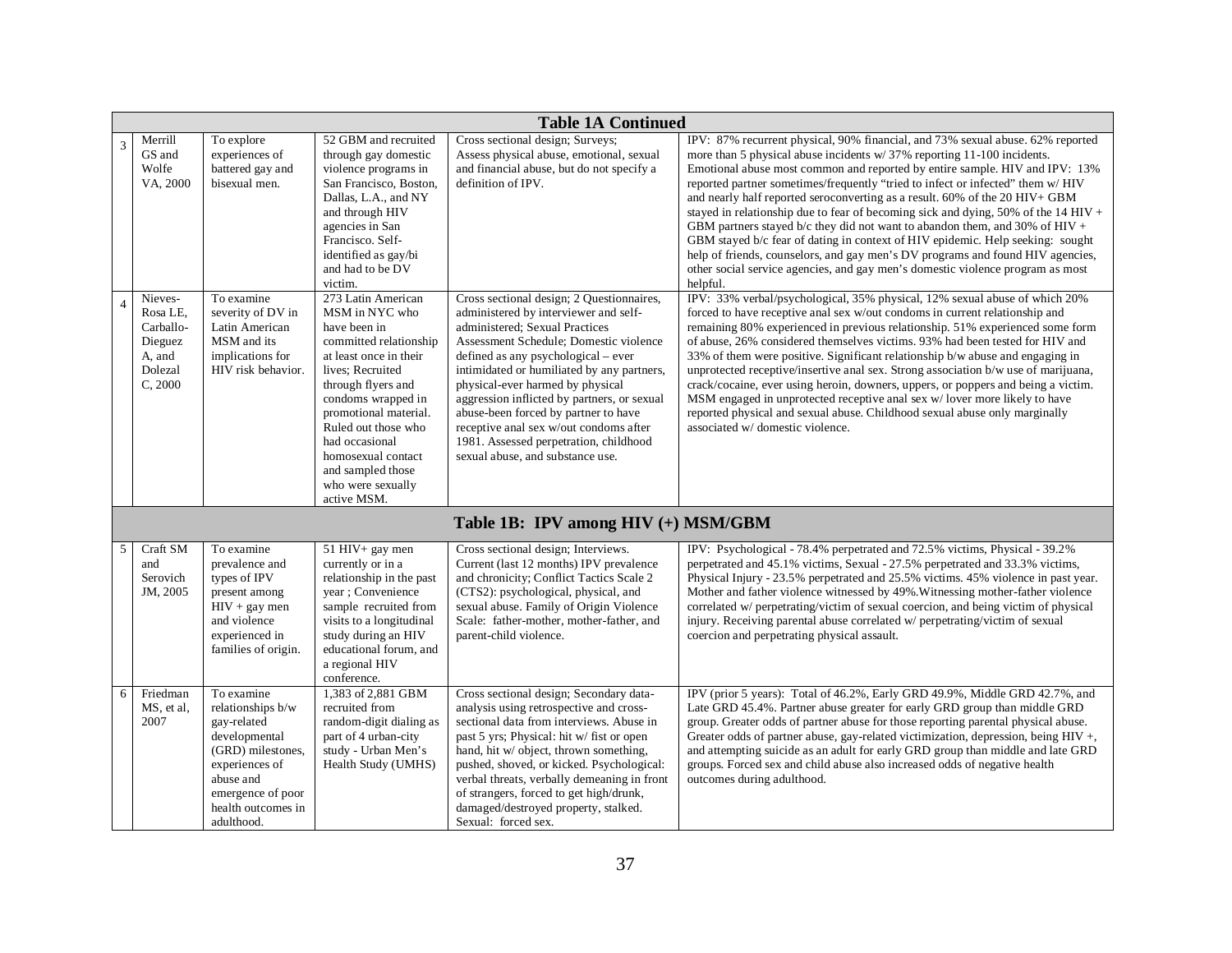|                | <b>Table 1B Continued</b>        |                                                                                                                                                                   |                                                                                                                                                                                                                                                                                                           |                                                                                                                                                                                                                                                                                                                                                                                                                                                                           |                                                                                                                                                                                                                                                                                                                                                                                                                                                                                                                                                                                                                                                                                                   |  |
|----------------|----------------------------------|-------------------------------------------------------------------------------------------------------------------------------------------------------------------|-----------------------------------------------------------------------------------------------------------------------------------------------------------------------------------------------------------------------------------------------------------------------------------------------------------|---------------------------------------------------------------------------------------------------------------------------------------------------------------------------------------------------------------------------------------------------------------------------------------------------------------------------------------------------------------------------------------------------------------------------------------------------------------------------|---------------------------------------------------------------------------------------------------------------------------------------------------------------------------------------------------------------------------------------------------------------------------------------------------------------------------------------------------------------------------------------------------------------------------------------------------------------------------------------------------------------------------------------------------------------------------------------------------------------------------------------------------------------------------------------------------|--|
|                | Greenwoo<br>d GL, et<br>al, 2002 | To examine<br>prevalence of IPV<br>in probability-<br>based sample of<br>MSM.                                                                                     | 2881 MSM; recruited<br>from random digit<br>dialing as part of the<br>UMHS; 4 urban cities:<br>L.A., San Francisco,<br>NY, and Chicago;                                                                                                                                                                   | Cross sectional design; Phone interviews;<br>CTS; Battering in past 5 years; Physical:<br>hit w/ fists, open hand, w/ object, pushed,<br>shoved, kicked, or having something<br>thrown at you. Sexual: forced to have sex.<br>Psychological/symbolic: verbal threat,<br>demeaned in front of others, ridiculed for<br>appearance, forced to get high/drunk,<br>stalked, having property<br>destroyed/damaged. Global measure: any<br>battering and multiple battering.    | IPV: 34% psychological/symbolic, 22% physical, and 5.1% sexual;<br>HIV+ more likely to be victims than MSM not yet tested for HIV and MSM not yet<br>tested less likely than HIV - to experience multiple types or any battering. Age,<br>HIV serostatus, and education independently assoc. w/ IPV. HIV serostatus<br>associated w/ all types of battering except sexual violence. Age strongest<br>demographic correlate of IPV – any or multiple types; MSM younger than $40$<br>were 6x likely and MSM b/w 40-50 4x likely to report multiple types vs. MSM 60<br>and older. $HIV+$ and $-MSM$ 1.5x likely to experience multiple types of abuse.                                             |  |
| 8              | Shelton<br>AJ, et al,<br>2005    | To examine the<br>prevalence of self-<br>reported partner<br>violence among<br>ethnically and<br>sexually diverse<br>self-identified HIV<br>positive men.         | 54 HIV+ (self-report)<br>hetero and gay and<br>GBM; Recruited from<br>HIV+ support groups<br>and referrals from<br>recruited subjects;<br>Needs assessment for<br>high risk populations<br>for the Community<br>Planning Group and<br>the Houston DHHS.<br>80% GBM.                                       | Cross-sectional design; Computer assisted<br>personal interviews; IPV or physical<br>violence defined as ever been hit by an<br>intimate partner, both primary and casual;<br>Lifetime forced sex by primary and casual<br>sexual partner.                                                                                                                                                                                                                                | IPV: 39% physical violence by primary partner and 17% by casual;<br>Lifetime forced sex: 32% w/ primary and 15% w/ casual; Ethnicity significant<br>factor for forced sex by primary partner, w/ non-whites (AA 32%, Hispanic 67%)<br>reporting higher than whites (8%). Significance w/ number of primary partners and<br>forced sex, w/ mean number of primary partners in 12-mo. period higher among<br>those ever forced to have sex compared to those who were not.                                                                                                                                                                                                                          |  |
| 9              | Zierler S.<br>et al, 2000        | To estimate the<br>proportion of<br>HIV+ adults that<br>have been abused<br>since HIV<br>diagnosis and<br>extent to which<br>they cite status as<br>cause of IPV. | $2.864$ HIV + adults<br>who made at least 1<br>health service visit;<br><b>HCSUS</b> - nationally<br>representative<br>probability sample.                                                                                                                                                                | Cross sectional design, computer assisted<br>interview. Abuse assessed by 2 questions:<br>(1) "Since your HIV dx, have you ever<br>been physically hurt by your partner or<br>someone important to you? And (2) "Do<br>you think it was related to or b/c of your<br>HIV infection?"                                                                                                                                                                                      | IPV and HIV: 11.5% men who reported sex w/men as mode of HIV transmission<br>reported physical abuse since HIV diagnosis. 4.5% of MSM linked HIV status as<br>cause of abuse. Victimization risk higher among MSM younger than 40, those who<br>were Hispanic, self-identified as gay/bisexual, no financial assets, had female<br>partner, were homeless, or reported history of drug dependence.                                                                                                                                                                                                                                                                                                |  |
|                |                                  |                                                                                                                                                                   |                                                                                                                                                                                                                                                                                                           | Table 1C: Substance Use, IPV, and HIV among MSM/GBM                                                                                                                                                                                                                                                                                                                                                                                                                       |                                                                                                                                                                                                                                                                                                                                                                                                                                                                                                                                                                                                                                                                                                   |  |
| $\overline{0}$ | Dolezal<br>C, et al,<br>2005     | To examine the<br>association b/w<br>substance use and<br>several indicators<br>of relationship<br>quality among<br><b>HIV</b><br>serodiscordant<br>male couples. | 117 HIV<br>Serodiscordant Male<br>Couples recruited<br>through flyers, ads,<br>referrals, word of<br>mouth throughout New<br>York City;<br>emotionally involved<br>in mutually committed<br>relationship for at least<br>4 months, w/ one<br>partner testing $HIV +$<br>and the other testing<br>$HIV -;$ | Cross sectional design; Both members of<br>couple interviewed separately; Used 4<br>scales: 1) Dyadic Adjustment Scale, 2) 3<br>questions from Reynolds Brief Sexual<br>Functioning Scale, 3) 2 subscales from<br>Triangular Love Scale, and 4) Modified<br>Interpersonal Relationship Scale. IPV:<br>whether they or partner engaged in violent<br>behavior in the past 2 months (threatening,<br>hitting, pushing, throwing things, using a<br>weapon, and forced sex). | Substance use in past 2 months: 79% Alcohol, 25% Marijuana, 15% Cocaine.<br>Substance use by both members of couple: 68% Alcohol, 25% Marijuana, 8%<br>Cocaine. Rates of use similar for $HIV + and -$ participants. No substance use<br>variable associated with domestic violence, but other relationship quality variables<br>were significantly associated w/ at least one substance use variable. No evidence<br>that substance use affects one aspect of relationship quality more than another.<br>Cocaine associated w/ more negative relationship scores than alcohol and<br>marijuana. Higher alcohol use correlated w/lower sexual satisfaction and lower<br>equality in relationship. |  |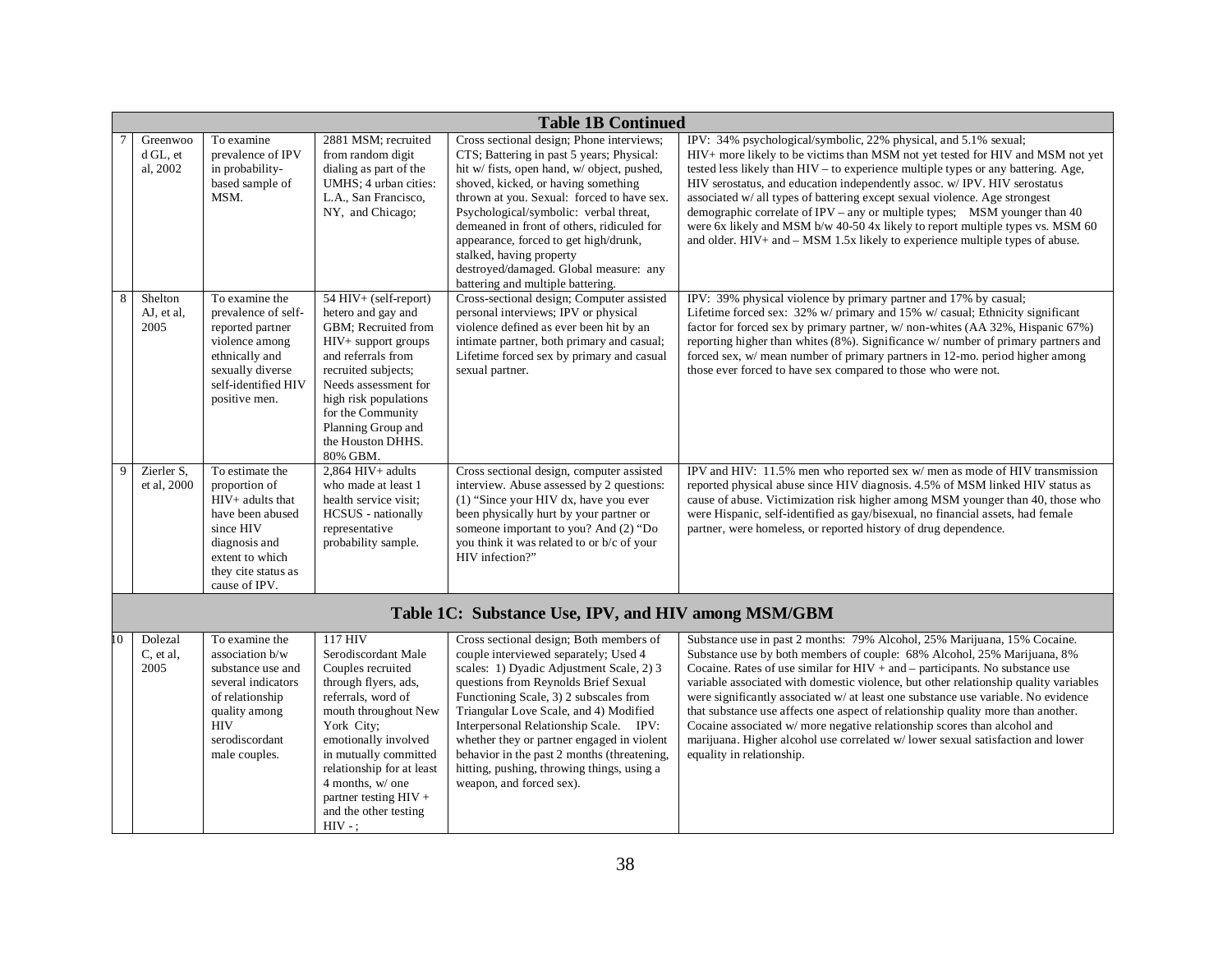|    | <b>Table 1C Continued</b>      |                                                                                                                                                                                                                                                                                                                                                                                                                                           |                                                                                                                                                                                                                                                                 |                                                                                                                                                                                                                                                                                                                                                                                                                                                                                                                                                                                                                                                                                                                                                                     |                                                                                                                                                                                                                                                                                                                                                                                                                                                                                                                                                                                                                                                                                                                                                                                                                                                                                                                                                                                                                                                                                                                                                                                                                                                                                                                                                                                                                                                                                                                                       |  |
|----|--------------------------------|-------------------------------------------------------------------------------------------------------------------------------------------------------------------------------------------------------------------------------------------------------------------------------------------------------------------------------------------------------------------------------------------------------------------------------------------|-----------------------------------------------------------------------------------------------------------------------------------------------------------------------------------------------------------------------------------------------------------------|---------------------------------------------------------------------------------------------------------------------------------------------------------------------------------------------------------------------------------------------------------------------------------------------------------------------------------------------------------------------------------------------------------------------------------------------------------------------------------------------------------------------------------------------------------------------------------------------------------------------------------------------------------------------------------------------------------------------------------------------------------------------|---------------------------------------------------------------------------------------------------------------------------------------------------------------------------------------------------------------------------------------------------------------------------------------------------------------------------------------------------------------------------------------------------------------------------------------------------------------------------------------------------------------------------------------------------------------------------------------------------------------------------------------------------------------------------------------------------------------------------------------------------------------------------------------------------------------------------------------------------------------------------------------------------------------------------------------------------------------------------------------------------------------------------------------------------------------------------------------------------------------------------------------------------------------------------------------------------------------------------------------------------------------------------------------------------------------------------------------------------------------------------------------------------------------------------------------------------------------------------------------------------------------------------------------|--|
|    | Klitzman<br>RL, et al.<br>2002 | To explore how<br>common MDMA<br>use is in a gay<br>men,<br>characteristics of<br>MDMA users in<br>terms of<br>demographics,<br>high risk sex<br>behaviors.<br>psychosocial<br>problems, DV,<br>disclosure of<br>sexual orientation<br>and degree of<br>involvement in the<br>gay community.                                                                                                                                              | 733 MSM from Urban<br>Men's Health Study<br>(UMHS) who<br>answered MDMA<br>usage question;<br>National probability<br>sample, recruited from<br>random-digit dialing as<br>part of 4 urban-city<br>study;                                                       | Cross sectional design, using computer-<br>assisted telephone interviewing<br>technology; Interviews in English and<br>Spanish. Measured IPV by asking whether<br>a partner or boyfriend hit the subject w/ a<br>fist or open hand, pushed or shoved,<br>kicked or hit with an object. Also used<br>CES-D to assess depressive<br>symptomatology. Self-reported HIV status<br>and unprotected receptive/insertive anal<br>sex in past year.                                                                                                                                                                                                                                                                                                                         | IPV: 45% of MDMA users and 19.2% among non-MDMA users.<br>MDMA Use: 13.7% of MSM in New York City w/ mean use of 6.24 times in past<br>6 months. Compared to non-MDMA users, users were younger, more likely to<br>engage in high risk sexual behaviors, and report domestic violence, and to have<br>disclosed their sexual orientation to family, friends, and co-workers. Also more out<br>and participate more in the gay community.                                                                                                                                                                                                                                                                                                                                                                                                                                                                                                                                                                                                                                                                                                                                                                                                                                                                                                                                                                                                                                                                                              |  |
|    | Koblin<br>BA, et al,<br>2006   | To determine the<br>proportion of<br>young MSM who<br>have experienced<br>threats or violence<br>by family or<br>partners, to<br>identify socio-<br>demographic<br>correlates of<br>threats or violence<br>by partners, and to<br>examine whether<br>two outcomes<br>measures of HIV-<br>risk, high risk<br>sexual behavior,<br>and substance use<br>are associated with<br>a history of threats<br>or violence by<br>family or partners. | 539 young MSM, 15-<br>22 years old, recruited<br>through public venues<br>in 7 cities; additional<br>questions on threats of<br>violence by family or<br>partners were asked of<br>subjects in New York<br>City. 38% were 15-18,<br>63% gay and 29%<br>bisexual | Cross sectional design using surveys;<br>Socio-demographics, lifetime and recent<br>(past 6 months) sexual behavior, lifetime<br>and recent drug and alcohol use, history of<br>STDs, HIV, antibody test results, and HIV<br>testing history and psychosocial factors<br>related to risk. Threats: Have you ever<br>been threatened or intimidated by a parent,<br>guardian, or family member/lover or<br>partner? Is it happening now?<br>Violence: Have you ever been hit, kicked,<br>punched or otherwise physically hurt by<br>parent, guardian, family member, or<br>partner, non-steady partner, or steady<br>partner? Is it happening now? Assessed<br>forced sexual contact in lifetime. Club<br>Drug use; Anal sex w/out condom in the<br>past six months; | 30% reported ever having been forced to have sex, 43% reported unprotected anal<br>sex in past 6 months, and 34% reported using club drugs.<br>Prevalence of threats: 56% threats or violence by family and 75% of this sub-<br>sample exp. physical violence; 37% reported ever experiencing partner threats or<br>violence, and of those who reported partner threats, 58% also experienced physical<br>violence by partner; 25% reported threats or violence by both family and partner.<br>Ongoing threats or violence: 6% family and 4% partner. Correlates of threats or<br>violence: Those reporting ever experiencing threats or violence by partners were<br>also likely to report a history of threats or violence by family. Those reporting<br>threats or violence by partners were more likely to be older, be living with a<br>partner, homeless, or living in a shelter or group home, to have previously had an<br>HIV antibody test, and to have a history of forced sex or running away from home.<br>Variables associated w/ threats or violence in multivariate analysis were older age<br>(19-22), history of forced sex, and history of running away from home. Recent<br>unprotected anal sex associated w/ history of threats or violence by family only and<br>history of threats or violence by both family and partner. Club drug use had odds<br>rations of borderline significance for history of threats or violence by partners only<br>and history of threats or violence by both family and partner. |  |
| 13 | Mustanski<br>et al, 2007       | To assess whether<br>psychosocial<br>health problems<br>had an additive<br>effect on increased<br>HIV risk among<br>YMSM.                                                                                                                                                                                                                                                                                                                 | 310 ethnically diverse<br>YMSM from Chicago,<br>16 to 24 years old;<br>recruited from flyers,<br>emails, college list-<br>serves, palm cards, and<br>snowball sampling;                                                                                         | Cross-sectional design; CASI; AIDS Risk<br>Behavior Assessment - binge drinking and<br>street drugs, and sexual risk taking; Global<br>Severity Index; IPV measured by 3 items:<br>threatened, physically hurt, or bullied by a<br>same-sex romantic partner. Sexual assault:<br>1) ever forced to have receptive anal sex,<br>2) sexually attacked b/c of sexual<br>orientation, 3) sexually assaulted or forced<br>to have sex by partner.                                                                                                                                                                                                                                                                                                                        | Rates of Psychosocial Health Problems: 34% reported IPV, 24% used street drugs,<br>51% reported marijuana use in past year. Regular marijuana use, sexual assault,<br>and partner violence significantly related to HIV serostatus. Syndemic variable:<br>25% scored zero, 27% scored 1, 20% scored 2, 13% scored 3, 12% scored 4, 2%<br>scored 5, and 1% scored 6. Syndemic variable associated w/ all 3 psychosocial<br>health problems, increasing the odds of multiple anal sex partners by 24%,<br>unprotected anal sex by 42%, and an HIV positive status by 42%. YMSM w/ 4 or<br>more psychosocial problems had 3x prevalence of HIV relative to those w/ fewer<br>problems. Violence increased the odds of having an HIV serostatus and was a trend<br>for substance abuse.                                                                                                                                                                                                                                                                                                                                                                                                                                                                                                                                                                                                                                                                                                                                                   |  |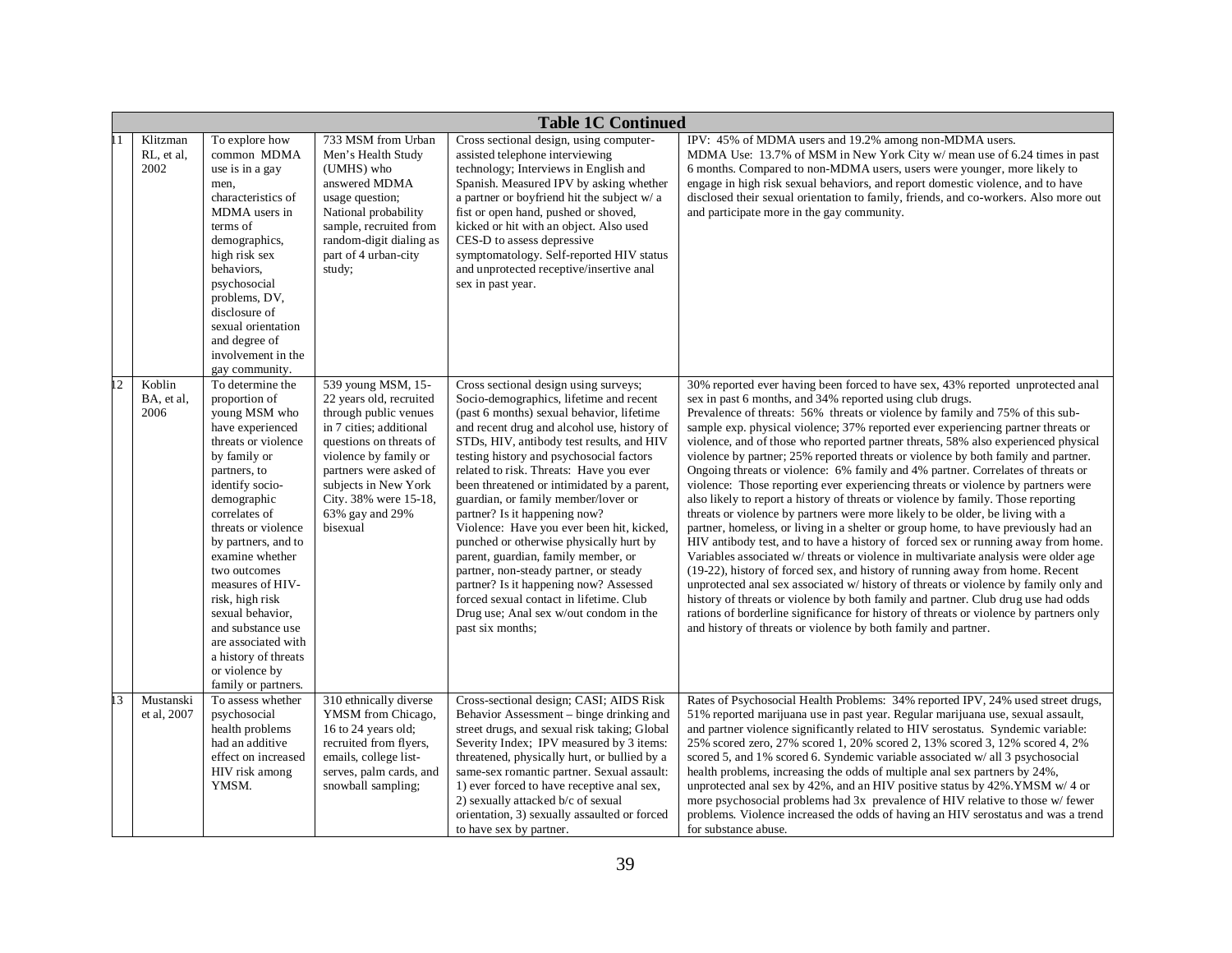|                 | <b>Table 1C Continued</b>                                        |                                                                                                                                                                                                                                 |                                                                                                                                                                                                                                                           |                                                                                                                                                                                                                                                                                                                      |                                                                                                                                                                                                                                                                                                                                                                                                                                                                                                                                                                                                                                                                                                                                                                                                                                                                                                        |  |
|-----------------|------------------------------------------------------------------|---------------------------------------------------------------------------------------------------------------------------------------------------------------------------------------------------------------------------------|-----------------------------------------------------------------------------------------------------------------------------------------------------------------------------------------------------------------------------------------------------------|----------------------------------------------------------------------------------------------------------------------------------------------------------------------------------------------------------------------------------------------------------------------------------------------------------------------|--------------------------------------------------------------------------------------------------------------------------------------------------------------------------------------------------------------------------------------------------------------------------------------------------------------------------------------------------------------------------------------------------------------------------------------------------------------------------------------------------------------------------------------------------------------------------------------------------------------------------------------------------------------------------------------------------------------------------------------------------------------------------------------------------------------------------------------------------------------------------------------------------------|--|
| $\overline{14}$ | Relf MV,<br>Huang B,<br>Campbell<br>J, and<br>Catania J,<br>2004 | To examine<br>psychosocial and<br>behavioral<br>variables that<br>influence HIV risk<br>behaviors in MSM<br>in context of gay<br>identity<br>development and<br>violence<br>(childhood sexual<br>abuse and adult<br>battering). | $1,062$ GBM, ages 18 to<br>86, recruited from<br>random-digit dialing as<br>part of the UMHS<br>study; 84% Gay, 9%<br>Bisexual, and 3%<br>hetero and reported<br>having sex w/ other<br>men, and 4% "did not<br>like labels" for sexual<br>identity.      | Cross-sectional predictive correlational<br>design; structural equation modeling<br>(SEM) used to test proposed theoretical<br>model; Secondary data-analysis of phone<br>interviews; IPV defined as physical and<br>sexual battering by boyfriend or male<br>intimate partner                                       | Battering victimization influenced high risk sexual behaviors . Gay identity related<br>to HIV risk behaviors both directly and indirectly through substance use, battering,<br>aversive emotions, and HIV alienation. Younger MSM engaged in unprotected anal<br>sex at higher rates than older MSM. Increasing age among MSM older than 30 had<br>protective effect on reducing substance use, battering victimization, and aversive<br>emotions. Based on SEM, substance use led to battering victimization, which was<br>then linked to engaging in HIV risk behaviors. Overall, experience of aversive<br>emotions due to childhood sexual abuse and HIV alienation led to increased risk<br>for battering and victimization and engaging in HIV risk behaviors. Final fitted<br>structural model did not explain a large amount of variance for HIV risk behaviors<br>in the two random samples. |  |
| 15              | Stall R, et<br>al, 2003                                          | To analyze a<br>large-scale<br>household-based<br>sample of urban<br>MSM to test<br>whether an<br>additive interplay<br>among a set of<br>psychosocial<br>health conditions<br>is driving the HIV<br>epidemic among<br>gay men. | 2881 MSM in LA, San<br>Francisco, Chicago,<br>NY; Recruited through<br>random-digit dialing<br>methods to sample<br>households in each<br>city; 18 or older who<br>had sex w/ man since<br>age 14 or self-<br>identified as gay or<br>bisexual.           | Cross-sectional design; Interviews;<br>CES-D; Unprotected anal intercourse w/<br>partner of known discordant or unknown<br>status. Polydrug use of 3or more drugs in<br>6mo. IPV defined as symbolic, physical,<br>or sexual abuse in past 5yr w/ primary<br>partner. Childhood sexual abuse at 16yrs<br>or younger. | Polydrug use and IPV associated with being HIV positive and high-risk sex.<br>Childhood sexual abuse independently associated w/polydrug use and IPV.<br>IPV independently associated w/depression, childhood sex abuse, and polydrug<br>use. Greater numbers of health problems significantly and positively associated w/<br>HIV infection and current high risk sexual practices, after controlling for<br>demographics.                                                                                                                                                                                                                                                                                                                                                                                                                                                                            |  |
|                 |                                                                  |                                                                                                                                                                                                                                 |                                                                                                                                                                                                                                                           | Table 1D: IPV and HIV among Heterosexuals versus MSM/GBM                                                                                                                                                                                                                                                             |                                                                                                                                                                                                                                                                                                                                                                                                                                                                                                                                                                                                                                                                                                                                                                                                                                                                                                        |  |
| 16              | <b>Bogart</b><br>$LM$ , et al.,<br>2005                          | To examine links<br>b/w violence and<br>unprotected sex in<br>$HIV + women$ ,<br>heterosexual men,<br>and gay/bisexual<br>men.                                                                                                  | $726$ HIV + from $2^{nd}$<br>follow-up survey from<br>HCSUS, national<br>probability sampling to<br>select sample of adults<br>w/ known HIV status<br>who had at least 1<br>health care visit at a<br>facility. 286 women,<br>148 hetero men, 292<br>GBM; | Cross sectional design; Survey; Verbal,<br>physical, and sexual abuse: threatened to<br>hit or throw something, push, grab, or<br>shove, kick, bite, or hit with fist, force to<br>have vaginal or anal sex, Perpetration and<br>victimization in last 6 months. Condom<br>use in past 6 mo.                         | Abused more likely to engage in unprotected sex than non-abused. Victimization<br>and unprotected sex significant after adjusting for socio-demographics and HIV<br>disease progression. Perpetrators more likely to report engaging in unprotected sex<br>in past 6 mo. than non-perpetrators. Unprotected sex more common among GBM<br>perpetrators vs. GBM non perpetrators (54% vs. 33%). Perpetrators reporting<br>substance use with sex almost 2x likely as non-perpetrating substance users to have<br>unprotected intercourse (57% vs. 33%).                                                                                                                                                                                                                                                                                                                                                  |  |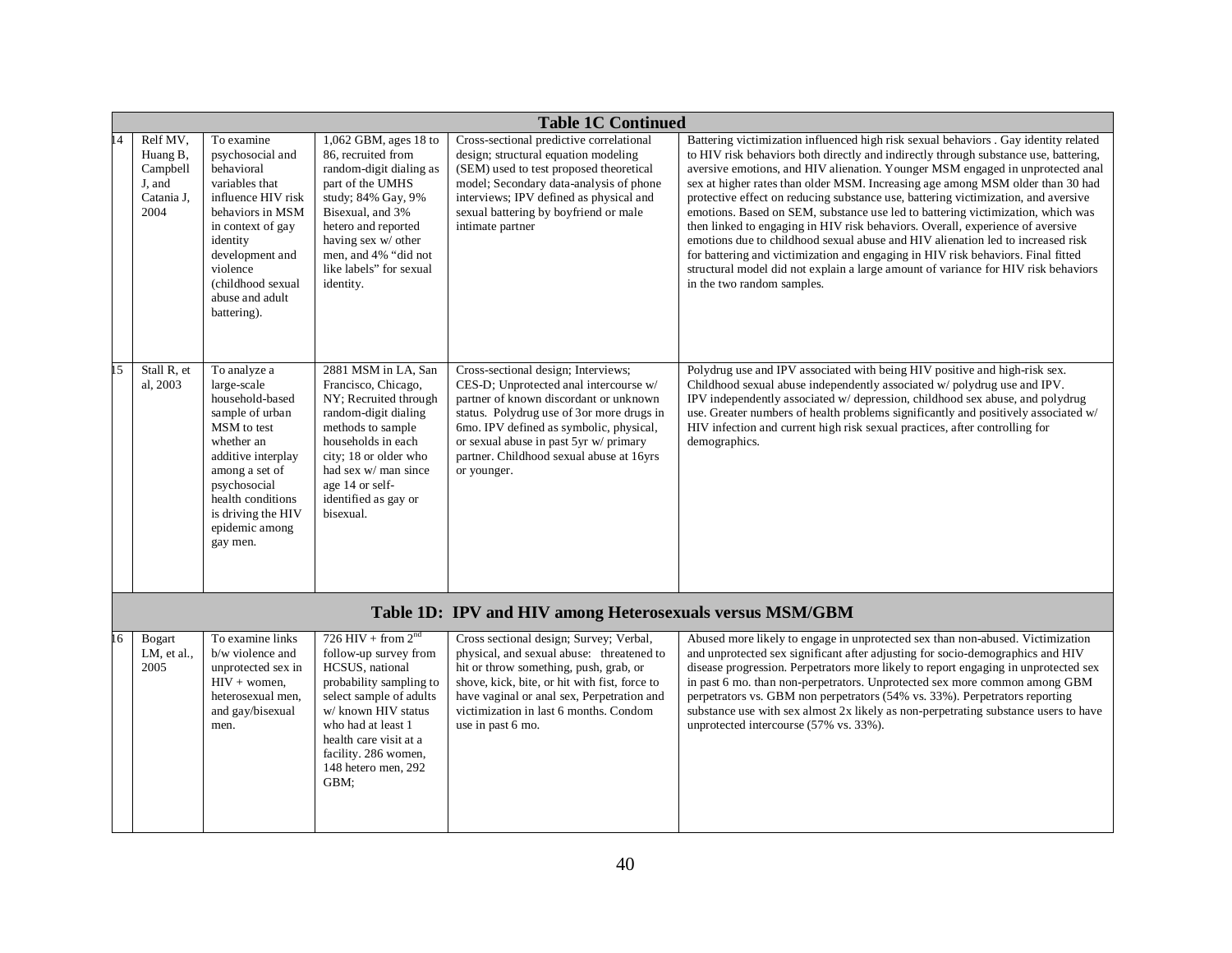|    | <b>Table 1D Continued</b>      |                                                                                                                                                                                                                                                                              |                                                                                                                                                                                                                                                                                                                                                                                                                    |                                                                                                                                                                                                                                                                                                                                                                                                                                                                                                                                                                                                                                                                       |                                                                                                                                                                                                                                                                                                                                                                                                                                                                                                                                                                                                                                                                                                                                                  |  |  |
|----|--------------------------------|------------------------------------------------------------------------------------------------------------------------------------------------------------------------------------------------------------------------------------------------------------------------------|--------------------------------------------------------------------------------------------------------------------------------------------------------------------------------------------------------------------------------------------------------------------------------------------------------------------------------------------------------------------------------------------------------------------|-----------------------------------------------------------------------------------------------------------------------------------------------------------------------------------------------------------------------------------------------------------------------------------------------------------------------------------------------------------------------------------------------------------------------------------------------------------------------------------------------------------------------------------------------------------------------------------------------------------------------------------------------------------------------|--------------------------------------------------------------------------------------------------------------------------------------------------------------------------------------------------------------------------------------------------------------------------------------------------------------------------------------------------------------------------------------------------------------------------------------------------------------------------------------------------------------------------------------------------------------------------------------------------------------------------------------------------------------------------------------------------------------------------------------------------|--|--|
|    | Chuang<br>CH, et al.<br>2006   | To examine<br>whether<br>inconsistent<br>condom use is<br>associated w/ a<br>history of physical<br>or sexual violence<br>among HIV $\pm$<br>individuals.                                                                                                                    | 349 HIV+ adults w/<br>history of alcohol<br>problems from HIV-<br>Alcohol Longitudinal<br>Cohort (HIV-ALC)<br>study; Recruited from<br><b>Boston Medical Center</b><br><b>HIV</b> Diagnostic<br>Evaluation Unit, Beth<br><b>Israel Deaconess</b><br>Medical Center, a<br>respite facility,<br>methadone clinic,<br>primary care practices,<br>and through flyers at<br>homeless shelters and<br>HIV/AIDS agencies. | Cross sectional analysis using baseline<br>data from HIV-ALC study; In-person<br>interviews; Addiction Severity Index,<br>CES-D, and Risk Assessment Battery;<br>Physical violence defined as ever being<br>physically assaulted that included being<br>kicked, hit choked, shot, stabbed, burned,<br>or held at gunpoint. Sexual violence<br>defined as ever being sexually assaulted<br>that included unwanted sexual touching<br>anywhere on the body, touching of<br>genitals and/or breasts, or made to have<br>oral sex, vaginal/anal intercourse against<br>will, by force or threat of force. Assessed<br>lifetime violence and childhood sexual<br>violence. | MSM and HM equally likely to report lifetime violence (82% and 77%)<br>MSM more likely to experience sexual violence than HM (57% vs. 24%)<br>MSM more likely to experience childhood sexual violence than HM (34% vs.<br>18%). Lifetime violence model revealed significant associations of sexual violence<br>and childhood sexual violence w/ inconsistent condom use after controlling for<br>covariates.                                                                                                                                                                                                                                                                                                                                    |  |  |
| 18 | Eisenman<br>DP, et al.<br>2003 | To determine<br>association of<br>violence with<br>health service<br>utilization and<br>self-reported<br>access to health<br>care among<br>heterosexuals and<br>GBM.                                                                                                         | $2,466$ HIV + subjects<br>from first follow-up<br>interview of the HIV<br>Cost and Services<br>Utilization study<br>(HCSUS).                                                                                                                                                                                                                                                                                       | Cross sectional design; Violence at<br>baseline with utilization and access to<br>health care at follow-up; 2,864 interviews<br>at baseline and 2,466 follow-up<br>interviews; Victimization: "Since your<br>HIV diagnosis, have you ever been<br>physically hurt by your partner or<br>someone important to you?"                                                                                                                                                                                                                                                                                                                                                    | Violence victimization increased GBM's odds of emergency department visit w/out<br>hospitalization, going w/out needed medical care b/c of expense, and poor ability to<br>access medical specialists. Male and female hetero victims had greater odds of<br>using mental health services.                                                                                                                                                                                                                                                                                                                                                                                                                                                       |  |  |
| 19 | Galvan<br>FH, et al,<br>2004   | Proportion of<br>HIV+ adults that<br>are victims or<br>perpetrators or<br>both; Difference<br>by ethnicity,<br>gender, and sexual<br>orientation;<br>Characteristics<br>associated w/<br>abuse that account<br>for variation by<br>ethnicity, gender,<br>sexual orientation. | 1,421 nationally<br>representative sample<br>of $HIV$ + persons in<br>care. Sample taken<br>from larger sample of<br>subjects from the HIV<br>Cost and Services<br><b>Utilization Study</b><br>(HCSUS). (See Bogart<br>et al for recruitment<br>details). 55.8% were<br>MSM.                                                                                                                                       | Primary and secondary data-analysis using<br>retrospective and cross sectional data;<br>Computer assisted surveys; Defined abuse<br>to include perpetration and victimization.<br>Abuse items on survey modeled after CTS<br>b/ not treated as a scale. 5 items about<br>abuse: 1) threatened to hit or throw<br>something at person, 2) kicked, bit, or hit<br>with a fist, 3) pushed, grabbed, or shoved,<br>4) forced to have vaginal or anal sex, and<br>5) forced to have vaginal or anal sex w/out<br>a condom.                                                                                                                                                 | IPV: 26.8% reported abuse, 48% was mutual; perpetration and victimization<br>occurred equally often (20% and 19.7%). Heterosexual males and females reported<br>higher rates of victimization compared to MSM. No difference in prevalence of<br>abuse by gender/sexual orientation groups. African Americans had higher<br>likelihood of being perpetrator and victim after controlling for other variables, but<br>Latino no longer significant. Younger age associated with perpetration and<br>victimization. Those with a higher CD4 count more likely to report being victims<br>vs. low CD4 count. People w/HIV+ partners more likely to be perpetrators vs.<br>unknown partner status. People w/HIV+ partners more likely to be victims. |  |  |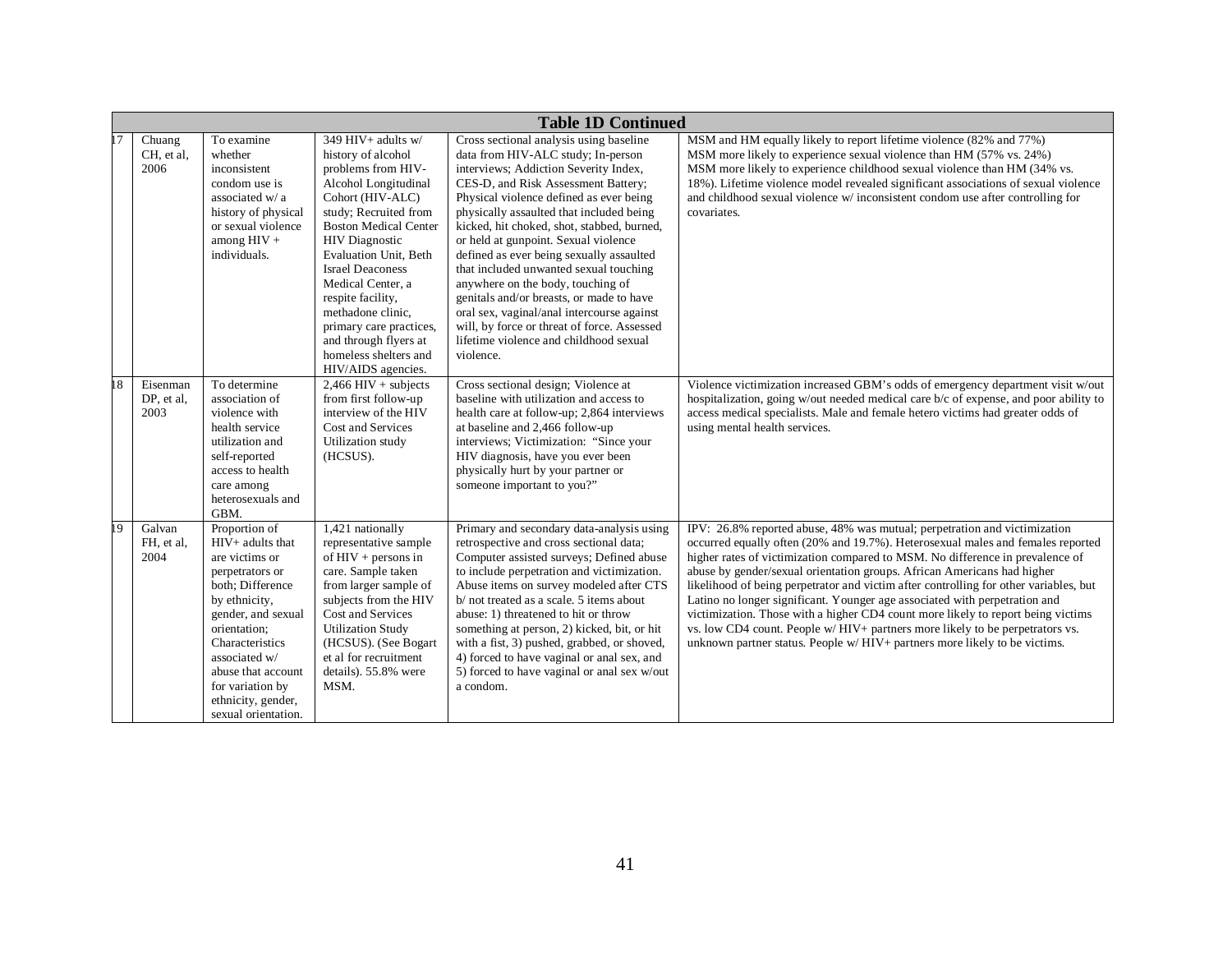#### **BIBLIOGRAPHY**

- <span id="page-50-0"></span>Balsam, K.F., Rothblum, E.D., & Beauchaine, T.P. (2005).Victimization over the life span: A comparison of lesbian, gay, bisexual, and heterosexual siblings. *Journal Consulting and Clinical Psychology, 73*(3), 477-487.
- Bogart L.M., Collins R.L., Cunningham W., Beckman R., Golinelli D., Eisenman D., & Bird C.E. (2005). The association of partner abuse with risky sexual behaviors among women and men with HIV/AIDS. *AIDS and Behavior*, *9*(3), 325-333.
- Campbell, J. (2002). Health consequences of intimate partner violence. *The Lancet*, *359*(9314), 1331-1336.
- Campbell, J., Jones, A.S., Dienemann, J., Kub, J., Schollenberger, J., O'Campo, P., Gielien, A.C., & Wynne, C. (2002). Intimate partner violence and physical health consequences. *Archives of Internal Medicine, 162,* 1157-1163.
- Centers for Disease Control and Prevention (n.d.). Intimate partner violence prevention scientific information: Definitions. Retrieved April 15, 2008, from [://www.cdc.gov/ncipc/dvp/IPV/ipv-definitions.htm.](http://www.cdc.gov/ncipc/dvp/IPV/ipv-definitions.htm)
- Centers for Disease Control and Prevention (2005). Trends in HIV/AIDS diagnoses-33 states, 2001-2004. *MMWR, 54,* 1149-1153.
- Centers for Disease Control and Prevention (2007). HIV/AIDS among men who have sex with men. Retrieved June 10, 2008, from [://www.cdc.gov/hiv/topics/msm/resources/factsheets/msm.htm.](http://www.cdc.gov/hiv/topics/msm/resources/factsheets/msm.htm)
- Centers for Disease Control and Prevention (2008). Trends in HIV/AIDS diagnoses among men who have sex with men-33 states, 2001-2006. *MMWR, 57*(25)*,* 681-686.
- Chuang, C.H., Liebschutz, J.M., Horton, J.H., & Samet, J.H. (2006). Association of violence victimization with inconsistent condom use in HIV-infected persons. *AIDS and Behavior, 10*(2), 201-207.
- Craft, S.M., & Serovich, J.M. (2005). Family-of-origin factors and partner violence in the intimate relationships of gay men who are HIV positive. *Journal of Interpersonal Violence, 20*(7), 777-791.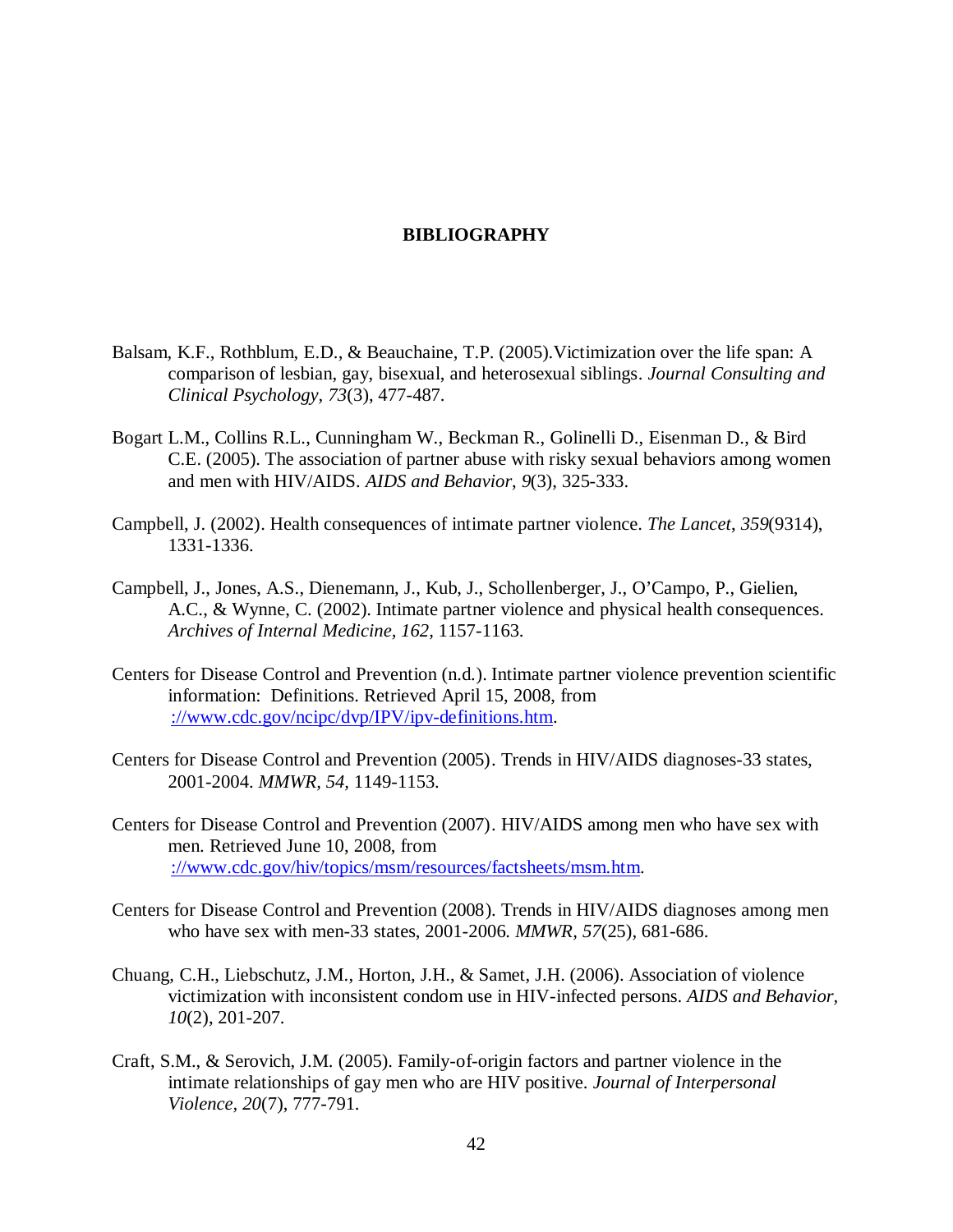- Cruz, J.M. (2003). "Why doesn't he just leave?": Gay male domestic violence and the reasons victims stay. *The Journal of Men's Health Studies, 11*(3), 309-323.
- Cruz, J.M., & Firestone, J.M. (1998). Exploring violence and abuse in gay male relationships. *Violence and Victims, 13*(2), 159-173.
- Dolezal, C., Remien, R.H., Wagner, G.J., Carballo-Dieguez, A., & Hung, Y. (2005). Alcohol, Marijuana, Cocaine Use, and Relationship Quality Among HIV Serodiscordant Male Couples. *The American Journal of Drug and Alcohol Abuse, 593,* 593-600.
- Eisenman, D.P., Cunningham, W.E., Zierler, S., Nakazono, T.T., & Shapiro, M.F. (2003). Effect of violence on utilization of services and access to care in persons with HIV. *Journal of General Internal Medicine*, *18*(2), 125-127.
- Friedman, M.S., Marshal, M.P., Stall, R., Cheong, J., Wright, E.R. (2007). Gay-related development, early abuse and adult health outcomes among gay males. (Published online, 2007. To be published in print, 2008) *AIDS and Behavior.*
- Galvan, F.H., Collins, R., Kanouse, D.E., Burnam, M.A., Paddock, S.M., Beckman, R., & Mitchell, S.R. (2004). Abuse in the close relationships of people with HIV. *AIDS and Behavior*, *8*(4), 441-451.
- Gielen, A.C., Ghandour, R.M., Burke, J.G., Mahoney, P., McDonnell, K.A., & O'Campo, P. (2007). HIV/AIDS and intimate partner violence: Intersecting women's health issues in the United States. *Trauma, Violence, & Abuse, 8*(2), 178-198.
- Greenwood, G.L., Relf, M.V., Huang, B., Pollack, L.M., Canchola, J.A., & Catania, J.A. (2002). Battering victimization among a probability-based sample of men who have sex with men. *American Journal of Public Health*, *92*(12), 1964-1969.
- Heintz, A.J., & Melendez, R.M. (2006). Intimate partner violence and HIV/STD risk among lesbian, gay, bisexual, and transgender individuals. *Journal of Interpersonal Violence*, *21*(2), 193-208.
- Herek, G. M., & Sims, C. (2008). Sexual orientation and violent victimization: Hate crimes and intimate partner violence among gay and bisexual males in the United States. In R. J.Wolitski, R. Stall, & R. O. Valdiserri (Eds.), *Unequal opportunity: Health disparities among gay and bisexual men in the United States* (pp. 35–71). New York: Oxford University Press.
- Houston, E., & McKirnan, D.J. (2007). Intimate partner abuse among gay and bisexual men: Risk correlates and health outcomes. *Journal of Urban Health, 84*(5), 681-690.
- Klitzman, R.L., Greenberg, J.D., Pollack, L.M., & Dolezal, C. (2002). MDMA use and its association with high risk behaviors, mental health, and other factors among gay/bisexual men in New York City. *Drug and Alcohol Dependence, 66*, 115-125.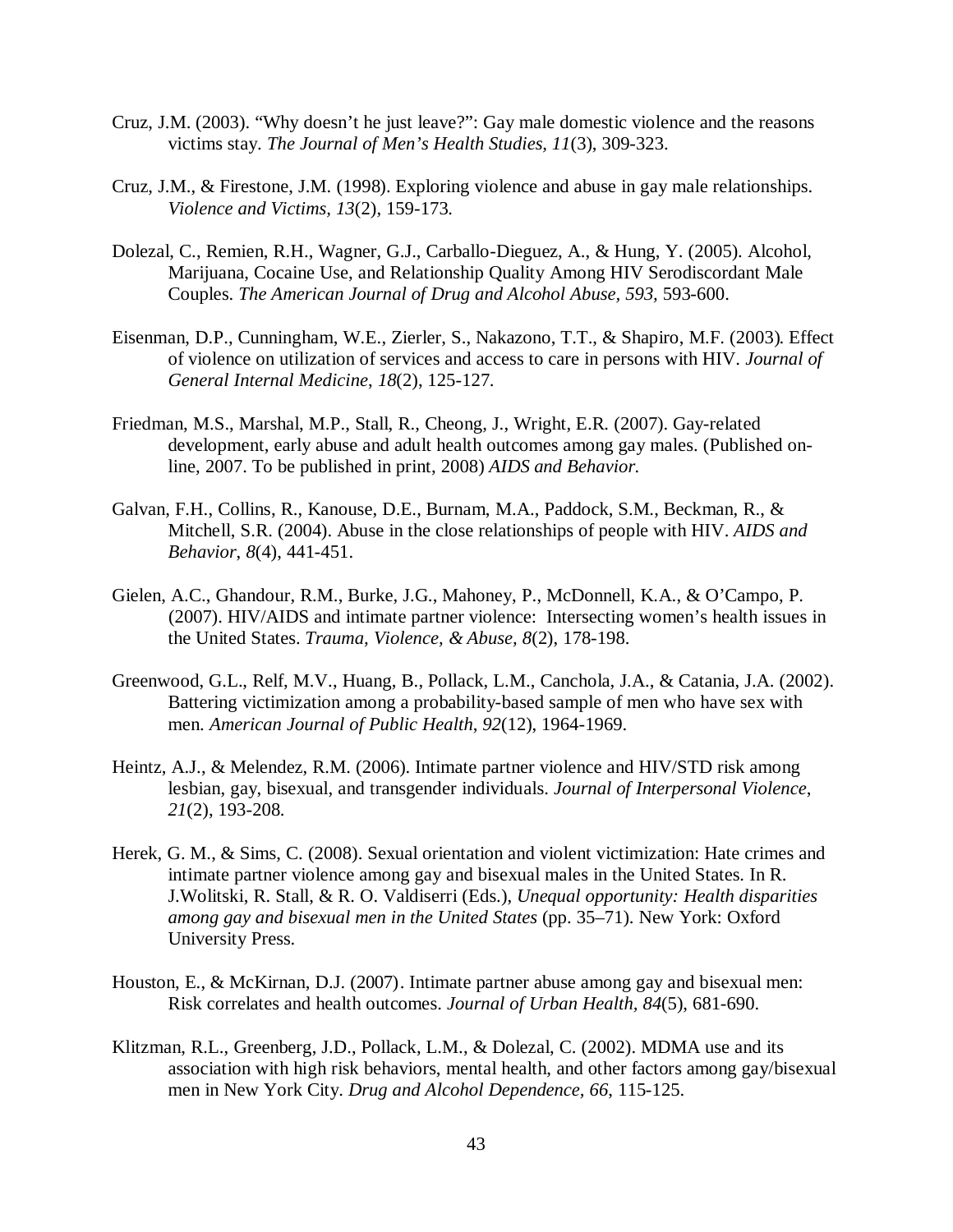- Koblin, B.A., Torian, L., Xu, G., Guilin, V., Makki, H., Mackellar, D., & Valleroy, L. (2006). Violence and HIV-related risk among young men who have sex with men. *AIDS Care, 18*(8), 961-967.
- Maman, S., Campbell, J., Sweat, M.D., & Gielen, A.C. (2000). The intersections of HIV and violence: Directions for future research and interventions. *Social Science & Medicine, 50*(4), 459-478.
- Mansergh, G., Marks, G., & Colfax, G.N., (2002). "Barebacking" in a diverse sample of men who have sex with men. *AIDS*, *16*, 653–659.
- Merrill, G.S., & Wolfe, V.A. (2000). Battered gay men: An exploration of abuse, help seeking and why they stay. *Journal of Homosexuality, 39*(2), 1-30.
- McClennen, J.C. (2005). Domestive violence between same-gender partners. *Journal of Interpersonal Violence, 20*(2), 149-154.
- Milstein B. (2002). Hygeia's constellation: navigating health futures in a dynamic and democratic world. Retrieved April 15, 2008, from [://www.cdc.gov/syndemics/monograph.](http://www.cdc.gov/syndemics/monograph)
- Moracco, K.E., Runyan, C.W., Bowling, J.M., & Earp J.A. (2007). Women's experiences with violence: A national study. *Womens Health Issues, 17*(1), 3-12.
- Mustanski, B., Garofalo, R., Herrick, A., & Donenberg, G. (2007). Psychosocial health problems increase risk for HIV among urban young men who have sex with men: Preliminary evidence of a syndemic in need of attention. *Annals of Behavioral Medicine, 34*(1), 37- 45.
- Nieves-Rosa, L. (2000). Domestic abuse and HIV-risk behavior in Latin American men who have sex with men in New York City. *Journal of Gay & Lesbian Social Services, 11* (1), 77-90.
- Relf, M.V., Huang, B., Campbell, J., & Catania J. (2004). Gay identity, interpersonal violence, and HIV risk behaviors: An empirical test of theoretical relationships among a probability-based sample of urban men who have sex with men. *Journal of the Association of Nurses in AIDS Care, 15*(2), 14-26.
- Shelton, A.J., Atkinson, J., Risser, J.M., McCurdy, S.A., Useche, B., & Padgett, P.M. (2005). The prevalence of partner violence in a group of HIV-infected men. *AIDS Care, 17*(7), 814-818.
- Singer, M. (1996). A dose of drugs, a touch of violence, a case of AIDS: Conceptualizing the SAVA Syndemic. *Free Inquiry in Creative Sociology, 24*(2), 99–110.